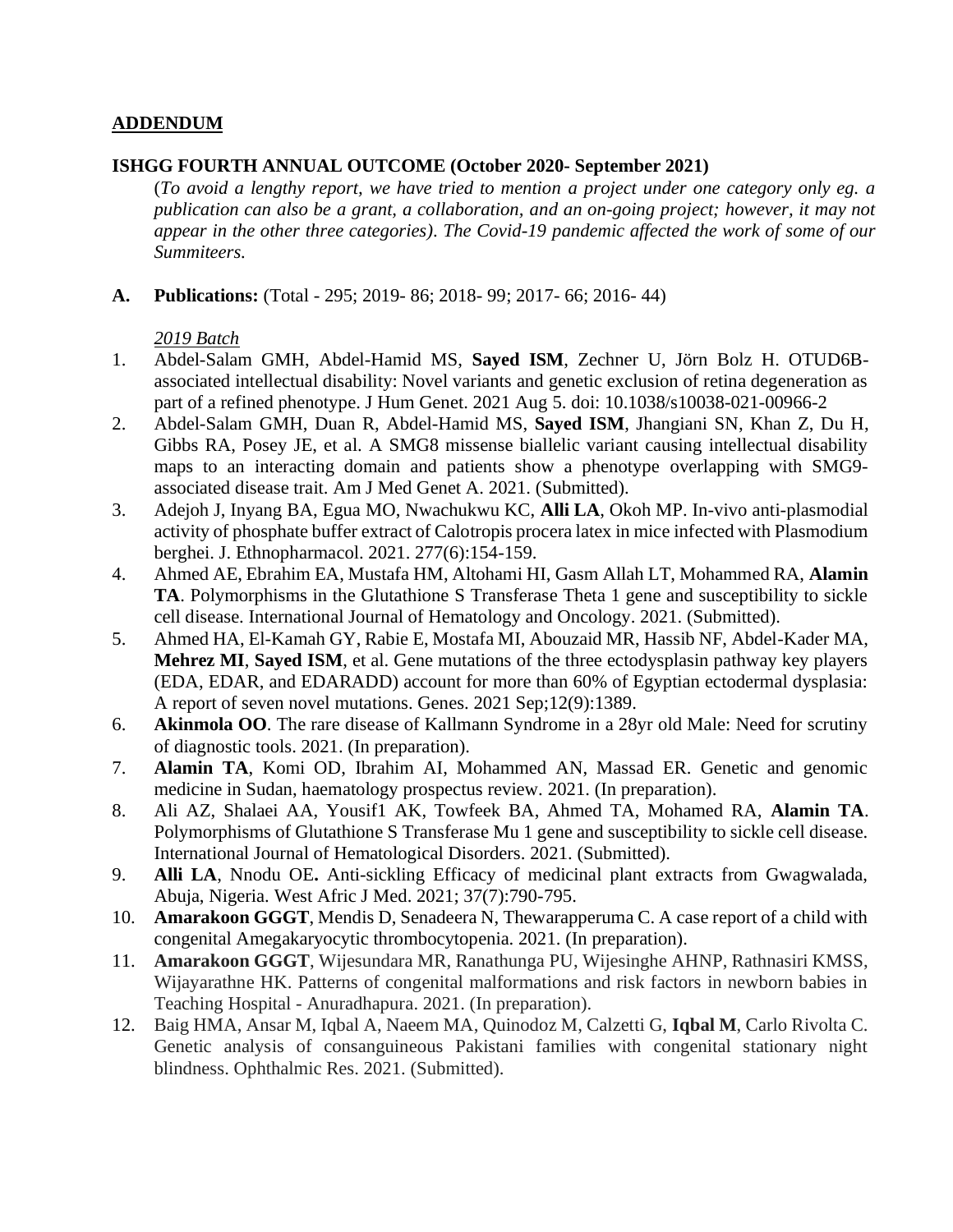- 13. Bica C, Ciocan CA, Braicu C, Harangus A, Nutu A, Pop L, **Pîrlog R**, Berindan-Neagoe I, Al Hajjar N. Massively parallel tumor multigene sequencing to assess the mutational landscape of lung cancer patients. Cancers. 2021 (In review).
- 14. Budisan L, Zanoaga O, Braicu C, **Pîrlog R**, Covaliu B. Links between infections, lung cancer, and the immune system. Int J. Mol. Sci. 2021 (In review).
- 15. Chandrakumara J, Fernando M, Rathnayake C, Muthukumarana O, **Amarakoon G**. Wilson disease presenting as acute haemolytic anaemia in a Sri Lankan child. Ceylon Med J. 2021. (Submitted).
- 16. Chori BS, Danladi B, Inyang BA, Okoh MP, Nwegbu MM, **Alli LA**, Odili AN. Hyperhomocysteinemia and its relations to conventional risk factors for cardiovascular diseases in adult Nigerians: the REMAH study. BMC Cardiovasc Disord. 2021; 21(102):1-8.
- 17. **Chowdhury EH**, Chowdhury MA, Samira HH. Study in relation between consanguinity of marriage and Beta Thalassemia Major at a tertiary children hospital in Bangladesh. Bhutan Health Journal. 2021. (Submitted).
- 18. Dimog EF, **Tumulak MJR**, Laurino MY, Daack-Hirsch S, Silao CLT, Conaco MCG, PAdilla CD, Estacio LR. Beliefs on the causes of birth defects as perceived by mothers of children with birth defects in a tertiary care hospital in the Philippines. J Community Genet. 2021. (Submitted).
- 19. Drula R, **Pîrlog R**, Trif M, Slaby O, Braicu C, Berindan-Neagoe I. circFOXO3: Going around the mechanistic networks in cancer by interfering with miRNAs regulatory networks. Biochim Biophys Acta Mol Basis Dis. 2021; 1867(5):166045.
- 20. Duri K, Chimhuya S, Gomo E, Munjoma PT, Chandiwana P, Yindom LM, **Mhandire K**, Ziruma A, Mtapuri-Zinyowera S, et al. Role of antenatal plasma cytomegalovirus DNA levels on pregnancy outcome and HIV-1 vertical transmission among mothers in the University of Zimbabwe birth cohort study (UZBCS). Virol J. 2021 Jan;18(1):30.
- 21. Gamal El Din HM, El Kilani NS, Mostafa MI, **Sayed I**, Ismail S, Shoreibah E. Clinical and radiographic evaluation of ten congenital insensitivity to pain with anhidrosis patients. Al-Azhar Dental Journal for Girls. 2020 Oct; 7(4):577-783.
- 22. Ghosh S, Tilak TVSVGK, Venkatesan S, **Mutreja D**. The domino effect-treatment of superior vena cava obstruction. Triggering Tumor Lysis Syndrome: A Case Report. Sci Med Jrl. 2021; 3(1):44-50.
- 23. Gupta N, **Yadav S**. An approach to antenatally detected congenitally malformations. Chapter in, 'Protocols in perinatology', National Neonatology Forum, India. 2021. (In Review).
- 24. **Güven Y**, Saraçoğlu HP, Aksakal SD, Kalaycı T, Altunoğlu U, Uyguner ZO, Eraslan S, Börklü-Yücel E, Kayserili Karabey H. Clinical and Genetic Analysis of Three Turkish Families with Nance Horan Syndrome. 2021. (In preparation).
- 25. **Gyawali P**. Active Vitamin B12: what does the test mean and offer? Medicos Next. April 2021;12. ISSN NO. 2717-4778. https://medicosnext.com/active-vitamin-b12-test-what-doesthe-test-mean/
- 26. **Gyawali P**. Utility of various biomarkers in COVID-19 disease management Medicos next. November 2020; 7. ISSN NO. 2717-4778. https://medicosnext.com/utility-of-variousbiomarkers-in-management-of-covid-19/
- 27. **Gyawali P**. Glucometer: choosing diabetes technology well. Medicos next. January 2021; 9. ISSN NO. 2717-4778. https://medicosnext.com/glucometer-choosing-diabetes-technology-well/
- 28. Hanafi NS, Agarwal D, Chippagiri S, Brakema EA, Pinnock H, Sheikh A, Liew SM, Ng CW, Isaac R, Chinna K, Wong LP, **Hussein N**, et al. Chronic respiratory disease surveys in adults in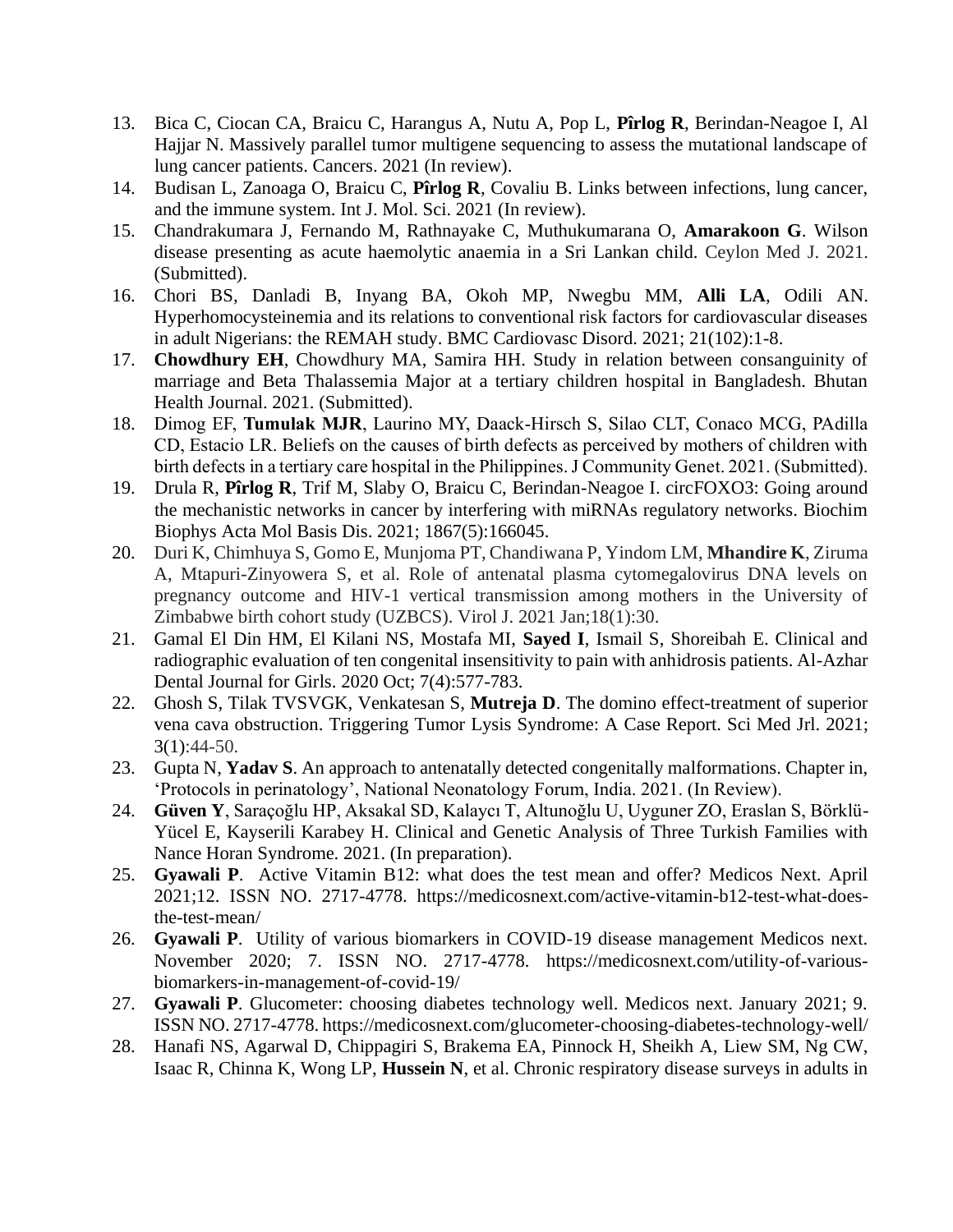low- and middle-income countries: A systematic scoping review of methodological approaches and outcomes. J Glob Health. 2021; 19(11): 04026.

- 29. Harris KH, Nakayama T, Lai J, Zhao B, Argyrou N, Gubbels CS, Soucy A, Genetti CA,…**Iqbal M**, et al. Disruption of RFX family transcription factors causes autism, attentiondeficit/hyperactivity disorder, intellectual disability, and dysregulated behavior. Genet Med. 2021. 23; 1028–1040.
- 30. Hawken S, Murphy MSQ, Ducharme R, Bota AB, Wilson LA, Cheng W, **Tumulak MJR**, Alcausin MML, Reyes ME, et al. External validation of ELASTIC NET regression models including newborn metabolomic markers for postnatal gestational age estimation in East and South-East Asian infants. Gates Open Res. 2021; 4:164.
- 31. **Hussein N**, Henneman L, Kai J, Qureshi N. Preconception risk assessment for thalassaemia, sickle cell disease, cystic fibrosis and Tay-Sachs disease. A Cochrane systematic review. 2021. (Submitted).
- 32. **Hussein N**, Lee YK, Qureshi N, John P, Azmi A, Ng CJ. Thalassaemia screening: Exploring the views and experiences of thalassaemia carriers in East Malaysia. 2021. (Submitted).
- 33. **Hussein N**, Ramli R, Mohd Ahad A, Liew SM, Hanafi NS, Abu Bakar AI, Lee PY, Cheong AT, Ghazali SS, et al. Asthma care, asthma control and the associated factors: a cross sectional study from the baseline data of the Klang Asthma Cohort. 2021. (In preparation).
- 34. Irmi ZI, Ng CJ, Lee PY, **Hussein N**. Factors influencing pregnancy planning of multi-ethnic Asian women with diabetes: A qualitative study. PLoS ONE. 2020; 15 (12):e0242690.
- 35. Isokariari OM-A, Tolani MA, Igboke MC, Enebeli U, Babalola RN, **Monye HI**, Francis UW, Kpuduwei SPK, Uyilawa O, et al. Factors associated with participation in research by very early career doctors in a lower middle-income country in Africa: a multi-centre study. Ibom Med J. 2021;14(3):262–273.
- 36. Juan Pozo-Palacios, **Llamos-Paneque A**, Rivas Iglesias CR, Onofre Perez EJ, Lopez Caceres A, Villarreal J. Experiences in the molecular diagnoses Fragile X syndrome in Ecuador. Front Psychiatry. 2021. (Submitted).
- 37. **Kars ME**, Basak AN, Onat OE, Bilguvar K, Choi J, Itan Y, Caglar C, Palvadeau R, Casanova JL, et al. The genetic structure of the Turkish population reveals high levels of variation and admixture. Proc. Natl. Acad. Sci. U. S. A. 2021. (Accepted).
- 38. Kaur J, Patnaik SK, Rahul G, **Mutreja D**, Tilak TVSVGK. Formidable challenges of establishing a diagnostic laboratory for a 1000-bedded makeshift COVID-19 hospital. M J Armed Forces India. 2021; 77 (S2):S517-S519.
- 39. Kazahura P, **Mushi TL**, Pallangyo P, Janabi M, Kisenge R, Albaghdadi, Majani N, Kija E. Prevalence and risk factors for subclinical rheumatic heart disease among primary school children in Dar es Salaam, Tanzania: A community based cross-sectional study. BMC Research Square. 2021 Feb 9. (In Review). doi: 10.21203/rs.3.rs-197941/v1
- 40. Khan AA, Waryah YM, **Iqbal M**, Baig MA, Rafique M, Warya AM. p.Arg102Ser is a common PDE6a mutation causing autosomal recessive retinitis pigmentosa in Pakistani families. J. Pak. Med. Assoc. 2021; 71(3):816-821.<br>Köhler S. Gargano M
- 41. Köhler S, Gargano M, Matentzoglu N, Carmody LC, Lewis-Smith D, Vasilevsky NA, Danis D, Balagura G,…**Wiafe SA**, et al. The human phenotype ontology in 2021. Nucleic Acids Res. 2021 Jan 8; 49(D1):D1207-D1217.
- 42. Lagarde JBL, Laurino MY, Cauyan JML**, Tumulak MJR**, San Juan MD, Ventura ER. It all began with a life-threatening diagnosis: Experiences of Filipino women living with a sister with breast cancer. Asia Pacific J Couns Psychother. 2021. (Submitted).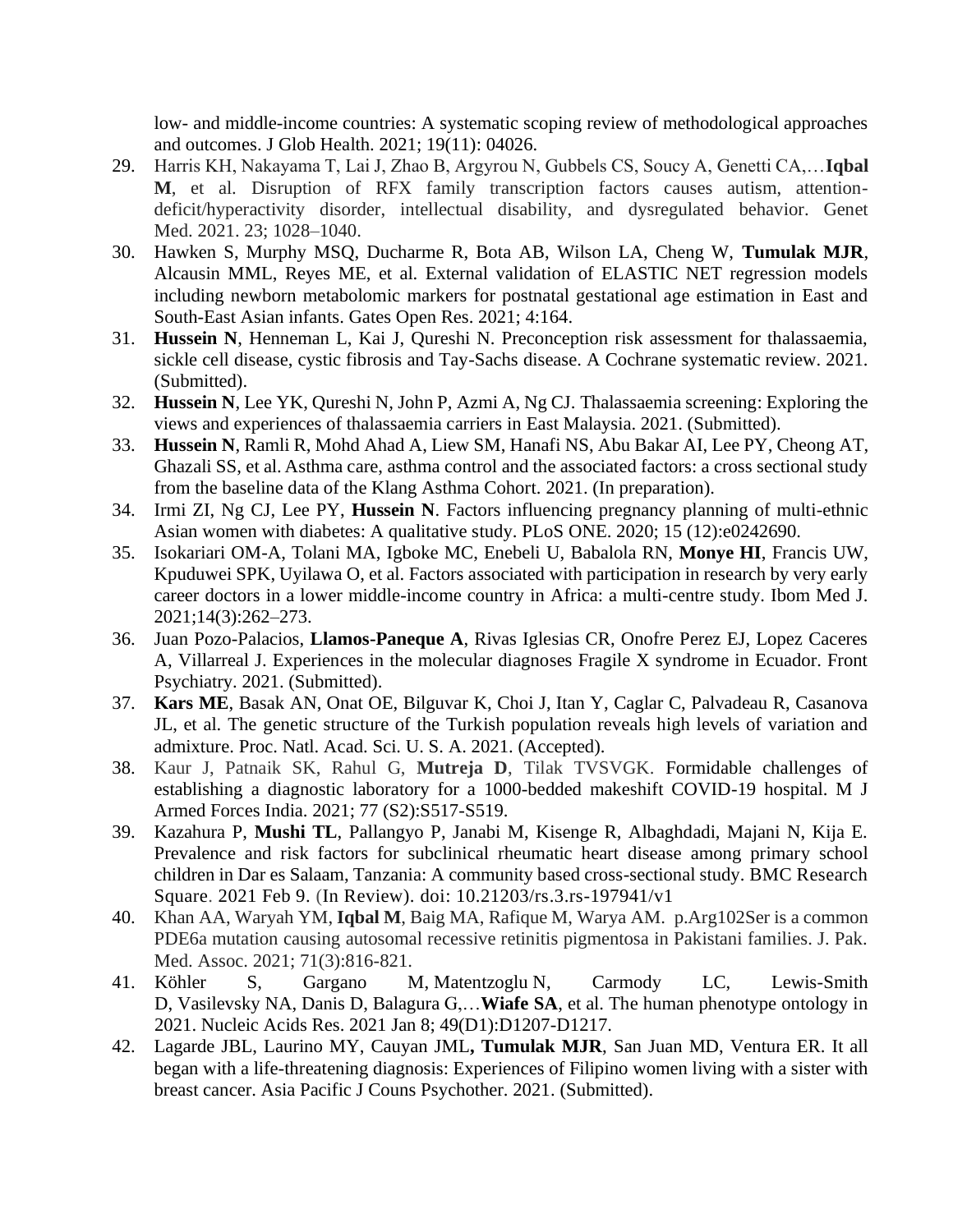- 43. Le TD, Vu HTT, Arunasiri I, Ito K, Makise T, Thi Le H, Nguyen TH, Nguyen LTH,…**Luong LH**, et al. Oral administration of salmon cartilage proteoglycan attenuates osteoarthritis in a monosodium iodoacetate-induced rat model. Nat. Prod. Commun. 2020; 15 (12):1-6.
- 44. Lee PY, Cheong AT, Ghazali SS, Hani S, Wong J, **Hussein N**, Ramli R, Pinnock H, Liew SM, et al. Barriers to implementing asthma self-management in Malaysian primary care: qualitative study exploring the perspectives of healthcare professionals. npj Prim Care Respir Med*.* 2021; 31 (38).
- 45. **Llamos-Paneque A**, Meneses S, Lamar-Segura E, Castro- Maribel N, Recalde H, Ñacato-karen L. Spontaneous chromosomal fragility in Fanconi anemia: Case presentation. Biomedical J. 2021. (Submitted).
- 46. **LLamos-Paneque A**, Pozo-Palacios J, Sancan-Byron Garzón-Castro M, Lamar –Segura E, Liehr T. A doble aneuploidy: an Ecuadorian case  $45 X(7)/47XX + 21 (3)/46$ , X, der  $(X)(: p11.1 > q11.1$ (1)/46,XX (1). 2021. (In preparation.)
- 47. **LLamos-Paneque A**, Rivas-Iglesias C**,** Onofre E**.** Molecular diagnosis of neurogenetic diseases in Ecuador: Experience in the Hospital of Specialties No.1 of the Armed Forces. 2021. (In preparation).
- 48. **López-Star B**, Pérez-Pérez JF., Sánchez-Moreno P, Ochoa-Ramírez LA. Evaluation by means of a survey of the degree of genetic knowledge in the clinical practise of ophthalmologists. Rev. Mex. Oftalmol. 2021 Jun; 95(3):101-106.
- 49. **Luong LH**, Cao MH, Van AP, Oanh TLD, The-Hung Bui, Khanh TV, Ta TV. Microcephaly primary hereditary (MCPH): Report of novel ASPM variants and prenatal diagnosis in a Vietnamese family. Taiwanese J Obstet Gynecol. 2021. (Accepted).
- 50. Mohamed AE, Edris MA, Ahmed MM, Ali SA, **Alamin TA**. In silico analysis of single nucleotide polymorphism in human IL-4 gene. Meta Gene. 2021. (Submitted).
- 51. **Monye HI**, Hassan YF, Olajide LQ, Buowari DY, Enebeli U, Selowo TT, Ogbonna VI, Oomolawal O, Adesoye O, et al. Medical migration among Early Career Doctors (ECDs) in Nigeria - magnitude, causes and recommendations. Nigerian Medical Practitioner. 2021. (Accepted).
- 52. **Monye HI**, Olawoye O, Ugalahi MO, Onebunne EO, Oluleye TS. Genetic eye diseases and services - awareness, knowledge and perceptions of adult patients of the University college Hospital, Ibadan. 2021. (In preparation).
- 53. **Monye HI**, Oluleye TS, Olawoye O, Ugalahi MO. Proportion, clinical profile and pedigrees of children with presumed genetic eye diseases and parental willingness to test at the University College Hospital, Ibadan. 2021. (In preparation).
- 54. Morar T, **Pîrlog R**, Vlaicu S, Bintintan V, Crisan D. The dark side of the moon in necrotizing soft tissue infections: a fulminant case of necrotizing myositis. Med Pharm. Rep. 2021. (Accepted).
- 55. Mudawi OM, Ahmed B, Musa SL, Abbas AA, Ibrahim AM, Alamin **TA**. SCD in Sudan review. 2021. (In preparation).
- 56. Mukhongo HN, Kinyua JK, **Weldemichael YG**, Kasili RW. Screening for antifolate and artemisinin resistance in Plasmodium falciparum clinical isolates from three hospitals of Eritrea. F1000Res. 2021; 10:628.
- 57. Mukhopadhyay I, Aggarwal R, **Mutreja D**, Maheswari S. MRI findings in androgen insensitivity: Case series, Sultan Qaboos Univ Med J. 2021 Apr: 1(1). doi: 10.18295/squmj.4.2021.012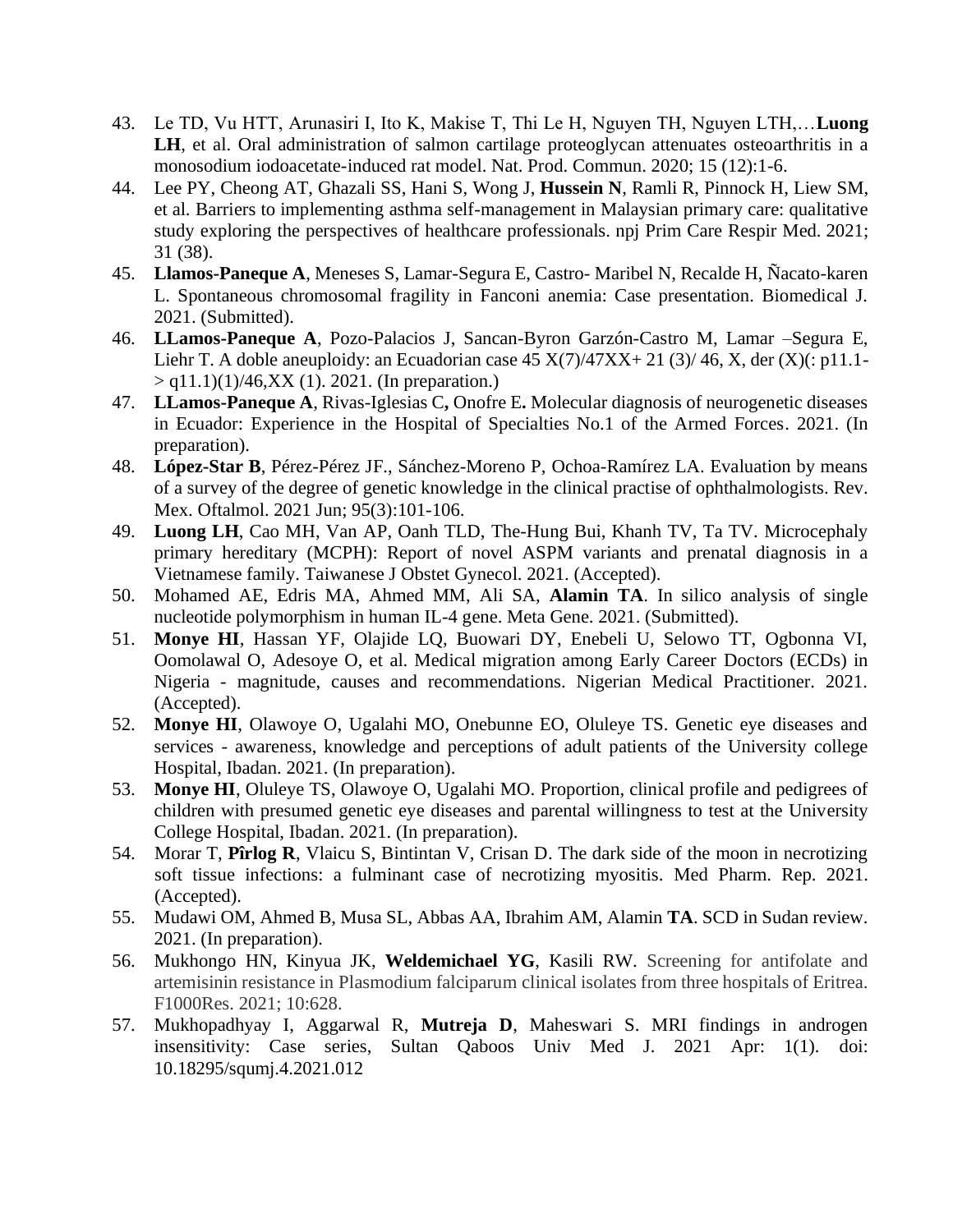- 58. **Mutreja D**, Paliwal G, Mangal V, Biswas AK. Cold autoimmune hemolytic anaemia with Myelodysplastic Syndrome: Not just an "Open and Shut case". Indian J Pathol Microbiol. 2021. (Accepted).
- 59. **Mutreja D**, Paul K B, TVSVGK T. Fatal sickling-associated microvascular occlusive crisis in a young with sickle cell trait. Autops Case Rep [Internet]. 2021; 11:e2021297.
- 60. **Mutreja D**, Singh S. Apple peel deformity and malrotation of gut: Autopsy findings of a rare cause of mortality in utero. Turk Pataloji Derg. 2021. (Accepted).
- 61. **Mutreja D**, Verma S, Venkatesan S, Sharma S, Das SR. Isolated CNS relapse in FLT 3 mutation positive CMML post allogeneic stem cell transplant: Report of a rare case. Indian J Pathol Microbiol. 2021 Jan-Mar; 64(1):189-191.
- 62. Nghiem TD, Do GT, **Luong LH**, Dang TH, Nguyen VA, Nguyen TT, Khanh TV, Ta TV, TH Tran. Association of the STAT4, CDKN1A and IRF5 variants with risk of lupus nephritis and renal biopsy classification in patients in Vietnam. Mol Genet Genomic Med. 2021; 9:e1648.
- 63. **Okunola O**. Genetics in Medicine. Chapter in Essential Textbook of Medicine, Section 22. In Alebiosu & Ayodele (eds) 1<sup>st</sup> edition. Osun State University Publishers. 2021. ISBN- 978-978-978-399-9.
- 64. Olawoye O, **Monye HI**, Onakpoya OH, Ibukun FA, Yeye-Agba OO, Echieh CI, Obuoforibo BR, Bassey CI, Abdullahi MI, et al. The impact of COVID-19 pandemic on ophthalmology practice in Nigeria. 2021. (In preparation).
- 65. **Ortiz-Panozo E**, Gómez-Abraján M, Gómez-Flores-Ramos L, Ángeles A, **Torres-Mejía G**. The role of aldehyde dehydrogenase, alcohol dehydrogenase and cytochrome P450 variants on the association between ethanol consumption and breast cancer risk. 2021. (In preparation).
- 66. **Paredes-Moscosso SR**. Breaking tolerance to pancreatic cancer unresponsiveness to immunotherapy. 2021. Elsevier (Submitted).
- 67. **Pîrlog R**, Cismaru A, Nutu A, Berindan-Neagoe I. Field cancerization in NSCLC: A new perspective on microRNAs in macrophage polarization. Int J Mol Sci. 2021; 22 (2):746.
- 68. Porras AR, Bramble MS, **Mosema KBA**, Spencer D, Dakande C, Manya HB, Vashit N, Likuba EB, Mukau EJ, et al. Facial analysis technology for the detection of Down Syndrome in the Democratic Republic of the Congo. Eur J Med Genet. 2021 Jun; 64: 104267.
- 69. Raashid A, Hameed Y, Ejaz S, Khurshid M, **Iqbal M**. A variety of novel BRCA1 mutations detected in acute myeloid leukemia patients cause inactivation of BRCA1 protein. Curr. Med. Sci. 2020. (Accepted).
- 70. Rasool IG, Zahoor MY, Ahmad I, **Iqbal M**, Shafqat S, Anjum AA, Shehzad W. Description of novel variants in consanguineous Pakistani families affected with intellectual disability. J. Neurogenet. 2021. (Submitted).
- 71. Rasool IG, Zahoor MY, **Iqbal M**, Anjum AA, Ashraf F, Abbas HQ, Baig HMA, Bajwa TM, Shehzad W. Whole exome sequencing revealed novel variants in consanguineous Pakistani families with intellectual disability. Genes & Genomics. 2021; 43(5):503-512.
- 72. Sarimiye TF, **Monye HI**, Abiola VNI, Abo-Briggs JN, Ologundudu O. Awareness of glaucoma, and uptake and satisfaction of a free, targeted glaucoma screening programme in Ibadan, Oyo State. 2021. (In preparation).
- 73. Singh AR, Srinath R, Shankar S, **Mutreja D**, Ahmad FM, Nanda SK. An interesting case of chorea in a young male. Neurol India**.** 2021. (Accepted).
- 74. Tan HY, Lee YK, Malik TFA, **Hussein N**. School-based thalassemia screening programme in Malaysia. 2021. (In preparation).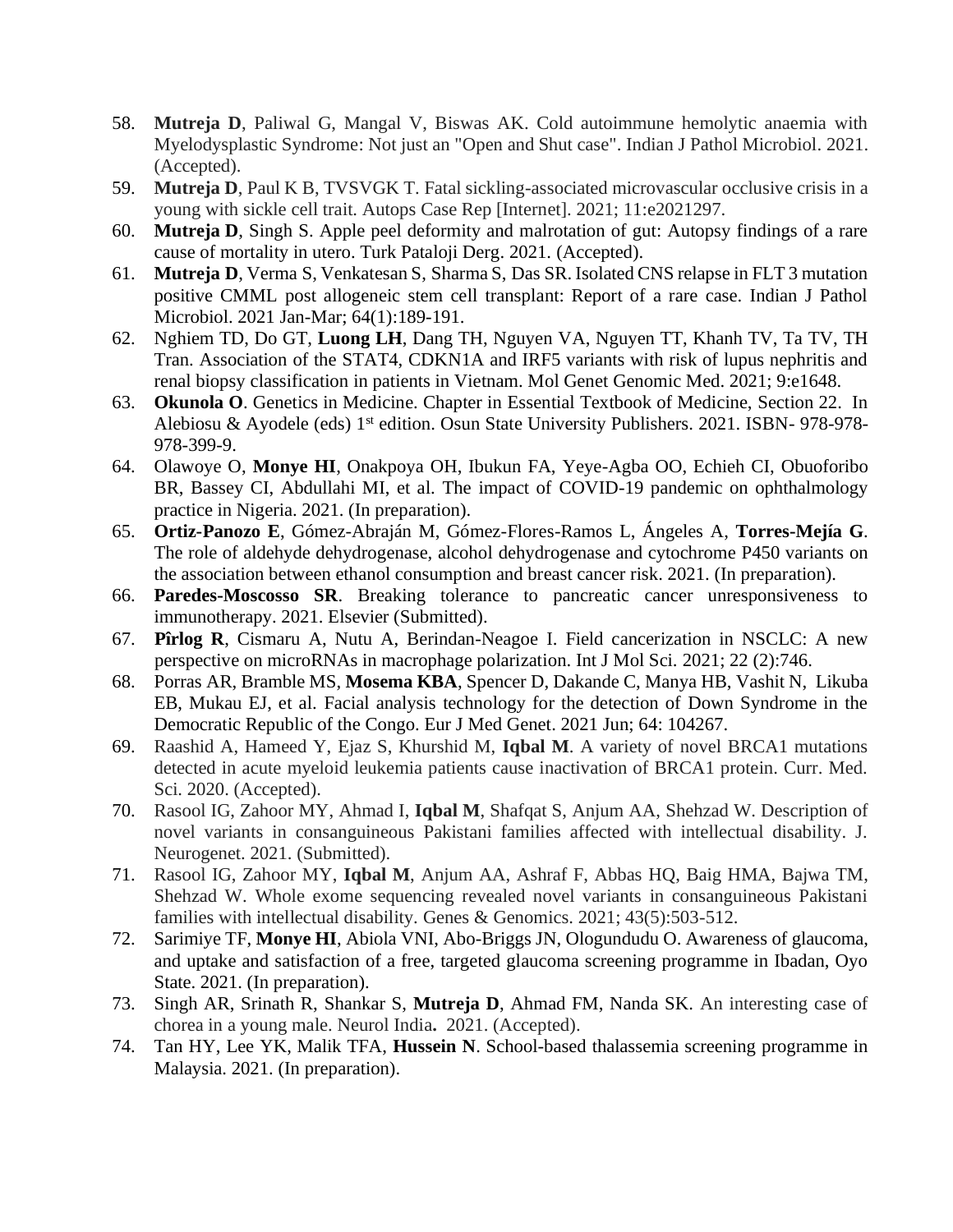- 75. **Tiong SY**, Latiff ZA, Abdul Aziz BBS, Winnie Ong PT, Shuib S, Yakub Y, Sulong S. Estimating growth in the demand for genetic testing as an indicator for the demand of genetic counselling in Malaysia. 2021. (In preparation).
- 76. Tran TD, Nguyen DH, **Luong LH**, Phan KN, Kieu QH, Le NT, Nguyen TT. Total femur replacement in a patient with chronic persistence osteomyelitis – A case report. Int J Surg Case Rep. June 2021; 84:106067.
- 77. **Tumulak MJR**, **Hussein N**, **López Star BD**, **Paneque AL**. Integrating genetics and genomics in the "new era"- Perspectives from low-middle income countries in Asia and South America. J Community Genet. 2021. (Submitted).
- 78. **Tumulak MJR**, Padilla CD, Laurino MY, Regalado ES, Legaspi AV, Ventura ER. Psychosocial issues of Filipino parents with a child with maple syrup urine disease. 2021. (In preparation).
- 79. **Tumulak MJR**, Pascua AV, Jover EJ, Guerbo RJ, Canoy GM, Laurino MY. Genetic counseling in the time of COVID-19: The Philippine experience with telegenetics. J Genet Couns. 2021. (Submitted).
- 80. Van Pham AT, Luong MH, Dinh HTT, Mai TP, Trinh QV, **Luong LH**. Immunostimulatory effect of moringa oleifera extracts on cyclophosphamide-induced immunosuppressed mice. J Herbs Spices Med Plants. 2021 Jun 8; 1–9.
- 81. Verma S, Baveja P, Patnaik S, Thakur N, Tilak TVSVGK, **Mutreja D**. Young male with alleged snake bite and disseminated intravascular coagulation or a life threatening but potentially curable malignancy: Clinicopathologic correlation. Natl Med J India. 2021. (Accepted).
- 82. **Yadav S**, Madhumita RC, Gupta N. Chauhan S, Jana M, Kabra M. Molecular alterations at 11p15.5 locus in Isolated Hemihyperplasia. 2021. (In preparation).
- 83. **Yadav S**, Nanda S, Malhotra V. Role of chromohysteroscopy in patients of abnormal uterine bleeding. Indian J Gynecol Oncol. 2021; 19(15):1-6.
- 84. **Yeşilçinar I**, **Seven M**, Paşalak Şİ, Güvenç G. Interventions aiming to improve informed decision on prenatal screening and testing: A scoping review of the literature. J Genet Couns. 2021 Jun. doi: 10.1002/jgc4.1437
- 85. **Yesilcinar I**, **Seven M**, Sahin E, Calzone K. Genetics and genomic competency of Turkish nurses: a descriptive cross-sectional study. Nurs Edu Today. 2021. (In Review).
- 86. **Yesilcinar I**, **Seven M**, Sahin E, Calzone K. Test/Re-test Reliability of a Turkish version of the genetics and genomics in nursing practice survey (GGNPS). J Nurs Meas. 2021. (Accepted).

- 87. **Adeyemo TA**, Bolarinwa AB, Olatinwo AT, Oyewole A, Akanmu AS. (2020). Blood transfusion service in a tertiary hospital in sub-Saharan Africa during the COVID 19 pandemic: Experience from Lagos University Teaching Hospital, Nigeria. African Sanguine. 2021; 23(1):30-35.
- 88. **Adeyemo TA**, Ojewunmi OO, Oyetunji, AI, Kalejaiye OO, Menzel S. Fetal-haemoglobin enhancing genotype at BCL11A reduces HbA2 levels in patients with sickle cell anaemia. eJHaem. 2021; 1–3.
- 89. Ahmed KS, Esbhani UA, Naseem Z, Lalani S, **Fatima SS**. Molecular basis of nonalcoholic fatty liver disease and metabolic syndrome in a subset of South Asians. Int J Diabetes Dev. 2021. doi: 10.1007/s13410-020-00906-4 I.F. 0.591
- 90. Akpogheneta O, Dicks S, Grant D, Kanneh Z*,* Jusu B*,* **Edem-Hotah J**, Kanneh L, Alhasan F, Gbakie M, et al. Boosting understanding of Lassa fever virus epidemiology: Field testing a novel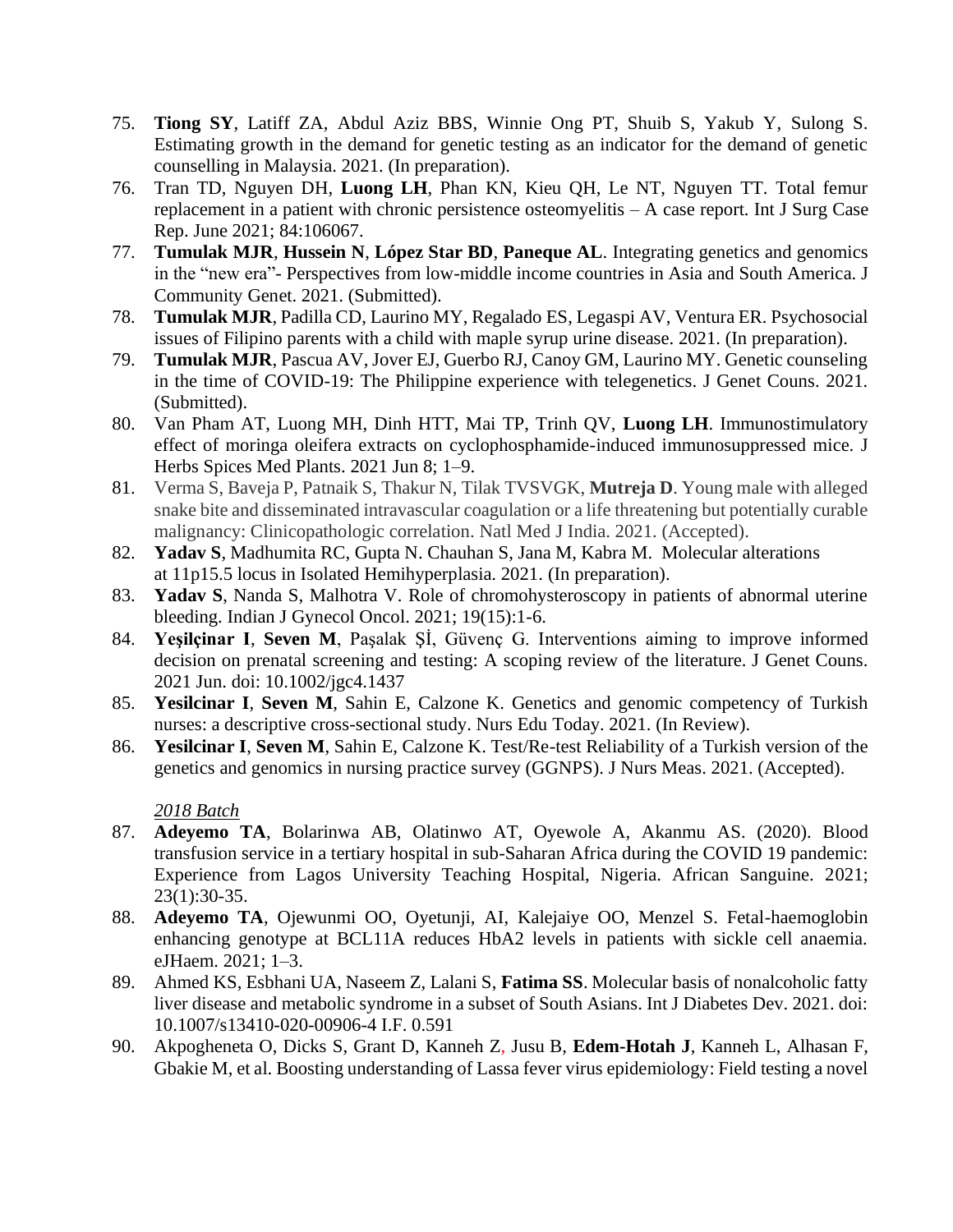assay to identify past Lassa fever virus infection in blood and oral fluids of survivors and unexposed controls in Sierra Leone. PLoS Negl Trop Dis. 2021; 15(3):e0009255.

- 91. Alam F, Rehman R, **Fatima SS**, Ashraf M, Khan TA. SIRT1 gene single nucleotide polymorphisms and female infertility: A cross sectional study in Pakistan. Intern J Clin Pract. e14132. 2021. doi: 10.22541/au.158880289.97250570
- 92. Ali M, Khan SY, Rodrigues TA, Francisco T, Jiao X, Qi H, Kabir F, Irum B, …**Naeem MA**, et al. A missense allele of PEX5 is responsible for the defective import of PTS2 cargo proteins into peroxisomes. Hum Genet. 2021 Apr; 140(4):649-666.
- 93. Alva-Diaz C, Alarcon-Ruiz CA, Pacheco-Barrios K, Mori N, Pacheco-Mendoza J, Traynor BJ, Rivera-Valdivia A, **Lertwilaiwittaya P**, **Cornejo-Olivas M**, et al. C9orf72 hexanucleotide repeat in Huntington-like patients: Systematic review and meta-analysis. Front Genet. 2020 Nov 2; 11:551780.
- 94. Baig HMA, Ansar M, Iqbal A, **Naeem MA**, Quinodoz M, Calzetti G, **Iqbal M**, Carlo Rivolta C. Genetic analysis of consanguineous Pakistani families with congenital stationary night blindness. Ophthalmic Res. 2021. (Submitted).
- 95. Barney AM, Danda S, Abraham A, Fouzia NA, Gowdra A, Abraham SSC, Sony M, **Das S**, Korula S, et al. Clinicogenetic profile, treatment modalities and mortality predictors of Gaucher disease: A 15-year retrospective study. Public Health Genomics. 2021 Apr; 1-10. doi: 10.1159/000514507
- 96. Bazalar-Montoya J, Bazalar-Montoya J, Sarapura-Castro E, Galarreta-Aima C, Ortega J, Galecio-Castillo M, Milla-Neyra K, Rodriguez R, **Duenas-Roque M**, **Cornejo-Olivas M**. Peruvian siblings with chronic neuropathy associated to IGHMBP2. J Peripher Nerv Syst. 2021 Mar. 26(1):139-140.
- 97. Bazalar-Montoya J, Illanes-Manrique M, Inca-Martinez M, Marca V, Huaman-Dianderas F, Guevara-Fujita M, Fujita R, **Cornejo-Olivas M**. Genetic counseling to a DMD asymptomatic carrier: First case report in the Peruvian public healthcare system. Rev Neuropsiquiatr. 2020 Oct. 83(4): 278-283.
- 98. Bello FO, Akanmu AS. **Adeyemo TA**, Idowu BM, Okonkwo P, Kanki PJ. Derangement of protein S and C4b binding protein levels as an acquired thrombophilia in HIV-infected adult Nigerians. Sajhivmed. 2021. (Accepted).
- 99. Ben Haj Ali A, **Messaoud O**, Elouej S, Talmoudi F, Ayed W, Mellouli F, Ouederni M, Hadiji S, De Sandre-Giovannoli A, et al. FANCA gene mutations in North African Fanconi anemia patients. Front Genet. 2021 Feb 19; 12:610050.
- 100. Bradley D, C Honeyman, Patel V, Zeolla J, Lester L, **Eshete M**, Demissie Y, Martin D, McGurk M. Smartphones can be used for patient follow-up after a surgical mission treating complex head and neck disfigurement in Ethiopia: Results from a prospective pilot study. J Plast Reconstr Aesthet Surg. 2021 Apr; 74(4):890-930.
- 101. Bradley DR, Honeyman C, Patel V, Almas F, Walton G, **Eshete M**, Martin D, McGurk MJ. Improving smartphone follow-up after patient discharge from annual short-term head and neck missions in Ethiopia. Plast Reconstr Aesthet Surg. 2021 Mar; S1748-6815(21)00127-3.
- 102. Cabral de Guimaraes TA, **Daich Varela M**, Georgiou M, Michaelides M. Treatments for dry age-related macular degeneration: therapeutic avenues, clinical trials and future directions. Br J Ophthalmol. 2021 Mar 19. doi: 10.1136/bjophthalmol-2020-318452
- 103. Campus G, Diaz Betancourt M, Cagetti MG, Giacaman RA, Manton DJ, Douglas GVA, Carvalho TS, Carvalho JC, … **Taiwo OO**, et al. The COVID-19 pandemic and its global effects on dental practice. An international survey. J Dent. 2021. (Accepted).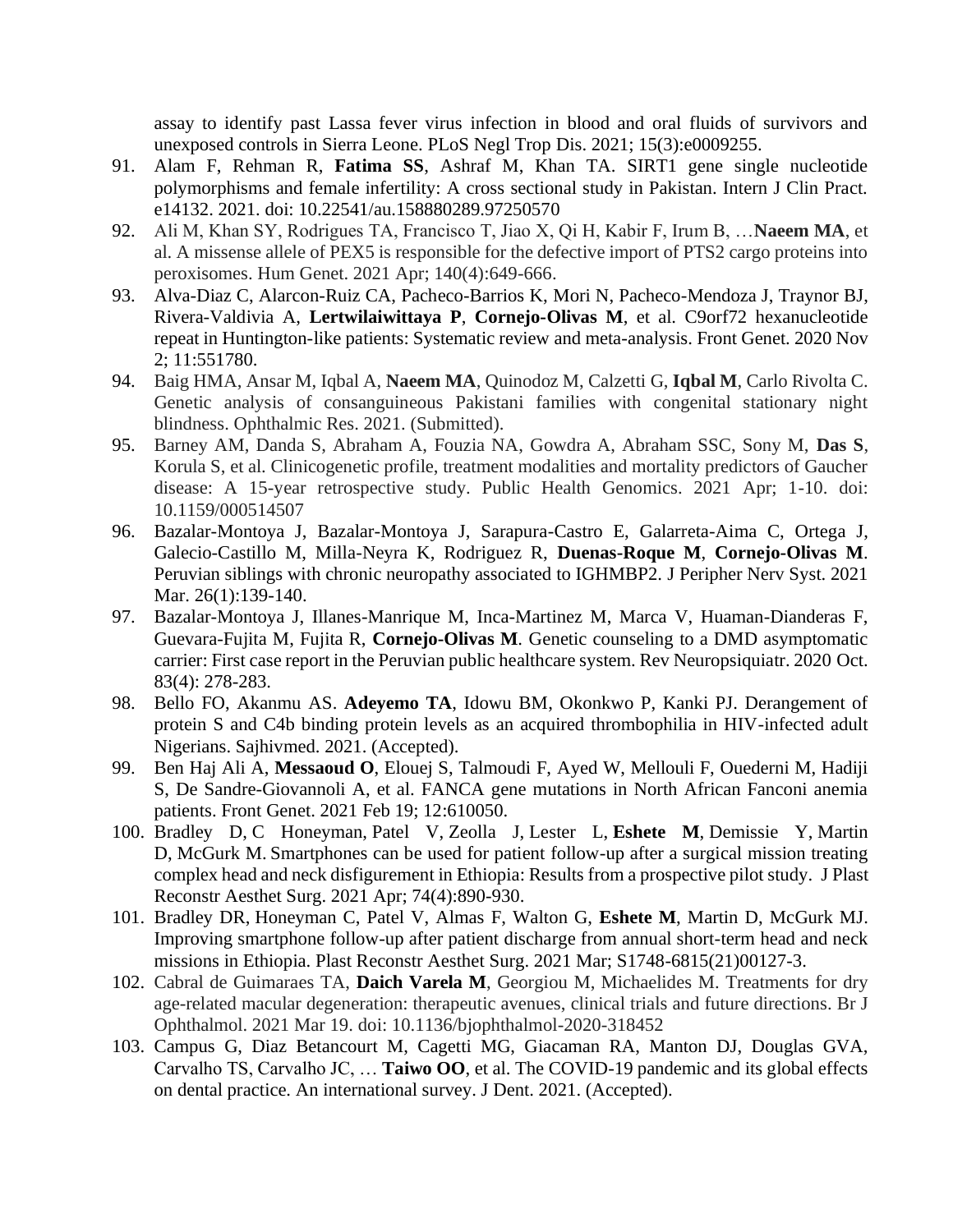- 104. Castano BO, **Oluwarotimi AC**, Gbotolorun OM, Obisesan B, Ayodele AOS, Adesina AO. Effects of prednisolone and kotase on post-disimpaction sequelae of mandibular third molars in General Hospital, Lagos: a comparative study. Pan Afr Med J. 2021. (In review).
- 105. Castro V, Mattos D, Martinez-Carvalho F, Pontes-Cavalcanti D, **Duenas-Roque MM**, Llerena J, Cosentino V, Sayuri-Honjo R, Loguercio-Leite JC, et al. New SHH and known SIX3 variants in a series of Latin American patients with holoprosencephaly. Mol Syndromol. 2021; 12(4):219- 233.
- 106. Chaudhuri J, Biswas S, Gangopadhyay G, Biswas T, Datta J, Biswas A, Datta AK, Mukherjee A, **Datta AK**, et al. A study of Mutation in ATP7B gene and its correlation with clinical phenotype and radiological features in Wilson Disease patients. bioRxiv 2021.01.21.427561. doi: 10.1101/2021.01.21.427561
- 107. Chaudhuri J, **Dutta AK**, Biswas T, Biswas A, Ray BK, Ganguly G. Charcot-Marie-Tooth disease type 4J with spastic quadriplegia, epilepsy and global developmental delay: a tale of three siblings. Int J of Neurosci. 2020 Oct; 1–4.
- 108. Cherif Ben Abdallah L, Mkaouar R, Naouali N, Lahbib S, Turki T, Elouej S, Bouyacoub S, Somai M, et al, **Messaoud O**. Oligogenism inheritance underlying incomplete penetrance of PROKR2 mutations in hypogonadotropic hypogonadism. Front Genet. 2021. (In press).
- 109. D'Antonio M, The COVID-19 Host Genetics Initiative (**Dutta AK**), Arthur TD, Nguyen P, Matsui H, Antonio-Chronowska A, Frazer KA. Insights into genetic factors contributing to variability in SARS-CoV-2 susceptibility and COVID-19 disease severity medRxiv 2021.05.10.21256423. doi: 10.1101/2021.05.10.21256423
- 110. **Daich Varela M**, Cabral de Guimaraes TA, Georgiou M, Michaelides M. Leber congenital amaurosis/early-onset severe retinal dystrophy: current management and clinical trials. Br J Ophthalmol. 2021 Mar 12. doi: 10.1136/bjophthalmol-2020-318483
- 111. **Daich Varela M**, Esener B, Hashem SA, Cabral de Guimaraes TA, Georgiou M, Michaelides M. Structural evaluation in inherited retinal diseases. Br J Ophthalmol. 2021 May 12. doi: 10.1136/bjophthalmol-2021-319228
- 112. **Daich Varela M**, Hufnagel RB, Guan B, Blain D, Sapp JC, Gropman AL, Alur R, Johnston JJ, Biesecker LG, Brooks BP. Clinical diagnosis of presumed SOX2 gonadosomatic mosaicism. Ophthalmic Genet. 2021 Mar; 15:1-6.
- 113. **Daich Varela M**, Ullah E, Yousaf S, Brooks BP, Hufnagel RB, Huryn LA. PDE6C: Novel mutations, atypical phenotype and differences among children and adults. Invest Ophthalmol Vis Sci. 2020 Oct 1; 61(12):1.
- 114. **Das S**, Godbole K, Abraham SSC, Ganesan P, Kamdar PP, Danda S. Alazami Syndrome: Report of three Indian patients with phenotypic spectrum from adolescence to adulthood. Am J Med Genet. 2021; 185A:1606-1609.
- 115. **Das S**, Thomas M, Yoganathan S, Muthusamy K, Barney A, Suneetha SCA, **Dutta AK**, Rekha A, Mohan S, et al. A descriptive study with molecular analysis in patients of ataxia telangiectasia (AT) from the Indian subcontinent. Mov Disord Clin Pract. 2021. (Submitted).
- 116. Deshpande D, Gupta SK, Sarma AS, Ranganath P, Nurul Jain SJ, Sheth J, **Mistri M**, Gupta N, Kabra [M,](https://pubmed.ncbi.nlm.nih.gov/34273913/#affiliation-4) et al. Functional characterization of novel variants in SMPD1 in Indian patients with acid sphingomyelinase deficiency. Hum Mutat. 2021 Jul 17. doi: 10.1002/humu.24263
- 117. Dharmasaroja PA, Assanasen J, Pongpakdee S, Jaisin K, Lolekha P, Phanasathit M, Cheewakriengkrai L, Chotipanich C, …**Lertwilaiwittaya P**, et al. Etiology of dementia in Thai patients. Dement Geriatr Cogn Dis Extra. 2021; 11(1):64-70.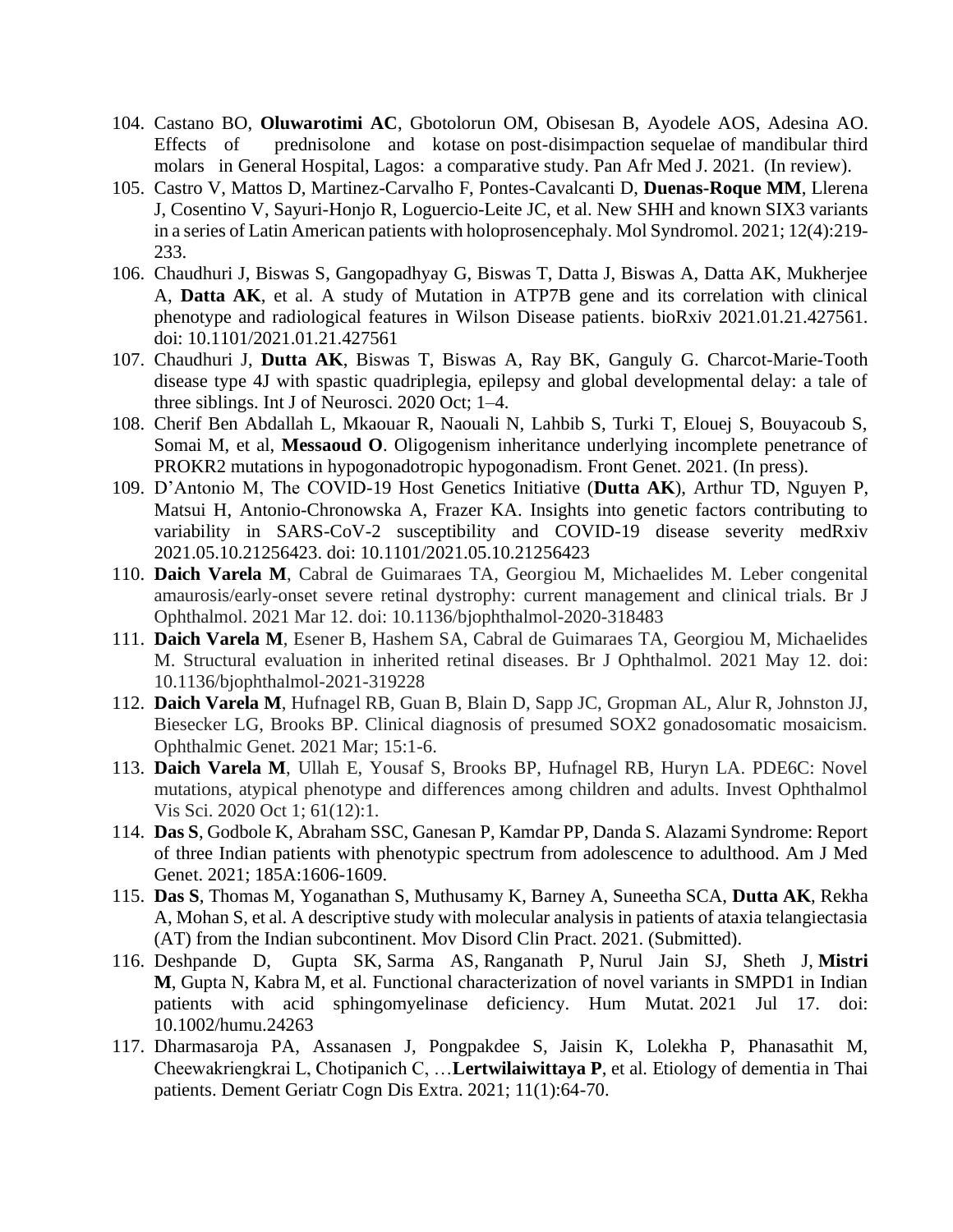- 118. **Dutta AK**, Goswami K, Murugayan SB, Sahoo S, Pal A, Paul C, Thallapaneni S, Biswas S. Evaluation of e‐OSPE as compared to traditional OSPE: A pilot study. Biochem Mol Biol Educ. 2021; 49(3):457–63.
- 119. **Dutta AK**, Goswami K. Host genomics of COVID-19: Evidence point towards alpha 1 antitrypsin deficiency as a putative risk factor for higher mortality rate. Med Hypotheses. 2021 Feb; 147:10485.
- 120. **Dwivedi A**, Beriwal A. Rare case of Al Kaissi syndrome in two siblings due to novel variant in CDK10 gene - first report from India. Clin Dysmorphol. 2021. (Submitted).
- 121. **Dwivedi A**, Bhat R, Bhat K. Changing indications of prenatal diagnosis in NGS era for 515 patients. 2021. (In preparation).
- 122. **Dwivedi A**, Chauhan L, Das G, Kumar A. A survey manuscript- knowledge, attitude, and practices towards genetic disorders amongst non-genetic clinicians of Armed Forces in India. 2021. (In preparation).
- 123. **Dwivedi A**, Mandal K, Moirangthem A, Pandey H, Phadke S, Gupta N. Yield of molecular testing in VHL and isolated VHL associated tumours in an Indian cohort. Lab Med. 2021. (Submitted).
- 124. **Dwivedi A**, Simalti A, Kalra S, Goswami J N, Negi V. Case series: Three cases emphasizing importance of genetics in PICU. JPCC. 2021; 8(3):153-156.
- 125. **Eshete M**, Abate F, Abera B, Hailu A, Demissie Y, Mossey P, Butali A. assessing the practice of birth defect registration at Addis Ababa health facilities. Ethiop J Health Sci. 2021; 31(3): 683- 687.
- 126. **Fatima SS**, Rehman R, Muhammad J, Martins R, Mohammed N, Khan U. Association of chemerin gene promoter methylation in maternal blood and breast milk during gestational diabetes. J Dev Orig Health Dis. 2021:1-7.
- 127. Guevara-Fujita M, Huaman F, Obispo D, Sánchez R, Barrenechea-Loli V, Rojas-Málaga D, Estrada-Cuzcano A, **Cornejo-Olivas M**, …**Dueñas-Roque M**, et al. MLPA followed by target-NGS to detect mutations in the dystrophin gene of Peruvian patients suspected of DMD/DMB. Mol Genet Genomic Med. 2021; 00:e1759.
- 128. Hamdi Y, Mighri N, Boujemaa M, Mejri N, Ben Nasr S, Ben Rekaya M, **Messaoud O**, Bouaziz H, Berrazega Y, et al. Identification of elevennNovel BRCA mutations in Tunisia: Impact on the clinical management of BRCA related cancers. Front Oncol. 2021; 11: 674965.
- 129. Heike C, Hing A, Cunningham M, Chitayat D, Davis M, Doust S, Drake A, **Duenas-Roque M**, Griffin C, et al. Haploinsufficiency of SF3B2 causes craniofacial microsomia. Nat. Commun. 2021. (Accepted).
- 130. Honeyman C, **Eshete M**, Patel V, Martin D, McGurk M. Re: Use of the subclavian vessels for microvascular reconstruction in the vessel-depleted neck. A historical solution to a modern problem - the reverse flow, pedicled radial forearm flap as a back-up option in head and neck reconstruction. Br J Oral Maxillofac Surg. 2021 Jun; S0266-4356(21)00213-8.
- 131. Honeyman CS, Čebron U, Bradley D, Patel V, **Eshete M**, McGurk M, Bertrand B, Martin D. High-tension closure of the submental flap donor site: Video and technical considerations. Plast Reconstr Surg Glob Open. 2020 Dec; 8(12):e3271.
- 132. Idowu EA, Fakuade BO, **Taiwo OO**, Majekodunmi JO, Alufohai OO, Sandabe FK. Dental caries prevalence, restorative needs and oral hygiene status in adult population: A cross sectional study among nurses in Jos University Teaching Hospital. Nig J Basic Clin Sci. 2021. (Accepted).
- 133. Jain G, Malhotra R, Ramchandran S, Nagaraj P, Appaswamy G, Sridharan U, Das G, **Dwivedi A**. Hypomagnesemia with secondary hypoparathyroidism and hypocalcemia due to novel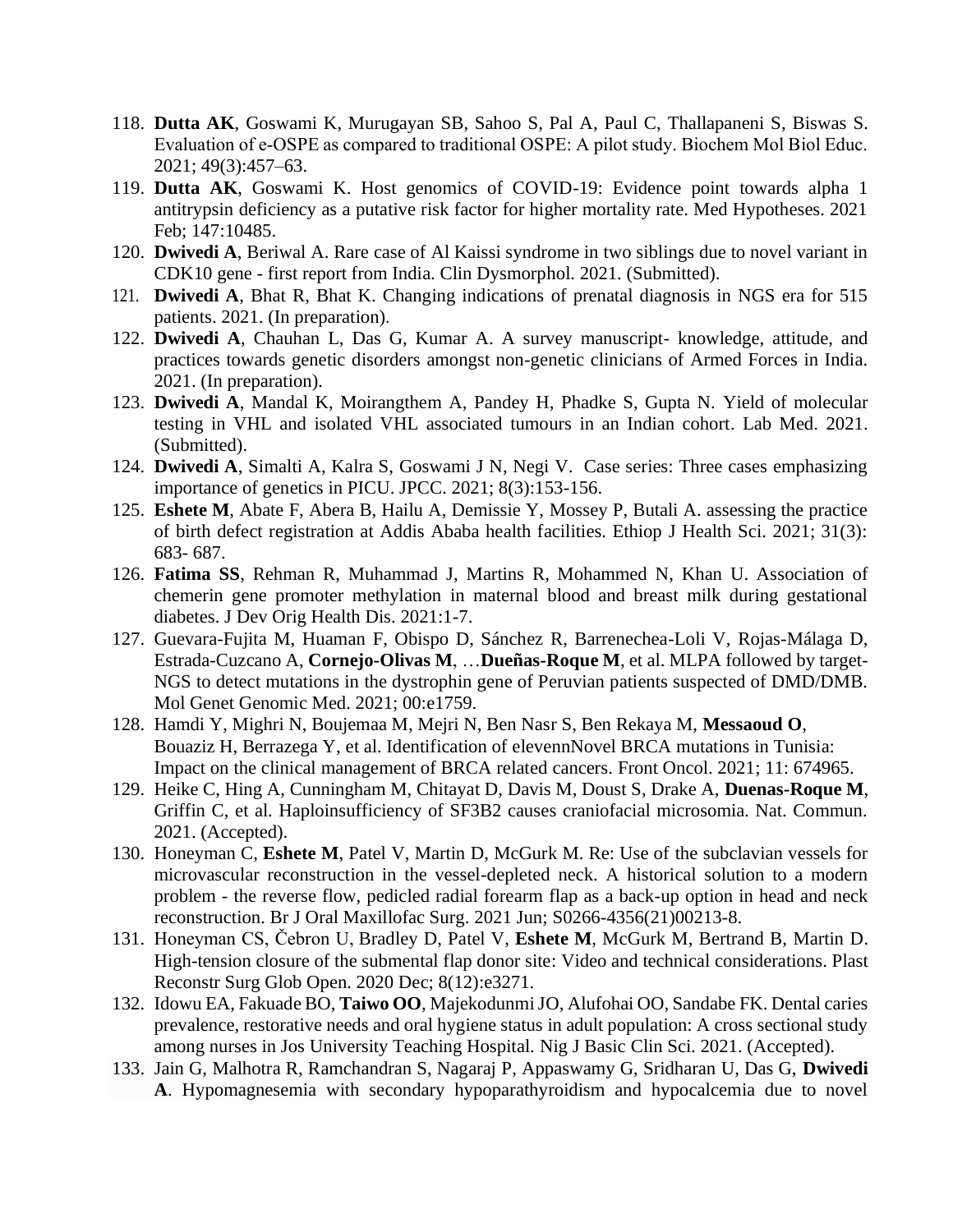variants in the transient receptor potential cation channel subfamily M member 6(TRPM6) gene. Case based review. J Pediatr Genet. 2021. (Accepted).

- 134. Jaja C, Thurmond E, Ibemere S, **Edem-Hotah J**, Shepherd J. Diagnosing sickle cell disease in children in Sierra Leone with sickling test and SickleSCAN™ point-of-care test: A case series. Oxf Med Case Reports. 2021. (In review).
- 135. Johns A, Luquetti D, Heike C, Hing A, Drake A, Cunningham M, Chitayat D, David M**, Dueñas-Roque MM**, et al. Parental reports of academic status and prevalence of teasing in a multinational craniofacial microsomia pediatric study. Facial Plast Surg Aesthet Med. 2021. (Submitted).
- 136. Joseph AO, Li YH, Salako O, Doi S, Balogun OD, Awofeso OM, **Abdulkareem FB**, Onitilo AA. A review of breast cancer pathology reports in Nigeria. Ecancermedicalscience. 2021 Feb; 15:1190.
- 137. Kamulegeya R, Kateete P, Bagaya B, Nasinghe E, **Muttamba W**. Biobanking: Strengthening Uganda's rapid response to COVID-19 and other epidemics. Biopreserv Biobank. 2021. (Accepted).
- 138. Khan SY, Ali M, Lee MW, Ma Z, Biswas P, Khan AA, **Naeem MA**, Riazuddin S, Riazuddin S, et al. Whole genome sequencing data of multiple individuals of Pakistani descent. Scientific Data. 2020 Oct 13; 7(1):350.
- 139. Kirenga B, Byakika-Kibwika P, **Muttamba W**, Kayongo A. Efficacy of convalescent plasma for treatment of COVID-19 in Uganda. BMJ Open Resp Res. 2021. (Accepted).
- 140. Kolluri N, Kamath S, Lally P, Zanna M, Galagan J, **Gitaka J**, Kamita M, Cabodi M, Lolabattu SR, et al. Development and clinical validation of Iso-IMRS: A novel diagnostic assay for P. falciparum malaria. Anal Chem. 2021; 93(4):2097-2105.
- 141. Kosiyo P, Otieno W, **Gitaka J**, Munde EO, Ouma C. Haematological abnormalities in children with sickle cell disease and non-severe malaria infection in western Kenya. BMC Infect Dis. 2021; 21:329.
- 142. Kotecha U, **Mistri M**, Chand P, Shah P, Shah N. The diagnostic utility of exome-based carrier screening in families with a positive family history. Am J Med Genet A. 2021. (Revision Submitted).
- 143. Kotecha U, **Mistri M**, Shah P, Nidhi N, Jain V, Goyal M. A novel mutation in KIF5C gene: Expanding the mutation spectrum and genotype-phenotype correlation of patients with and without hot-spot mutations. Neuropediatrics. 2021. (Submitted).
- 144. Kumar R, **Dwivedi A**, Puri R. Prenatal diagnosis of radial ray defect associated with Fanconi anemia. J Fetal Med. 2021; 8:75-79.
- 145. Ladipo-Ajayi O, Ihediwa G, Jolayemi E, Haruna M, Alakaloko F, Seyi-Olajide J, **Abdulkareem FB**, Kanu O. Enteromyeloschisis. A rare sacro - enteric mass in the newborn. J Pediatr Surg Case Rep. 2021; 64(1): 101707.
- 146. **Lertwilaiwittaya P**, Roothumnong E, Nakthong P, Dungort P, Meesamaranpong C, Tansa-Nga W, Pongsuktavorn K, ...Limwongse C, Pithukpakorn M, et al. Thai patients who fulfilled NCCN criteria for breast/ovarian cancer genetic assessment demonstrated high prevalence of germline mutations in cancer susceptibility genes: Implication to Asian population testing. Breast Cancer Res Treat. 2021; 188(1):237-248.
- 147. **Lertwilaiwittaya P**, Suktitipat B, Khongthon P, Pongsapich W, Limwongse C, Pithukpakorn M. Identification of novel mutation in RANKL by whole-exome sequencing in a Thai family with osteopetrosis: A case report and review of RANKL osteopetrosis. Mol Genet Genomic Med. 2021 May 30:e1727. doi: 10.1002/mgg3.1727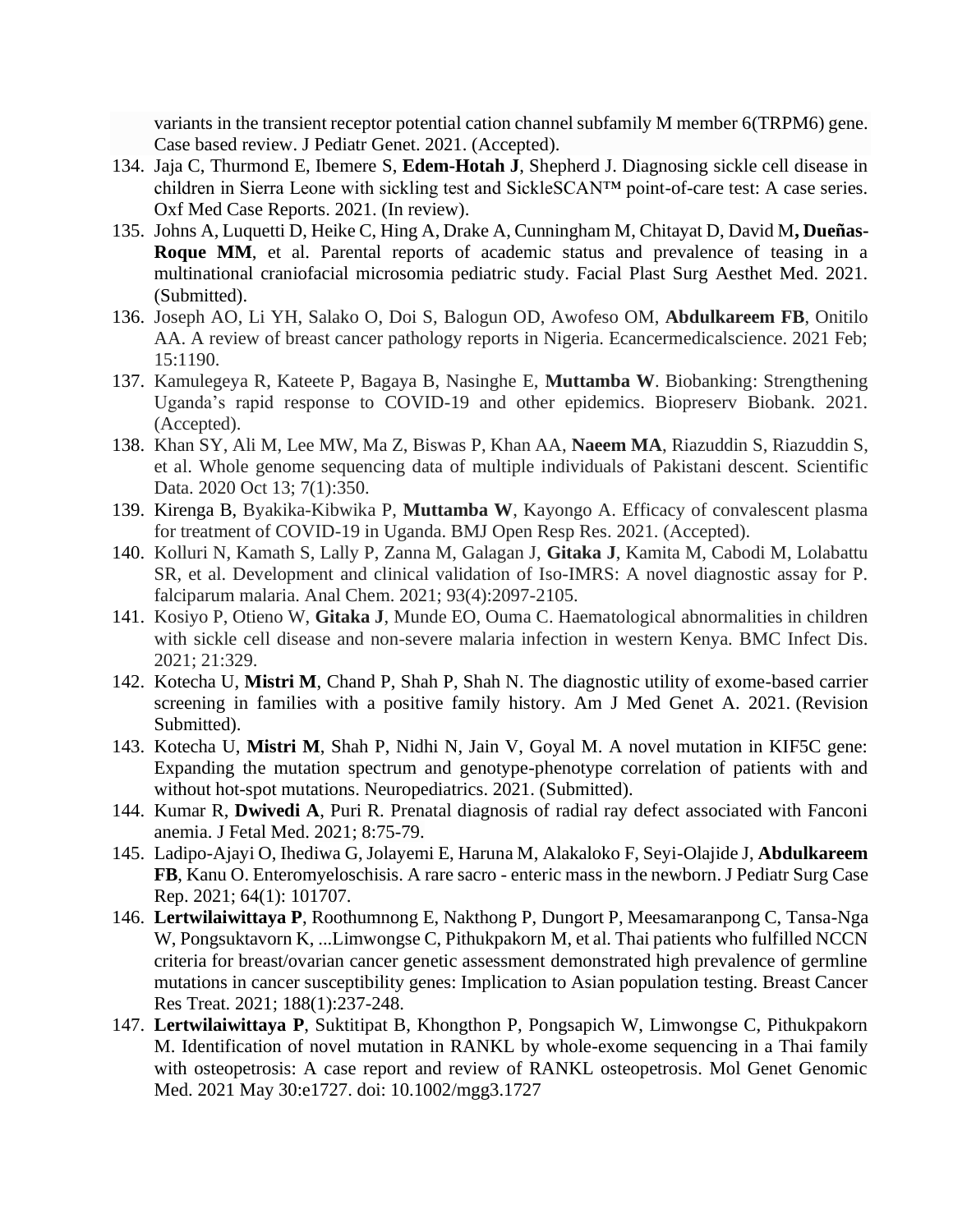- 148. Loesch DP, Horimoto ARVR, Heilbron K, Sarihan EI, Inca-Martinez M, Mason E, **Cornejo-Olivas M**, Torres L,…Latin American Research Consortium on the Genetics of Parkinson's Disease (LARGE-PD). Characterizing the genetic architecture of Parkinson's Disease in Latinos. Ann Neurol. 2021 Jul. doi: 10.1002/ana.26153
- 149. Marca-Ysabel MV, Rajabli F, **Cornejo-Olivas M**, Whitehead PG, Hofmann NK, Illanes Manrique MZ, Véliz-Otani DM, Milla Neyra AK, Castro Suarez S, et al. Dissecting the role of Amerindian genetic ancestry and the ApoE ε4 allele on Alzheimer disease in an admixed Peruvian population. Neurobiol Aging. 2021 May; 101:298.
- 150. Mbugua S, **Gitaka J**, Gitau T, Odwe G, Mwaura P, Liambila W, Ndwiga C, K'Oduol K, Warren C, Abuya T. Family and provider perceptions of quality of care in the management of sick young infants in primary healthcare settings in four counties of Kenya. BMJ Open Quality. 2021 Jul 1; 10(3):e001125.
- 151. **Mburu S**, Mutuku I, Kimani K. Readiness of primary health care diagnostic laboratory services to support UHC programme in Kenya. A case study of three counties. Journal of Health & Environmental Research. 2020; 6(4):128-142.
- 152. McLellan A, Titualer P, Sidney D, Aden A, Lacroix A, **Edem-Hotah J**. Examining personcentered maternal care services at The Princess Christian Maternity Hospital, Freetown, Sierra Leone. 2021. (In preparation).
- 153. Musa J, Kim K, Zheng Y, Travis LB, Gursel B, Silas OA, **Abdulkareem FB**, Imade G, Akanmu A, et al. Accelerated epigenetic age among HIV-infected Nigerian women with invasive cervical cancer. J Clin Oncol. 2021; 39:15\_suppl, e17504-e17504.
- 154. **Muttamba W**, Lusiba J, Namakulu O, Byakika-Kibwika P, et al. Feasibility of collecting and processing of COVID-19 Convalescent plasma for treatment of COVID-19 in Uganda. Plos One 2021 June; 16(6):e0252306.
- 155. Nabouli I, Chikhaoui A, Othman H, Elouej S, Jones M, Lagarde A, Rekaya MB, **Messaoud O**, Zghal M, et al. Case Report: Identification of novel variants in ERCC4 and DDB2 genes in two Tunisian patients with atypical Xeroderma Pigmentosum phenotype. Front Genet. 2021 May 31; 12:650639.
- 156. **Nakousi-Capurro N**, Alegría A, Cares C, Gainza-Lein M, Ojeda V, Irarrázaval MJ. Congenital anomalies and comorbidities in Down Syndrome neonates (RCHPED 1518). Rev Chil Pediatr. 2020; 91(5):732–742.
- 157. Nwabudike VI. **Oluwarotimi AC,** Okoturo E., Ijogun A. Comparative study of the effect of single and multiple suture techniques on inflammatory complications following mandibular third molar surgery: a randomized prospective study at the Lagos state University Teaching Hospital, Ikeja. Pan Afr Med J. 2021. (In review).
- 158. Odeyemi AO, Odeyemi AO Awopeju OF, **Adewole OO**, Tanimowo MO, Erhabor GE. Pulmonary tuberculosis in a cohort of HIV patients in a tertiary hospital in Osogbo, Southwestern Nigeria. Nig Del Med J. 2021; 5(2):7-15.
- 159. Odeyemi AO, Odeyemi AO, Awopeju OF, **Adewole OO**, Tanimowo MO, Erhabor GE. Community-acquired lower respiratory tract infections in an adult population with HIV infection in a Nigerian tertiary hospital. Res. J. of Health Sci. 2021; 9(2):150-157.
- 160. Ojewunmi OO, **Adeyemo TA**, Oyetunji AI, Benn Y, Ekpo MG, Iwalokun BA. Association of alpha-thalassemia and Glucose-6-Phosphate Dehydrogenase deficiency with transcranial Doppler ultrasonography in Nigerian children with sickle cell anemia. J Clin Lab Anal. 2021 Jun; 35(6):e23802.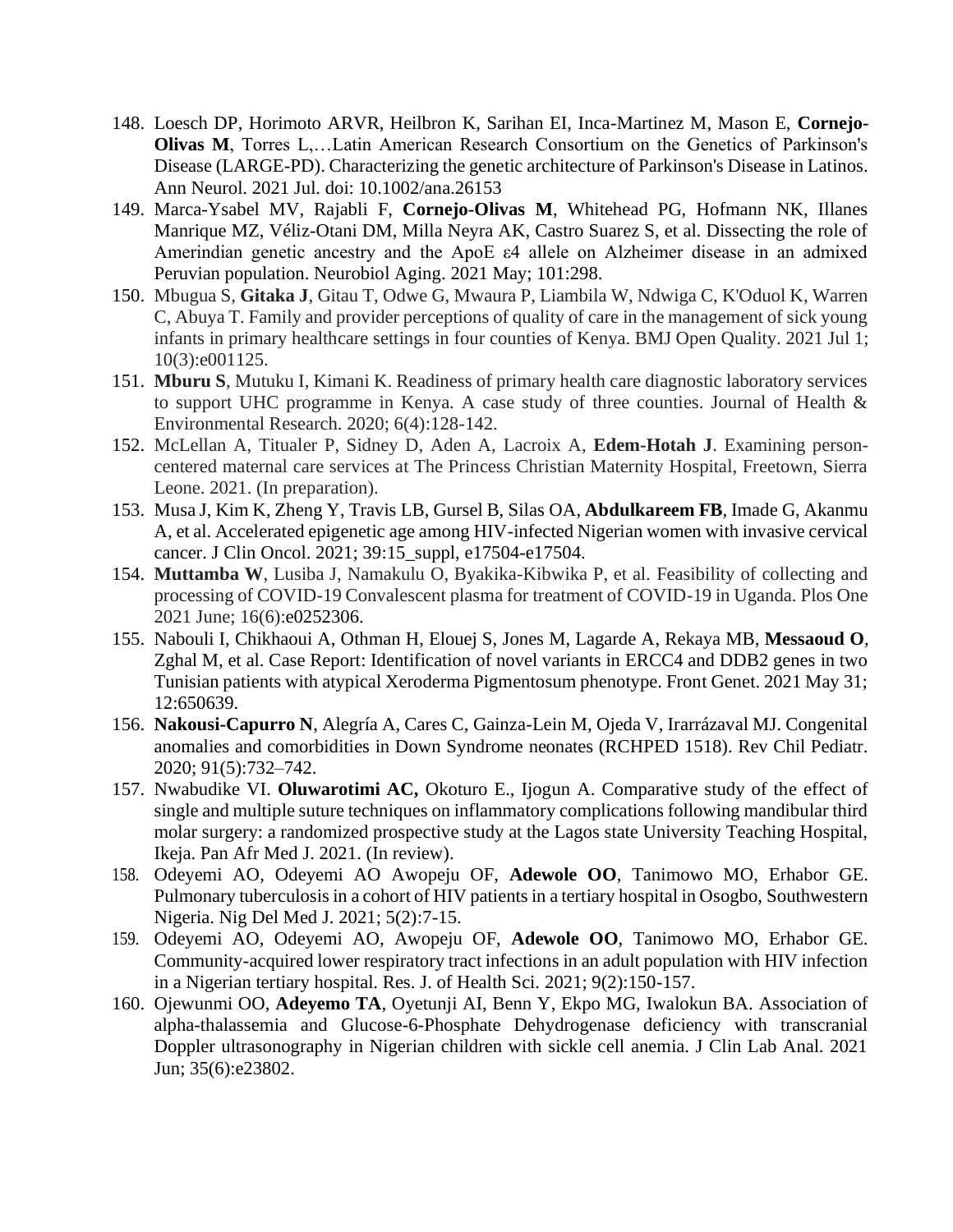- 161. **Oluwarotimi AC**, Abah AA, Ogundana OM. Prevalence of medical conditions among dental patients in a South-West Hospital in Nigeria. African Journal of Oral Health. 2021. (Accepted).
- 162. **Oluwarotimi AC**, Emeka CI, Gbotolorun OM. Assault-related maxillofacial injuries in Nigeria: a review of the literature. Nigerian Journal of Oral and Maxillofacial Surgery. 2021. (Accepted).
- 163. Oluwole EO, **Adeyemo TA**, Osanyin GE, Odukoya OO, Kanki PJ, Afolabi BB. Feasibility and acceptability of early infant screening for sickle cell disease in Lagos, Nigeria—A pilot study. PLoS ONE. 2020; 15(12):e0242861.
- 164. Oluwole EO, Adeyemo TA. Predictors of knowledge of sickle cell disease among mothers of younger infants attending immunization clinic in an urban community in Lagos, Nigeria. Journal of Community Medicine and Primary Health Care (JCMPHC). 2021. (Accepted).
- 165. Otoh EC, **Taiwo OO**, Adeleke OA, Majekodunmi JO, Ajike SO. Dental trauma in adults and elderly Nigerians. West Afr J Med. 2021; 38(4):313-320.
- 166. Pal A, Squitti R, Picozza M, Pawar A, Rongioletti M, **Dutta AK**, Sahoo S, Goswami K, Sharma P, et al. Zinc and COVID-19: basis of current clinical trials. Biol Trace Elem Research. 2020 Oct; 1-11.
- 167. Plasencia-Duenas EA, Diaz-Velez C, **Dueñas-Roque MM**. Factors associated to the occurrence of cleft lip and palate in newborns in a tertiary care Peruvian hospital. A case-control study. Acta Med Peru. 2020 Oct.7; 37(3):304-311.
- 168. Ranjan R, **Dwivedi A,** Khera S. Delayed diagnosis due to cognitive bias and diagnostic labelling in a child with hypertrophic cardiomyopathy- a rare presentation of Neuroblastoma. Indian J Pediatr. 2021; 88:836.
- 169. Rebecca R, **Edem-Hotah J**, Quaki IA. Factors influencing utilization of insecticide treated nets among children under-five years of age in Kpone-On-Sea in the Kpone Katamanso District in Ghana. Sierra Leone J Biomed Res. 2021. (Accepted).
- 170. Rodriguez RS, **Cornejo-Olivas M**, Bazalar-Montoya J, Sarapura-Castro E, Torres-Loarte M, Rivera-Valdivia A, Sullcahuaman-Allende Y. Novel compound heterozygous mutation c.3955\_3958dup and c.5825C>T in the ATM Gene: Clinical evidence of ataxia-telangiectasia and cancer in a Peruvian family. Mol Syndromol. 2021 Jun. doi: 10.1159/000515696
- 171. Rodriguez-Mateos P, Ngamsom B, Walter C, Dyer CE, **Gitaka J**, Iles A, Pamme N. A lab-ona-chip platform for integrated extraction and detection of SARS-CoV-2 RNA in resource-limited settings. Anal Chim Acta. 2021; 1177:338758
- 172. Romdhane L, Mezzi N, Dallali H, **Messaoud O**, Shan J, Fakhro KA, Kefi R, Chouchane L, Abdelhak S. A map of copy number variations in the Tunisian population: a valuable tool for medical genomics in North Africa. NPJ Genom Med. 2021 Jan 8; 6(1):3.
- 173. Sarapura-Castro E, Cosentino C, Landman J, Landman A, Torres L, Nuñez Y, Capellari S, Parchi P, **Cornejo-Olivas M**. Early sensory disturbances and seizures are common manifestations of familial Creutzfeldt-Jakob disease due to E200K PRNP mutation: Case report from two Peruvian families. Clin Neurol Neurosurg. 2021 Mar; 202:106490.
- 174. Sarihan EI, Pérez-Palma E, Niestroj LM, Loesch D, Inca-Martinez M, Horimoto ARVR, **Cornejo-Olivas M**, Torres L,…Latin American Research Consortium on the Genetics of Parkinson's Disease (LARGE-PD). Genome-wide analysis of copy number variation in Latin American Parkinson's disease patients. Mov Disord. 2021 Feb; 36(2):434-441.
- 175. Suárez C, Araníbar L, **Nakousi-Capurro N**. **Díaz C**, **Pizarro P**. Pigmentary mosaicisms and cytogenetic abnormalities: About 2 cases. Piel. Formación continuada en dermatología. 2021 May. Elsevier. doi: 10.1016/j.piel.2020.07.020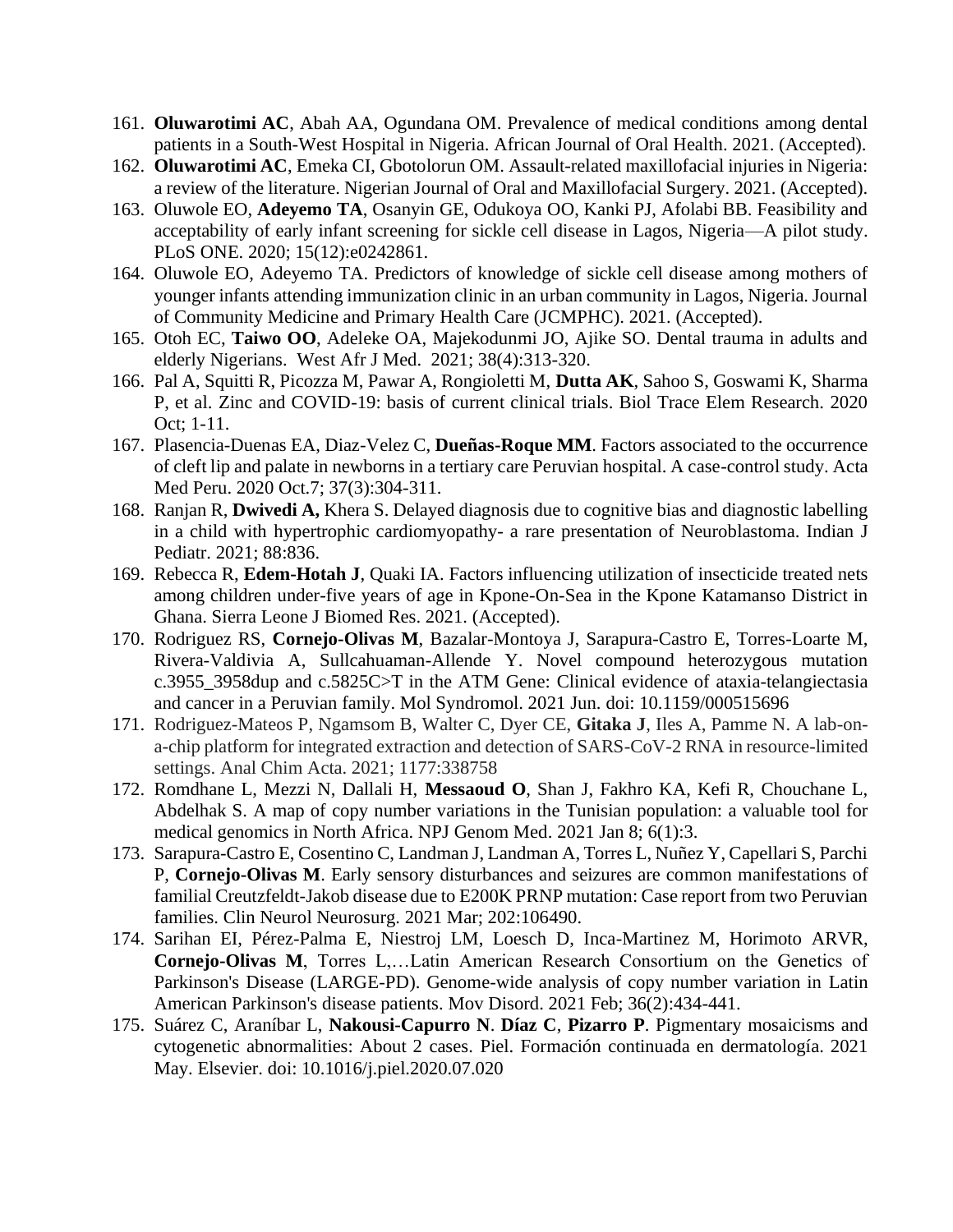- 176. Sulaimon LA, Adisa RA, Samuel TA, Joel IY, Ayankojo AG, **Abdulkareem FB**, Olaniyi TO. Molecular mechanism of mitoquinol mesylate in mitigating the progression of hepatocellular carcinoma-in silico and in vivo studies. J Cell Biochem. 2021 Apr 28. doi: 10.1002/jcb.29937
- 177. **Taiwo O.O**. Community pharmacists, pharmacy counter assistants and oral health promotion in Plateau State. West Afr J Med 2021; 38(6):434-438.
- 178. The COVID-19 Host Genetics Initiative (**Dutta AK**), Andrea Ganna. Mapping the human genetic architecture of COVID-19 by worldwide meta-analysis. medRxiv 2021.03.10.21252820.
- 179. Umeizudike KA, Osagbemiro BB, Daramola OO, **Adeyemo TA.** Oral health related quality of life among HIV positive patients attending two HIV outpatient clinics in Nigeria - a cross sectional study. African Health Sciences (AHS). 2021. (Accepted).
- 180. Véliz-Otani D, Cubas-Montecino D, Milla-Neyra K, Ashizawa T, Saraiva-Pereira ML, Jardim LB, **Cornejo-Olivas M**. Response to ATXN10 microsatellite distribution in a Peruvian Amerindian population. Cerebellum. 2021 Mar. doi: 10.1007/s12311-021-01258-3
- 181. **Wangi KYW**. Genome Editing: The Promise of a Technology. Kompas. 2021. (In preparation).
- 182. **Wangi KYW**. Health Professions in the era of precision medicine. Online newspaper: Kompasiana; May 2021.
- 183. Zghal M, **Messaoud O**, Mokni M. Xeroderma pigmentosum. EMC Dermatologie. 2020; 0(0):1- 21 [Article 98-660-A-10]. doi:10.1016/S0246-0319(20)42977-2
- 184. Zheng Y, Hawkins C, Okeke E, Lesi OA, Qu Y, Roberts LR, Gursel D, **Abdulkareem FB**, … **Adeyemo WA**, et al. Acceleration of blood-based circulating cell-free DNA epigenetic age among HIV-infected patients with hepatocellular carcinoma in Nigeria. J Clin Oncol. 2021; 39:15\_suppl, e16137-e16137.
- 185. Zheng Y, Musa J, Joyce BT, Wang J, Gursel D, Silas OA, **Abdulkareem FB**, Imade G, Akanmu A, et al. Global line-1 hypomethylation as novel biomarker for cervical cancer in Nigerian women living with HIV. J Clin Oncol. 2021; 39:15 suppl, e17513-e17513.

- 186. **Abad PJ**, Sur ALD. Genetics and genomics nursing in the Philippines. Int Nurs Rev. 2021. (In review).
- 187. Acheampong G, **Owusu M**, Nkrumah B, Obeng-Boadi P, Opare DA, Sambian DJ, Angra P, Walker C. Laboratory capacity in COVID-19 diagnosis and the need to enhance molecular testing in Ghana. Global Security: Health, Science and Policy. 2021; 6(1):10-17.
- 188. Adedokun B, Du Z, Gao G, Ahearn TU, Lunetta KL, Zirpoli G, Figueroa J,...**Torres-Mejía G**…Huo D. Cross-ancestry GWAS meta-analysis identifies six breast cancer loci in African and European ancestry women. Nat Commun. 2021 Jul; 7; 12(1):4198.
- 189. Adekunle AA, Olowo AY, Adetona M, **James O**, Adamson OO, Agbogidi FO, Oladega A, Ogulewe M, **Adeyemo WL**, et al. Variations in facial anthropometric measurements among major ethnic groups in Nigeria: A 3-dimentional stereophotogrammetry analysis. FACE. July 2021. doi: 10.1177/27325016211029013
- 190. Amin S, AlJboor M, Toro MD, Rejdak R, Nowomiejska K, Nazzal R, Mohammad M, 2 more….**Yousef YA**. Management and outcomes of unilateral Group D tumors in retinoblastoma. Clin Ophthalmol. 2021; 15:65-72 .
- 191. Amoo AT, **James O**, Adeyemi MO, Taiwo OA, **Adeyemo** WL. Does the initial width of cleft lip play a role in the occurrence of immediate local complications following primary cleft lip repairs? J Craniofac Surg. 2021; 32:670-674.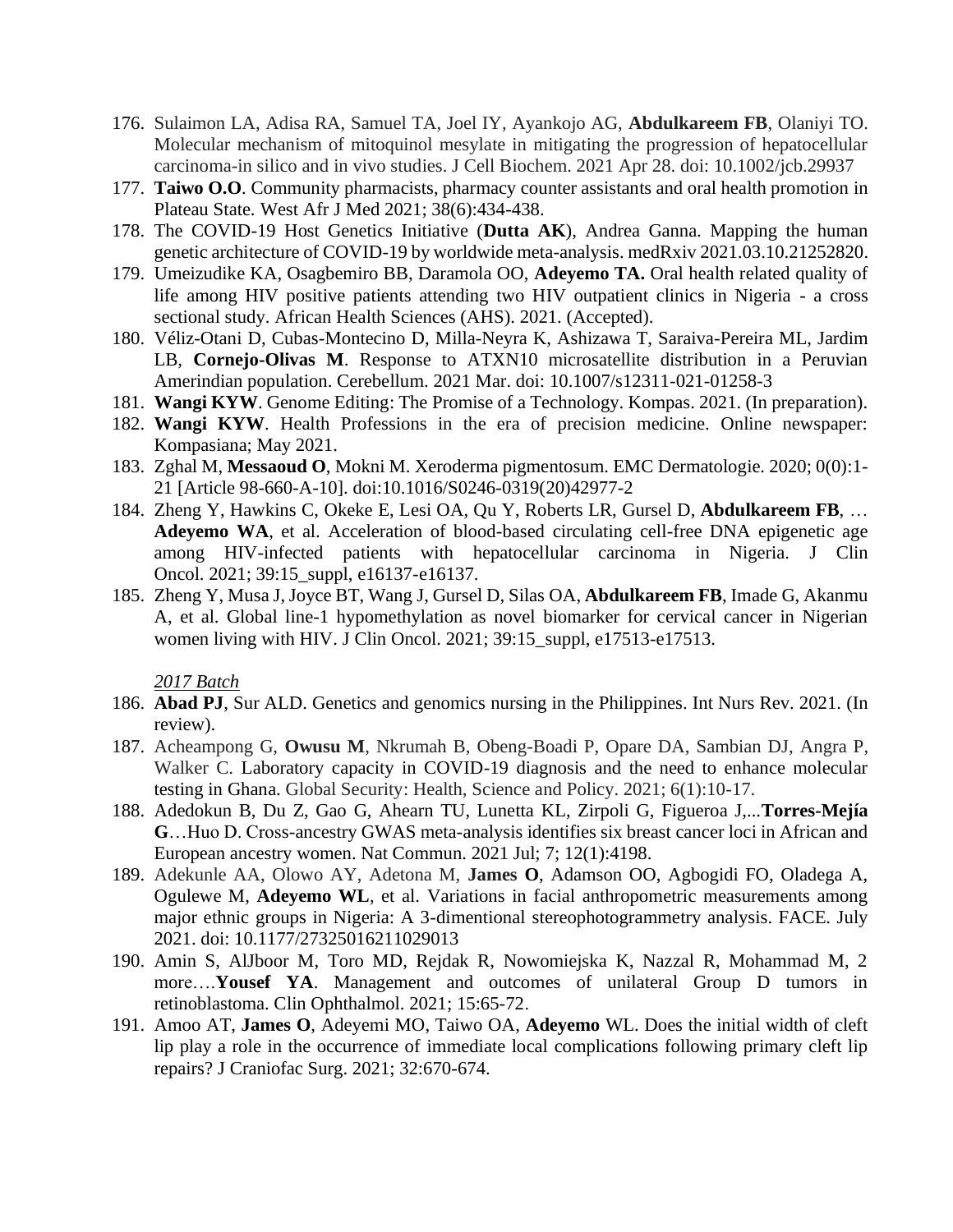- 192. Anastacio T, Benevides N, Moraes E, Quinelato V, Calasans-Maia J, Aguiar T, Machado A, **Casado PL**. Analysis of Active Oral Tactile Sensitivity in Individuals with Complete Natural Dentition. J Contemp Dent Pract 2021; 22(3):268-272.
- 193. Ayisi-Boateng NK, **Owusu M**, Tawiah P, Ampah B, Augustina AS, Wusu-Ansah OK, Fred SS, Richard OP. Profile and outcomes of hospitalized patients with COVID-19 at a tertiary institution hospital in Ghana. Ghana Medical Journal. 2020; 54(4):39-45.
- 194. Biswas S K, M Alam, **Roy S,** Ahmed T, Bhuyan A M. A newer technique of ocular surface reconstruction in unilateral lime burn. Journal of the Ophthalmological Society of Bangladesh. 2021; 47(1):7-15.
- 195. Bravo-Ramírez M, Morales-Peralta E, Zúñiga-Rosales Y, **Benítez-Cordero Y,** González-Torres MA, **Roblejo-Balbuena H**, Marcheco-Teruel B. Covid-19: first outbreak in Cuban pediatric patients. Rev Cubana Pediatría. 2021. (Submitted).
- 196. Camilletti MA, Mayer JM, **Vishnopolska SA**, Perez-Millan MI. From pituitary stem cell differentiation to regenerative medicine. Front Endocrinol. 2021; 11:614999.
- 197. Castro JPG, Aguiar TRS, Tristão GC, Alves GG, Prado M, Quinelato V, **Casado PL**, Romanos GE. Peri-implant health after supportive mucositis therapy is associated with increased levels of FGF-2. Braz Dent J. 2021. (Accepted).
- 198. Ceylanoglu K, Guntekin Ergun S, **Yaylacioglu Tuncay F**, Tarlan B, Konuk O. Association of FOXP3 gene polymorhisms with the risk of Graves' disease and Graves' ophthalmopathy in Turkish population. 2021. (In preparation).
- 199. Cordeiro BQS, Carvalho WR, Fonseca EM, Martins CCP, Moreno MD, Quinelato V, Casado PL. Vertical discrepancy in height of Morse Cone pillars submitted to different torque forces. Materials. 2021. (Accepted).
- 200. Cordeiro PCF, Bonato LL, Quinelato V, Vieira AR, Granjeiro JM, Tesch R, **Casado PL**, Calasans-Maia J. Matrix metalloproteinase-2 gene polymorphisms decrease chances of muscle TMD development in Brazilian population. J Dent & Oral Disord 2021; 7(3):1163.
- 201. Egbunah UP, Adamson O, Fashina A, Adekunle AA, **James O**, **Adeyemo WL**. Comparing the treatment outcomes of absorbable sutures, non-absorbable sutures, and tissue adhesives in cleft lip repair: A systematic review. Cleft Palate Craniofac J. 2021 Mar 3;1055665621996107. doi: 10.1177/1055665621996107
- 202. Elfalah M, AlRyalat SA, Toro MD, Rejdak R, Zweifel S, Nazzal R, Abu-Ameerh M, Ababneh O,…**Yousef YA**. Delayed intravitreal anti-VEGF therapy for patients during the COVID-19 lockdown: An ethical endeavor. Clin Ophthalmol. 2021; 15:661-669.
- 203. Frimpong M, Amoako YA, Anim KB, Ahor HS, Yeboah R, Arthur J, Dakorah JS, Gborgblovor D, **Owusu M**, et al. Diagnostics for COVID-19: A case for field-deployable, rapid molecular tests for community surveillance. Ghana Medical Journal. 2020; 54(4):71-76.
- 204. Gergics P, Smith C, Bando H, Jorge AA, Rockstroh-Lippold D, **Vishnopolska SA**, Castinetti F, Maksutova M, Camper SA, et al. High-throughput splicing assays identify missense and silent splice-disruptive POU1F1 variants underlying pituitary hormone deficiency. Am J Hum Genet. 2021; S0002-9297(21)00237-8.
- 205. Global Retinoblastoma Study Group (**Roy S**, 278 retinoblastoma treatment centers). The role of maternal age and birth order on the development of unilateral and bilateral retinoblastoma: A multicentre study. J Pediatr Haematol Oncol. 2021. (Submitted).
- 206. Gokhroo RK, Kaul A, Mohammad TT, Chandra K, **Nandal R**, Kumar A, Goyal M, Chandra S. 1 year follow Up results of "ARTIM HF TRIAL" (angiotensin receptor neprilysin inhibitor effect on TEI index & left ventricular mass in heart failure). Indian Heart J. 2021; 73(2):205-210.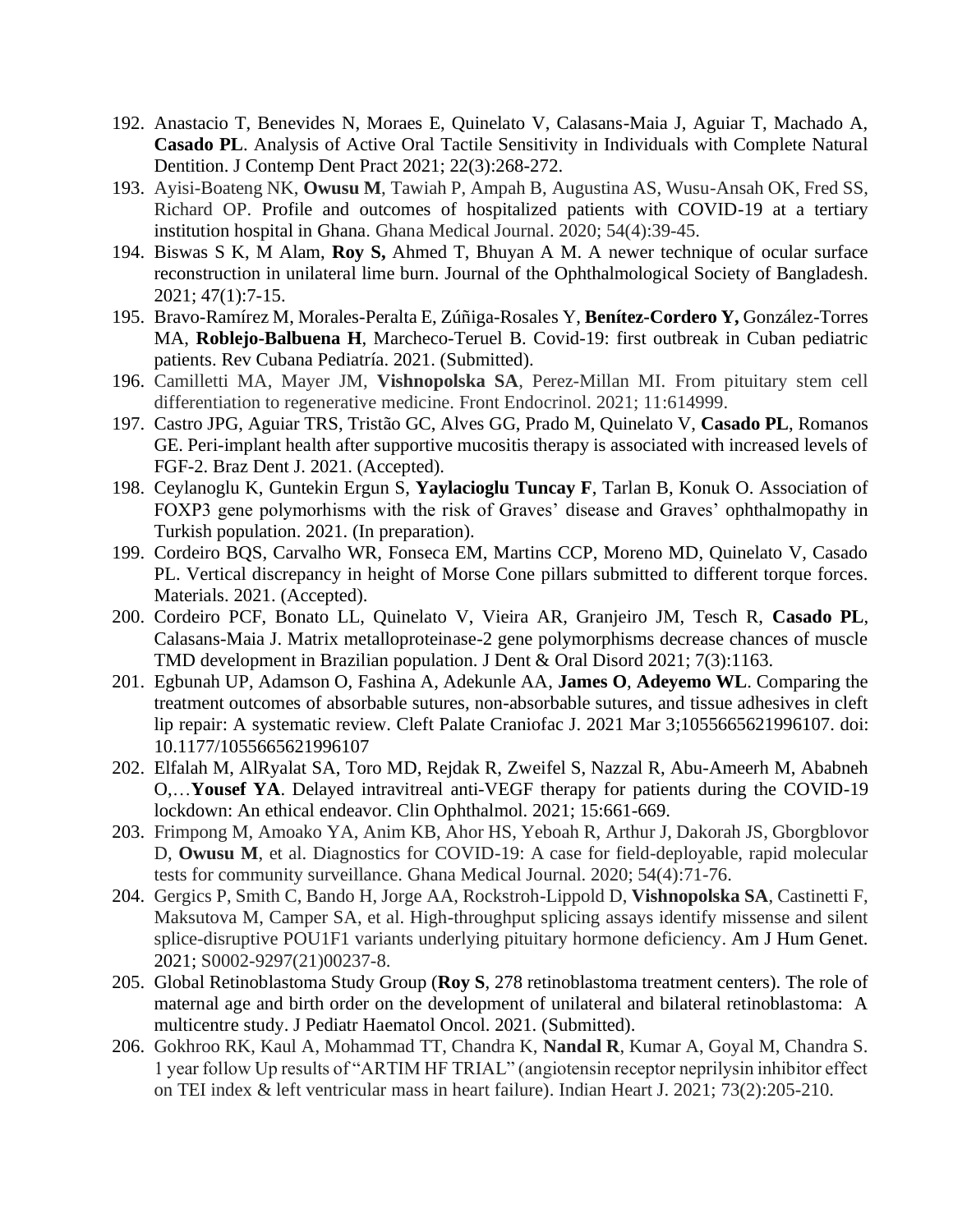- 207. Gyanwali P, Bhattarai S, Dixit SM, Gautam B, **Thakur N**, Bhattarai NR, Sharma SK, Dhimal M. Deciphering whole genomic sequence of SARS-CoV-2 isolated from COVID-19 patients in Nepal. 2021. (In preparation).
- 208. Horn D, Fernández-Núñez E, Gomez-Carmona R, Rivera-Barahona A, Nevado J, Schwartzmann S, Ehmke N, Lapunzina P, **Otaify GA**, et al. Biallelic truncating variants in MAPKAPK5 cause a new developmental disorder involving neurological, cardiac, and facial anomalies combined with synpolydactyly. Genet Med. 2021 Apr; 23(4):679-688.
- 209. Hosen MI, Forey N, Durand G, Voegele C, Bilici S, **Avogbe PH**, Delhomme TM, Foll M, Manel A, et al. Development of sensitive droplet digital PCR assays for detecting urinary TERT promoter mutations as non-invasive biomarkers for detection of urothelial cancer. Cancers (Basel). 2020 Dec; 12(12):3541.
- 210. **James O**, Adekunle AA, Adamson OO, Agbogidi OF, **Adeyemo WL**, Butali A, Ladeinde AL, Ogunlewe MO. Management of orofacial cleft in Nigeria - A retrospective study. Ann Maxillofac Surg. 2021; 10(2):434-438.
- 211. **James O**, Adekunle AA, **Adeyemo WL**. How does Octyl –2- cyanoacrylate tissue adhesive compare with prolene sutures in cleft lip repair? J Oral Maxillofac Surg. 2021; 79(7):1540-1548.
- 212. **James O**, Akinboboye BO, Okunade KS, Adekunle AA, **Adeyemo WL**. Evaluation of the use and effectiveness of telemedicine among the health professionals during the Covid-19 lockdown period: A cross sectional study. J Clin Sciences. 2021; 18:117-122.
- 213. **James O**, Erinoso OA, Adamson OO, Sokunbi OJ, Agbogidi FO, Adekunle AA, Ogunlewe AO, **Ekure EN**, **Adeyemo WL**, et al. Risk of congenital cardiovascular anomalies in patients with non-syndromic orofacial cleft: A preliminary case-control study. Niger J Clin Pract. 2020; 23(11):1561-1565.
- 214. **James O**, Oyeneyin, AO, Adeyemi, MO, Erinoso OA, Adekunle AA, **Adeyemo WL**. Neurosensory deficits of inferior alveolar nerve following impacted mandibular third molar extraction: Comparison of one-stage complete extraction with two-stage partial coronectomy surgical technique. J. Maxillofac Oral Surg. 2021. doi: 10.1007/s12663-021-01601-5
- 215. Kadir M, Hasanuzzaman M, Gatmaitan Y, Mansurali V, Mitra M, Haider G, **Roy S**. Outcome of minimally invasive harvesting Fascia Lata (FL) in ophthalmic plastic surgery. Eur J Ophthalmol. 2021. (Submitted).
- 216. Kague E, Turci F, Newham E, Yang Y, Brown KR, Aglan MS, **Otaify GA**, Temtamy SA, Ruiz-Perez VL,et al. 3D assessment of intervertebral disc degeneration in zebrafish identifies changes to bone density that prime disc disease. Bone Res. 2021 Mar 15. (Accepted).
- 217. Khairat R, Elhossini R, Sobreira N, Wohler E, **Otaify G**, Mohamed A, Ragaa E, **Sayed I**, Aglan M, et al. Expansion of the phenotypic and mutational spectrum of Carpenter syndrome: two novel mutations in RAB23 in 2 Egyptian patients. Mol. Syndromol. 2021. (Submitted).
- 218. Kocova M, Anastasovska V, **Petlichkovski A**, Falhammar H. First insights into the genetics of 21-hydroxylase deficiency in the Roma population. Clin Endocrinol (Oxf). 2021 Jul; 95(1):41- 46.
- 219. Kunwar AJ, Thapa S, **Thakur N**, Joshi G, Shrestha R, Kafle S, Shrestha S, Shrestha K, Giri KR et al. Antibiogram and comparison of Salmonella typhi detection in suspected patients by conventional blood culture, serology, and advanced PCR technique. J Nepal Med Assoc. 2021. (Submitted).
- 220. Lamptey J, Oyelami F.O, **Owusu M**, Nkrumah B, Oluwagbenga IP, Adu-Gyamfi EA, Czika A, El-Duah P, Yeboah R, et al. Genomic and epidemiological characteristics of SARS-CoV-2 in Africa. PLoS Negl Trop Dis. 2021; 15(4):e0009335.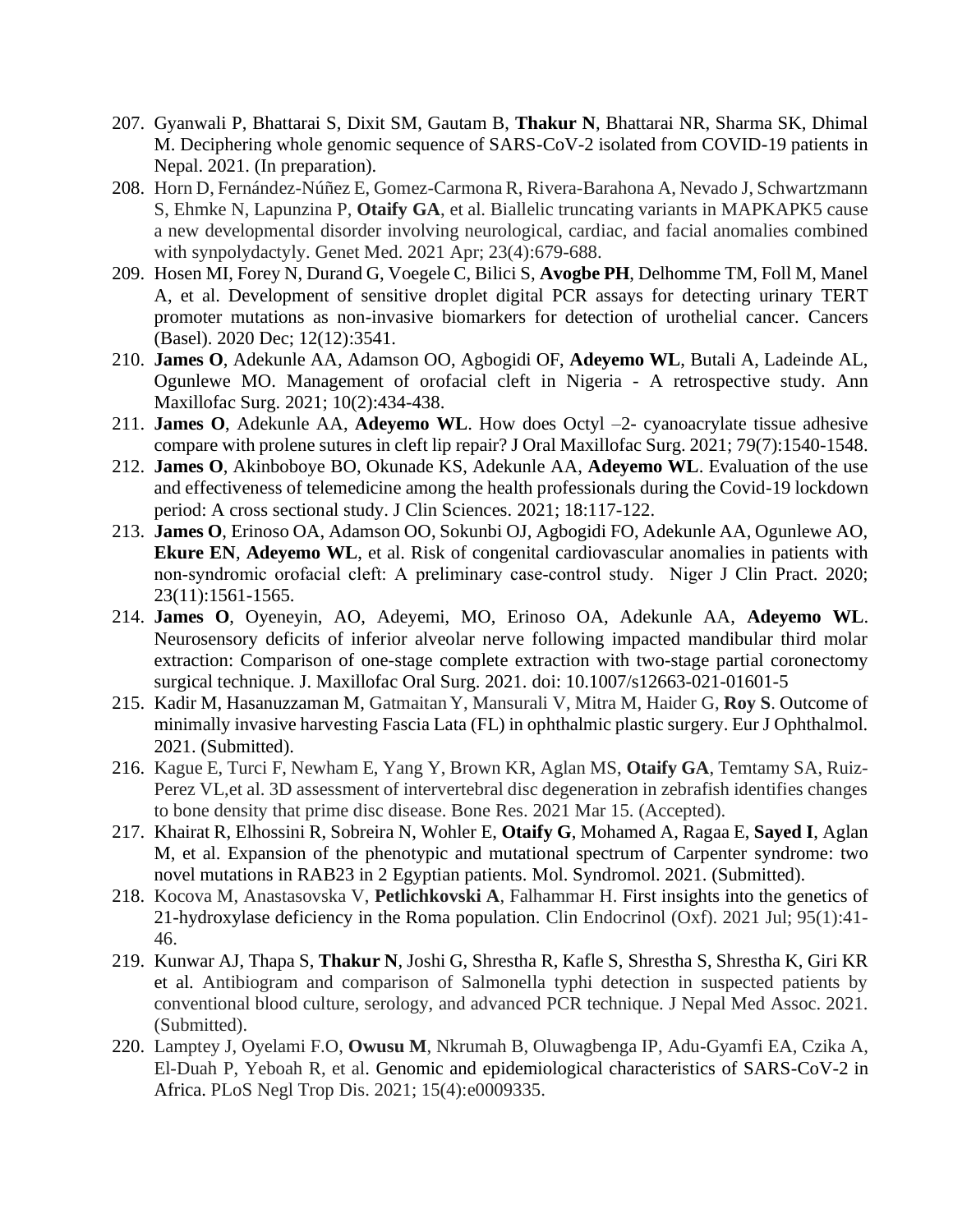- 221. Lomardo PG, Cardoso N, Motta L, Aguiar T, Neves FPG, Aguiar-Alves F, Calasans M, Quinelato V, **Casado PL**. Streptococcus pneumoniae prevalence in nasopharynx, oropharynx and gingival sulcus in Brazilian adults: A preliminary study. Microb Pathogen 2021; 156:104924.
- 222. **Lotz-Esquivel S**, Alvarado-Aguilar M, Saborío-Rocafort M. Genetic Services in Costa Rica. 2021. (In-preparation).
- 223. Madyadi A, **Dhoro M**, Shamu T, Washaya T, Kouamou V, Chimukangara B, Katzenstein D, Manasa J. HIV-1 genetic diversity and natural polymorphisms of the integrase gene in integrase inhibitor naive patients in Harare, Zimbabwe. AIDS Res Hum Retroviruses. 2021. (Submitted).
- 224. **Mahfoudh W**, Snoussi K, Gabbouj S, Bouaouina N, Chouchane L and Zakhama A. BRCA1 gene analysis in triple negative breast cancer in the Tunisian population. 2021. (In preparation).
- 225. **Mehrez MI**, ElBadry T, Nemat A, El Batran M, Lasheen N, AboulEzz E. Craniofacial anomalies and 3D imaging modalities with reference to the Egyptian experience; Middle East J of Med Genet. 2021. (Submitted).
- 226. Mendez R, Iqbal S, **Vishnopolska S**, Martinez C, Dibner G, Aliano R, Zaiat J, Biagioli G, Marti MA, et al. Oculocutaneous albinism type 1B associated with a functionally significant tyrosinase gene polymorphism detected with Whole Exome Sequencing. Ophthalmic Genet. 2021; 42(3): 291-295.
- 227. Moraes NB, Moraes EJ, Anastacio THS, Silva LE, Machado AN, Martins CCP, Schoichet JJ, Rangel B, Monte Alto RV, Romanos GE, **Casado PL**. Active tactile sensibility of Brånemark protocol prostheses: a double-blind randomized clinical study. Materials. 2021. (Accepted).
- 228. Nasrollahzadeh D, Roshandel G, Delhomme TM, **Avogbe PH**, Foll M, Malekzadeh R, Mckay J, Brennan P, Abedi-Ardekani B. TP53 targeted deep sequencing of cell-free DNA in esophageal squamous cell carcinoma using low-quality serum: Concordance with tumor mutation. Int. J. Mol. Sci. 2021 Jun; 22(11):5627.
- 229. Nuruddin M, **Roy S**, Hoque F. Combined subconjunctival pegylated (Peg) interferon alfa 2a injection and amniotic membrane graft for management of extensive conjunctival papillomatous neoplasia- A case report. IP Int J Ocul Oncol Oculoplasty. 2021; 7(1):94-96.
- 230. Nuruddin M, **Roy S**, Hoque F. Pegylated interferon alpha 2a for the treatment of ocular surface squamous neoplasia (OSSN)- A case report. Oman J Ophthal. 2021. (Submitted).
- 231. **Owusu M**, Sylverken AA, El-Duah P, Ayisi-Boateng NK, Yeboah R, Adu E, Asamoah J, Frimpong M, Senyo J, et al. Low risk of SARS-CoV-2 in blood transfusion. PloS ONE. 2021 Apr; 16(4):e0249069.
- 232. **Owusu M**, Sylverken AA, Twumasi SA, El-Duah P, Ayisi-Boateng NK, Yeboah R, Asamoah J, Binger T, Acheampong G et al. Epidemiological profile of SARS-CoV-2 among selected regions in Ghana: A cross-sectional retrospective study. PloS ONE. 2020;1(12):e0243711.
- 233. Palencia-Campos A, Aoto PC, Machal EM, Rivera-Barahona A, Soto-Bielicka P, Bertinetti D, Baker B, Vu L, …**Otaify GA**, et al. Germline and mosaic variants in PRKACA and PRKACB cause a multiple congenital malformation syndrome. Am J Hum Genet. 2020; 107(5):977-988.
- 234. Palencia-Campos A, Aoto PC, Machal EMF, Rivera- Barahona A, Soto-Bielicka P, Bertinetti D,…**Mehrez MI**, **Otaify GA**, Temtamy S, et al. Germline and mosaic variants in PRKACA and PRKACB cause a multiple congenital malformation syndrome. Am J Hum Genet 2020; 107(5):977-988.
- 235. Pasquale C, Gheno E, **Casado PL**, Benedicenti S. Acido 5-delta-aminolevulinico una nuova frontiera nella terapia fotodinamica. Parodontologia e Stomatologia. 2021 Jun; 60.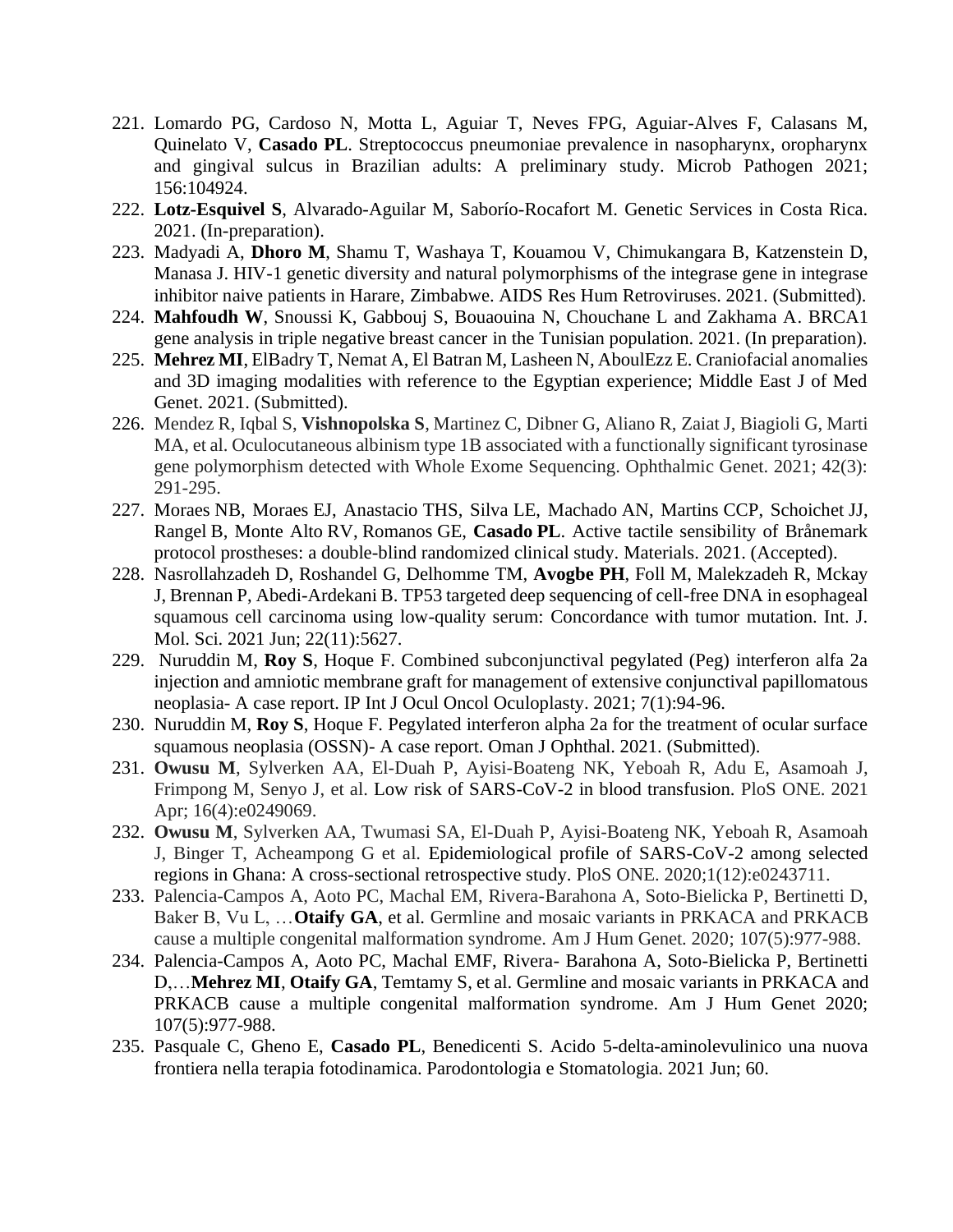- 236. Pavinato L, Trajkova S, Grosso E, Giorgio E, Bruselles A, Radio FC, Pippucci T, Dimartino P, **Petlichkovski A**, et al. Expanding the clinical phenotype of the ultra-rare Skraban-Deardorff syndrome: Two novel individuals with WDR26 loss-of-function variants and a literature review. Am J Med Genet A. 2021 Jun; 185(6):1712-1720.
- 237. Radwan H, Rabie E, Mostafa M, Ahmed N, Abouzaid M, Hassib N, **Mehrez M**, El-Kamah Gh, Amr K, **Sayed I**. Targeted next generation sequencing identifies three genes (EDA, EDAR, EDARADD) to account for more than half of Egyptian ectodermal dysplasia with or without hypohidrosis. 2021. (In preparation).
- 238. Rodríguez-Valentín R, **Torres-Mejía G**, Martínez-Matsushita L, Angeles-Llerenas A, Gómez-Flores-Ramos L, Wolff R, Baumgartner KB, Hines LM,…**Ortiz-Panozo E**, et al. Energy homeostasis genes modify the association between serum concentrations of IGF-1 and IGFBP-3 and breast cancer risk: The Breast Cancer Health Disparities Study. Cancer Epidemiol Biomarkers Prev. 2021. (Submitted).
- 239. **Roy S**, Hoque F, Mudhar S, Nuruddin M. Diffuse large cell lymphoma of lacrimal sac may mimic as acute dacryocystitis - A case report. HORIZON. 2021. (In press).
- 240. **Roy S**, Kaliki S. Retinoblastoma- A major review. Mymensing Med J. 2021 Jul; 30(3): 881-895.
- 241. SchoichetJJ, FonsecaEM, RamirezC, Villas-BoasR, PrazeresJ, Quinelato V, Aguiar TR, Prado M, **Casado PL**. Epidermic Growth Factor is associated with loss of mucosae sealing and periimplant mucositis development. Materials. 2021. (Accepted).
- 242. Sylverken AA, El-Duah P, **Owusu M**, Schneider J, Yeboah R, Ayisi-Boateng NK, Gorman R, Adu E, Kwarteng A et al. Transmission of SARS-CoV-2 in northern Ghana: insights from wholegenome sequencing. Arch Virol. 2021; 166(5):1385-1393.
- 243. **Thakur N**, Singh N, Shrestha S, Gyanwali P, Pokhrel S, Karki AR, Dhungana A, Acharya N, Neupane N. Hematological and biochemical biomarkers in COVID-19 patients. 2021. (In preparation).
- 244. Valentina Castillo J, **Catherine Díaz S**, Bustamante ML, Ferreira MG, Teive HAG, Miranda M. Autosomal recessive cerebellar ataxia 1: First case report depicting a variant in SYNE1 gene in a Chilean patient. Cerebellum. 2021 Mar. doi: 10.1007/s12311-021-01250-x
- 245. **Vishnopolska SA**, Mercogliano MF, Camilletti MA, Mortensen AH, Braslavsky D, Keselman A, Pérez-Millán MI. Comprehensive identification of pathogenic gene variants in patients with neuroendocrine disorders. J Clin Endocrinol & Metab. 2021; 106(&):1956-1976.
- 246. **Yaylacioglu Tuncay F**, Karaismailoglu E, Ozdek S. Practice Patterns and Needs Assessment of Ophthalmologists for Inherited Eye Disorders: Do we need a subspecialty as Ophthalmic Genetics? 2021. (In preparation).
- 247. **Yousef YA**, Al Jboor M, Mohammad M, Mehyar M, Toro MD, Nazzal R, Alzureikat QH, Rejdak M, Elfalah M, Sultan I, Rejdak R, Al-Hussaini M and Al-Nawaiseh I. Safety and efficacy of intravitreal chemotherapy (melphalan) to treat vitreous seeds in retinoblastoma. Front. Pharmacol. 2021; 12:696787. doi: 10.3389/fphar.2021.696787
- 248. **Yousef YA**, Al-Nawaiseh I, Mehyar M, Sultan I, Al-Hussaini M, Jaradat I, Mohammad M, AlJabari R, Abu-Yaghi N, et al. How Telemedicine and centralized care changed the natural history of retinoblastoma in a developing country: Analysis of 478 Patients. Ophthalmology. 2021; 128(1):130-137.
- 249. **Yousef YA**, Mohammad M, Jaradat I, Shatnawi R, Mehyar M, Al-Nawaiseh I. Prognostic factors for eye globe salvage by external beam radiation therapy for resistant intraocular retinoblastoma. Oman J Ophthalmol. 2020 Nov; 13:123-128.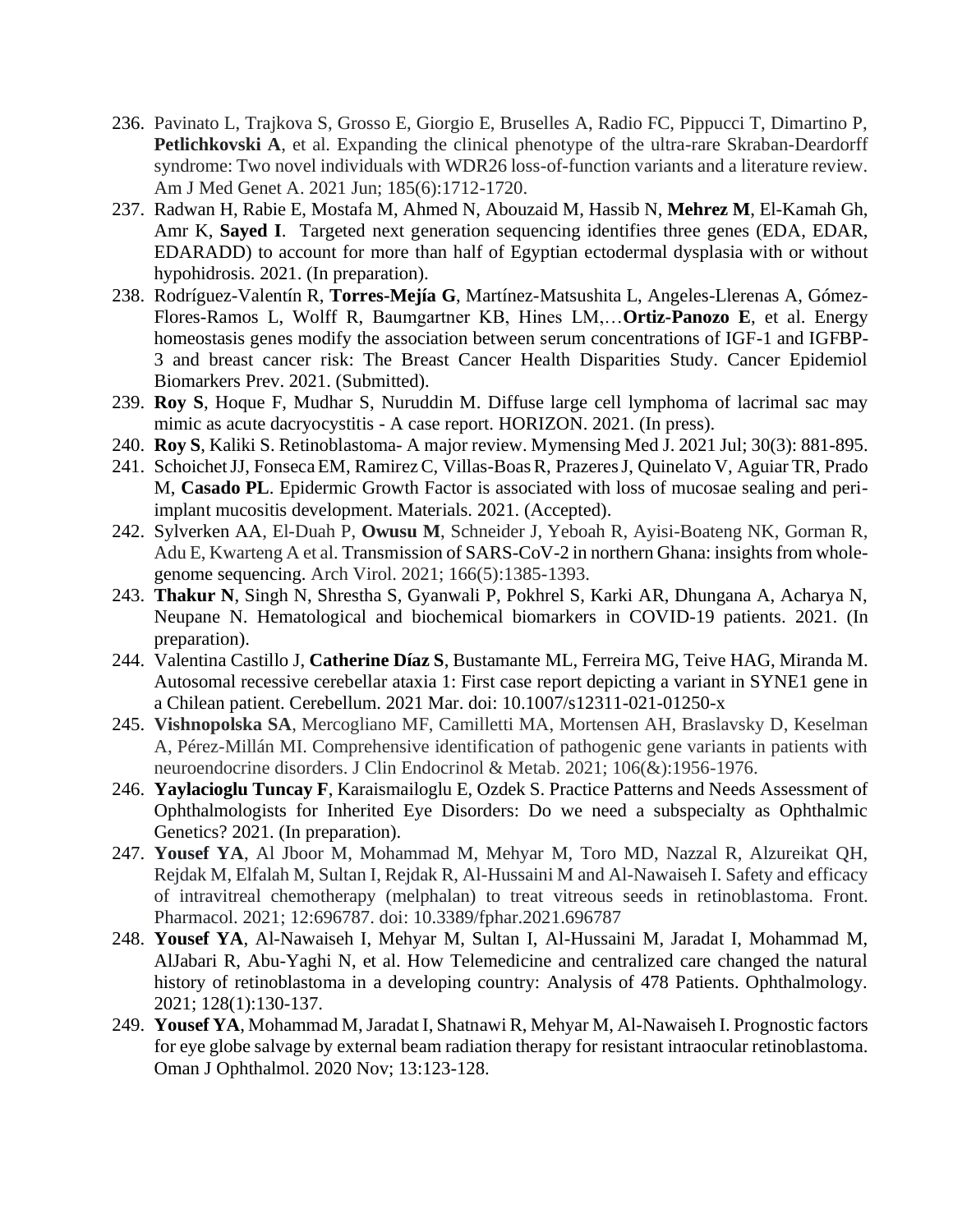- 250. **Yousef YA**, Mohammad M, Mehyar M, Sultan I, Al-Hussaini M, Alhourani J, Halalsheh H, Khzouz J, Jaradat I, et al. The predictive value of the eighth edition of the clinical TNM staging system for the likelihood of eye salvage for intraocular retinoblastoma by systemic chemotherapy and focal therapy. J Pediatr Hematol Oncol. 2021 Mar 23. doi: 10.1097/MPH.0000000000002144
- 251. Zaki MS, **Otaify GA**, Ismail S, Issa MY, El‐Ruby MO, Sadek AA, Ashaat EA, El Saeidi SA, Aglan MS, et al. Blepharophimosis‐ptosis‐intellectual disability syndrome: A report of nine Egyptian patients with further expansion of phenotypic and mutational spectrum. Am J Med Genet Part A. 2020 Dec; 182 (12):2857-2866.

- 252. **Adeyemo AA**, Ogunkeyede SA, Ogundoyin OA, Oyelakin OA. Evolving telemedicine practice: Experiences of health care workers during covid-19 pandemic. Ann Ibd. Pg. Med. 2021; 19 COVID-19 Supplement: S45-S49.
- 253. **Adeyemo WL**, **James O**, Bamigboye BA, Akinola MD, Adamson OO, Nkemjika BN, Ibikunle AA, Ogunlewe MO, Ladeinde AL, et al. Missense variants within GJB2 gene locus and the risk of hearing defects in nonsyndromic cleft lip and palate. J Craniofac Surg. 2021 Jun 30. doi: 10.1097/SCS.0000000000007921
- 254. **Adeyemo WL**, **James O**, Oladega AA, Adamson OO, Adekunle AA, Olorunsola KD, Busch T, Butali A. Correlation between height and impacted third molars and genetics role in third molar impaction. J Maxillofac Oral Surg. 2021; 20:149-153.
- 255. Akpa OM, Okekunle AP, Ovbiagele B, Sarfo FS, Akinyemi RO, Akpalu A, Wahab KW, Komolafe M,…**Adeoye AM**, et al. Factors associated with hypertension among stroke-free indigenous Africans: Findings from the SIREN study. J Clin Hypertens (Greenwich). 2021. doi: 10.1111/jch.14183
- 256. Borda V, Alvim I, Mendes M, Silva-Carvalho C, Soares-Souza GB, Leal TP, Furlan V, Scliar MO,…**Guio H**. The genetic structure and adaptation of Andean highlanders and Amazonians are influenced by the interplay between geography and culture. Proc Natl Acad Sci USA. 2020; 117(51):32557-32565
- 257. Dasanayaka NN, **Sirisena ND**, Samaranayake N. The effects of meditation on length of telomeres in healthy individuals: a systematic review. Syst Rev. 2021; 10:151.
- 258. Dissanayake R, Senanayake MP, Fernando J, Robertson SP, Dissanayake VHW, **Sirisena ND**. Frontometaphyseal dysplasia 1 in a patient from Sri Lanka. Am J Med Genet A. 2020; 185(4):1317-1320.
- 259. Egbunah UP, Adekunle AA, **Adeyemo WL**. Comparing the effectiveness of non-surgical and surgical treatment modalities in the management of oral cancer: A systematic review and metaanalysis. FACE. 2021; 2:210-220.
- 260. **Ekure EN**, Adeyemo A, Liu H, Sokunbi O, Kalu N, Martinez AF, Owosela B, Tekendo-Ngongang C, Addissie YA, et al. Exome sequencing and congenital heart disease in sub-Saharan Africa. Circ Genom Precis Med. 2021 Jan 15; 14:e003108.
- 261. **Ekure EN**, Adeyemo AA. Basic Sciences: Genetics and cardiovascular diseases. In: Omokhodion SI, Ogunkunle OO and Olowu AO (eds): Essentials of paediatric cardiology in the tropics. 2021. (In preparation).
- 262. El-Sergani AM, Brandebura S, Padilla C, Butali A, **Adeyemo WL**, Valencia-Ramirez C, Restrepo-Muneton CP, Moreno LM, Buxo CJ, et al. Parents of children with non-syndromic orofacial clefting show altered palate shape. Cleft Palate Craniofac J. 2021; 58:847-853.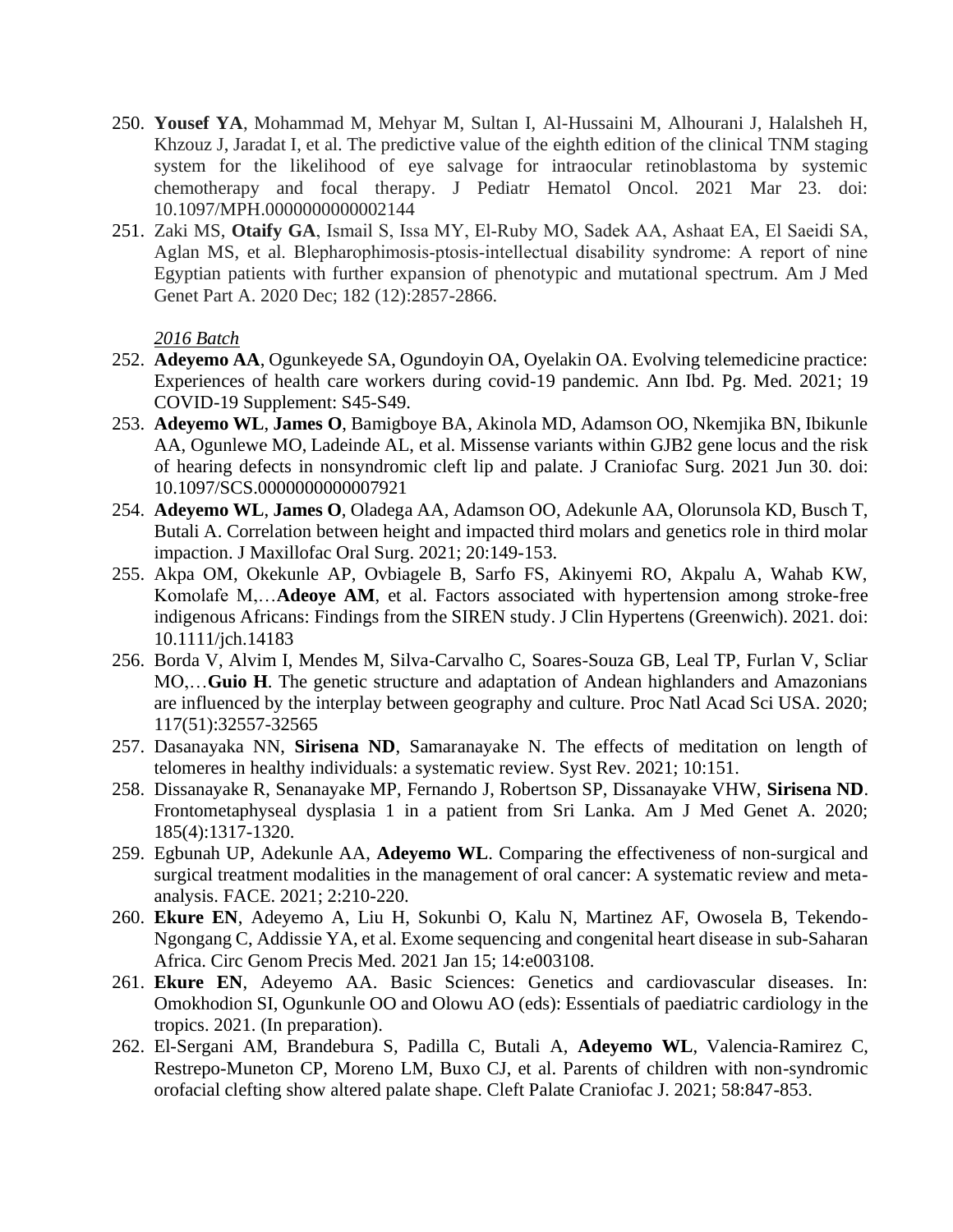- 263. Gould D, **Seven M,** Nurse Practitioners' Competency in Genetics and Genomics Related Healthcare Services. J Contin Educ Nurs. 2021. (Submitted).
- 264. Guimarães A, Sukow N, Cipolla G, Mendes M, Leal T, Petzl-Erler M, Rodrigues de Souza R, **Guio H**, Arboleda-Bustos C, et al. Tracing the distribution of European lactase persistence genotypes along the Americas. Front Genet. 2021. (Accepted).
- 265. **Hussen DF**. Chromosome Therapy: different approaches and current challenges. Middle East J Med Genet. 2021. (In review).
- 266. Jaramillo-Valverde L, Levano K, Loarte T, Tarazona A, Sanchez C, Solari L, **Guio H**. NAT2 and CYP2E1 polymorphisms and adverse drug reactions to first-line antituberculosis drugs in Peruvian patients. Open Forum Infect Dis. 2021. (Submitted).
- 267. Jaramillo-Valverde L, Levano K, Sanchez C, Solari L, **Guio H**. Allelic and genotypic frequencies of NAT2, CYP2E1 and AADAC genes in a cohort of Peruvian tuberculosis patients. Mol Genet Genomic Med. 2021. (Accepted).
- 268. Kannam M, Sutraye J, Kapoor R, **Tibrewal S**, Kekunnaya R, Sachdeva V. Horizontal rectus muscle transplantation for recurrent and residual strabismus. Strabismus. 2021 Jan; 20:1-9.
- 269. Kantarama E, **Uwineza A**, Muvunyi JC. The central obesity and its association with other cardiometabolic risk factors among women of childbearing age at selected family planning centers in Kigali-Rwanda. Int J Womens Health. 2021. (Submitted).
- 270. **Lallar M**, Bijarnia-Mahay S, Verma IC, Mandal K, Puri RD. Mutation and phenotypic spectrum of patients with RASopathies. Indian Pediatr. 2021; 58:30-33.
- 271. **Lallar M**, Kaur L, Preet M, Singh D, Singh UP. Spectrum of congenital cardiac defects over a period of three years. J Fetal Med. 2021. (In review).
- 272. Morales-Peralta E, Zúñiga-Rosales Y, Collazo-Mesa T, Santos-González EN, Hernández-Pérez Y, González-Torres MA, **Roblejo-Balbuena H**, Marcheco-Teruel B, Sotomayor-Lugo F. A16974C Polymorphism of the IL-12 p40 gene in Cuban patients having recovered from COVID-19. 2021. (In preparation).
- 273. Moreira R, Saraiva-Duarte JM, Costa Pereira A, Sosa-Macías M, Galaviz-Hernandez C, Santollala M, **Guio H,** O'Connor T, Tarazona-Santos E. Acute lymphoblastic leukemia: translating pharmacogenetics from us-Hispanics to their more neglected native American ancestors. J Genet Genomics. 2021. (Submitted).
- 274. Mukhopadhyay N, Feingold E, Moreno-Uribe L, Wehby G, Valencia-Ramirez LC, Muneton CR, Padilla C, Deleyiannis F,…**Adeyemo WL**, et al. Genome-wide association study of nonsyndromic orofacial clefts in a multiethnic sample of families and controls identifies novel regions. Front Cell Dev Biol. 2021; 9:621482. doi: 10.3389/fcell.2021.621482
- 275. Naslavsky M, Scliar M, Yamamoto G, **Guio H**, Zatz M. Whole-genome sequencing of 1,171 elderly admixed individuals from the largest Latin American metropolis (São Paulo, Brazil). Nat Commun. 2021. (Submitted).
- 276. Naslavsky S, Scliar M, Nunes, Wang G, Yamamoto G, **Guio H**, Tarazona-Santos E. Biased pathogenic assertions of loss of function variants challenge molecular diagnosis of admixed individuals. Am J Med Genet C Semin. 2021; 1-7.
- 277. Ndayisaba MC, Rugwizangoga B, Musoni E, Manirakiza F, **Uwineza A**, Tuyisenge L, Nyundo M, Hategekimana T, Ntakirutimana G. Cause of death assignment using minimally invasive tissue sampling in low resource settings: a cross-sectional study from the University Teaching Hospital of Kigali, Rwanda. Egypt J Forensic Sci. 2021. (Submitted).
- 278. Nembaware V, Mazandu KG, Hotchkiss J, Safari SJM, Kent J, **Uwineza A**, Makani J, Mulder N, Wonkam A, et al. The sickle cell disease ontology: Enabling collaborative research and co-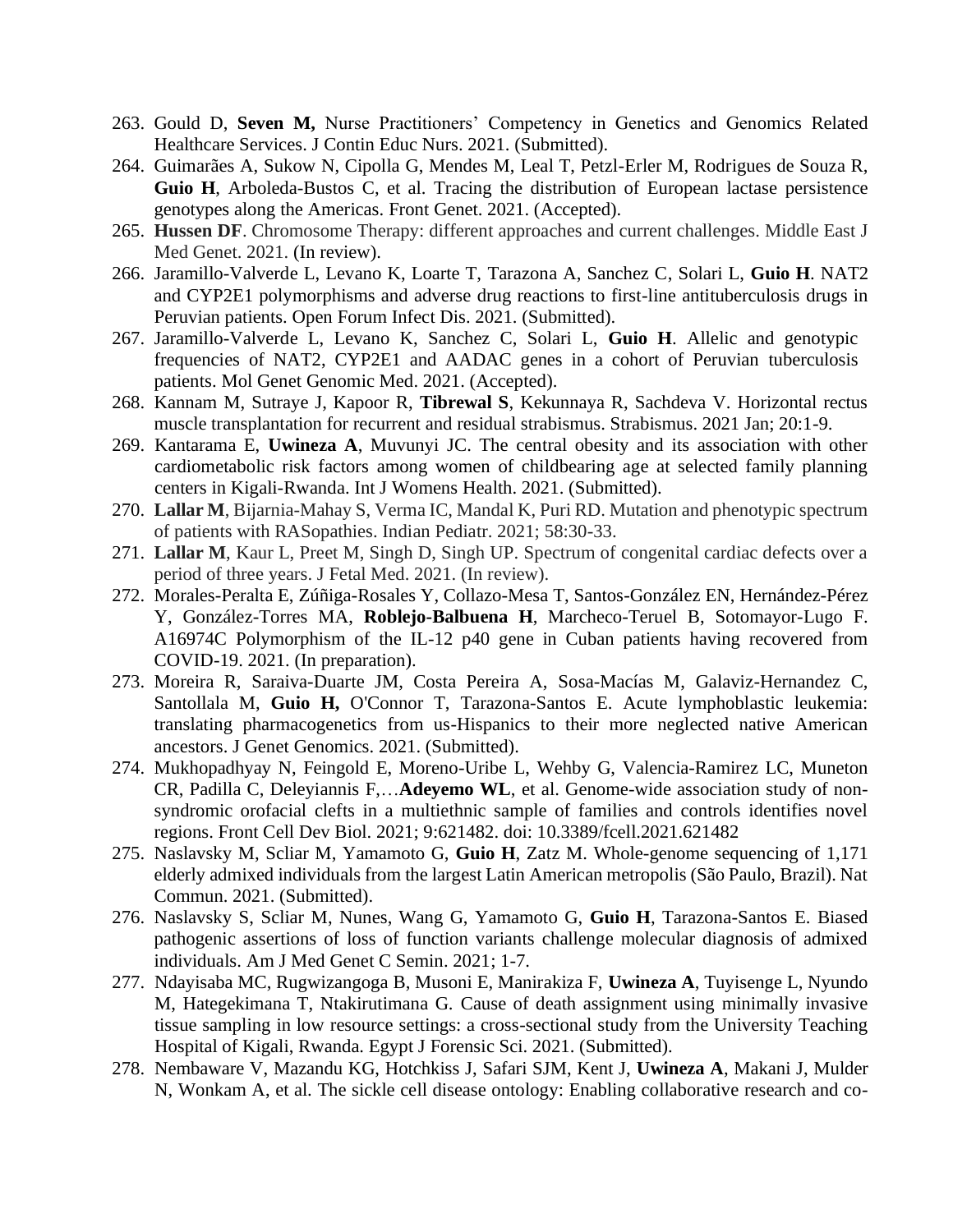designing of new planetary health applications. Omics. 2020 Oct; 24(10):559-567.

- 279. Ntalindwa T, Nduwingoma M, Karangwa E, Rashid Soron T, Uworwabayeho A, **Uwineza A**. Development of a mobile application to improve numeracy skills of children with autism spectrum disorders in Rwanda. JMIR Pediatr Parent. 2021. (Accepted).
- 280. Obi AI, Osula EI, Richmond RE, Obarisiagbon E O, Adayonfo E, Obi RU, Okonofua F, **Okafor FU**. Determinants of attitude towards gender-based violence among adult residents in an urban community in a developing country. Trop J Health Sci. 2021 Apr; 28(1):19-24.
- 281. Ogunkeyede SA, **Adeyemo AA**, Ogundoyin OA, Oyelakin OA, Fawole OB. Readiness of Nigerian health-care workers to work during COVID-19 pandemic. Niger J Med. 2021; 30:246- 251.
- 282. Olatosi OO, Li M, Alade AA, Oyapero A, Busch T, Pape J, Olotu J, Awotoye W,…**Adeyemo WL**, et al. Replication of GWAS significant loci in a sub-Saharan African cohort with early childhood caries: a pilot study. BMC Oral Health. 2021; 21(1):274.
- 283. Rath S, Varma DR, **Tibrewal S**, Ganesh S, Gupta N. A flower in the brain: Planum sphenoidale meningioma. Indian J Ophthalmol. 2020 Nov; 68(11):2514-2516.
- 284. **Roblejo-Balbuena H, Benítez-Cordero Y,** Álvarez-Gavilán Y**,** Bravo-Ramírez M**,** Pereira-Roche N, García-Gómez D, Sotomayor-Lugo F, Monzón-Benítez G, Zúñiga-Rosales Y, et al. Clinical-epidemiological characteristics of patients affected by COVID-19 residing in Havana. Cuban J Biomed Res. 2021; 40(2):e1566.
- 285. **Roblejo-Balbuena H**, Marcheco-Teruel B, Monzón-Benítez G, Marín-Padrón L. Allelic variants \*3, \*4, \*5 and \*6 of gene CYP2D6 in a sample of Cuban patients with schizophrenia. Cuban Journal of Community Genetics*.* 2020; 13(1).
- 286. Rugwizangoga B, Ndayisaba MC, Musoni E, Manirakiza F, **Uwineza A**, Tuyisenge L, Nyundo M, Hategekimana T, Ntakirutimana G. Exploring perceptions and acceptance of minimally invasive tissue sampling among bereaved relatives and healthcare professionals in Rwanda. Forensic Sci Med Pathol. 2021. (Submitted).
- 287. Scliar M, Naslavsky S, Yamamoto G, Norris S, **Guio H**, Tarazona-Santos E. Admixture/finemapping in Brazilians reveals a West African associated potential regulatory variant (rs114066381) with a strong female-specific effect on body mass and fat mass indexes. Int J Obes. 2021; 45:1017–1029.
- 288. **Sirisena ND**, [Samaranayake](https://europepmc.org/search?query=AUTH:%22U%20M%20Jayami%20Eshana%20Samaranayake%22) UMJE, Neto OLA, Foley AR, Pathirana BAPS, Neththikumara N, Paththinige CS, Rathnayake P, Donkervoort S, et al. A novel variant in the COL6A1 gene causing Ullrich congenital muscular dystrophy in a consanguineous family: a case report. BMC Neurol. 2021; 21(1):105.
- 289. **Sirisena ND**. Genomic Education Updates from Sri Lanka. Global Genomic Medicine Collaborative (G2MC) Quarterly Newsletter. Oct. 2020.
- 290. SKehdy F, Pita-Oliveira M, Scudeler M, Torres-Loureiro S, Zolini C, Moreira R, Michelin L, Alvim L, …**Guio H**, et al. Human-SARS-CoV-2 interactome and human genetic diversity: TMPRSS2-rs2070788, associated with severe influenza, and its population genetics caveats in Native Americans. Genet Mol Biol. 2021. (Accepted).
- 291. Sokunbi OJ, Okoromah CAN, **Ekure EN**, Olawale OA, Eke WS. Electrocardiographic pattern of apparently healthy African adolescent athletes in Nigeria. BMC Pediatr. 2021 Feb; 21(1):97.
- 292. Sotomayor-Lugo F, **Roblejo-Balbuena H**, Marcheco-Teruel B. Roles of tumor necrosis factor alpha -308A>G polymorphism on the clinical evolution of SARS-CoV-2 infection. 2021. (In preparation).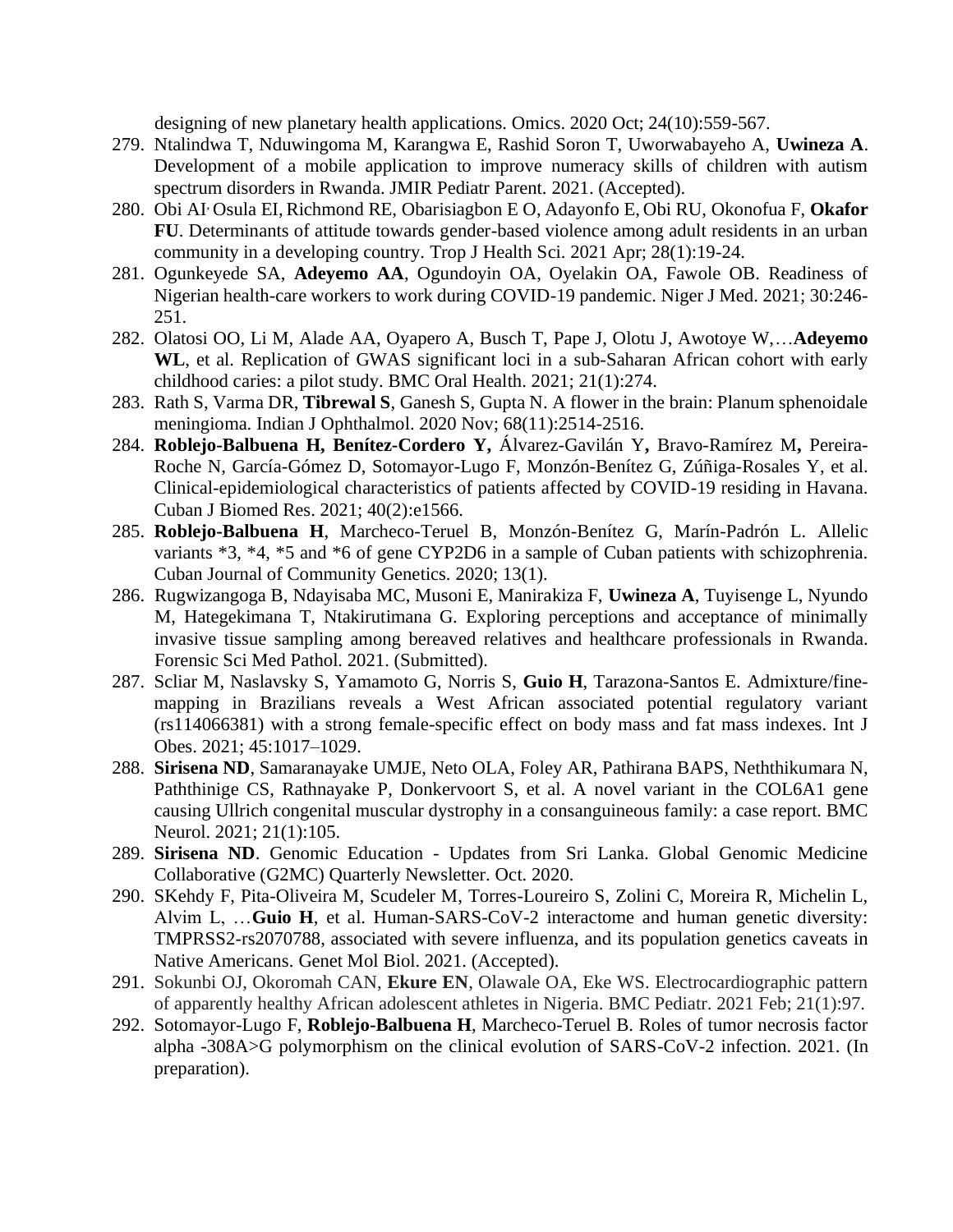- 293. **Tibrewal S**, Rath S, Ganesh S, Sangwan VS. Lateral rectus muscle injury during double-headed pterygium surgery: A rare complication. J Pediatr Ophthalmol Strabismus. 2020 Dec 11; 57:e96 e99.
- 294. Zúñiga-Rosales Y, **Roblejo-Balbuena H,** Monzón-Benítez G, Sotomayor-Lugo F, **Benítez-Cordero Y**, Suárez- Besil B, González-Torres MA, Torres-Tives B, Álvarez-Gavilán Y, et al. Epidemiological, clinical and immunological characteristics of cases from the first Covid-19 outbreak in Cuba. Bulletin of the World Health Organization*.* 2021. (Submitted).
- 295. Zureigat B, Gould D, **Seven M**. Educational interventions to improve nurses' competency in genetics and genomics: A Scoping Review. J Contin Educ Nurs. 2021. (Submitted).
- **B. Grants:** (Total -62; 2019-13; 2018- 22; 2017- 11; 2016- 16)

- 1. Al Hajjar N (PI), Berindan Neagoe I, **Pîrlog R**. Increasing the capacity, competitiveness and visibility, research of UMF Iuliu Hațieganu by forming and supporting multidisciplinary teams in research excellence. 2021. (Iuliu Hatieganu University of Medicine and Pharmacy, Received).
- 2. Badea R (PI), Covaliu B, **Pîrlog R**. Academy of Research Entrepreneurs in Medicine. 2020. (Iuliu Hatieganu University of Medicine and Pharmacy Cluj-Napoca, Renewed).
- 3. Berindan Neagoe I (PI), **Pîrlog R** (Co-PI). Development and support of the medical entrepreneurial culture among UMF Cluj-Napoca students through dissemination, training and mentoring. 2021. (Iuliu Hatieganu University of Medicine and Pharmacy, Received).
- 4. Chianumba R (PI), **Alli LA**. Patterns of liver function parameters among patients living with sickle cell disease on hydroxyurea therapy. 2021. (Institutional Research Fund grant; Submitted).
- 5. **Gyawali P** (PI), Quinonez S. Medical genetics need assessment in Nepal using a mobile health application. 2021. (Global Genomic Medicine Collaborative Seed Award; In preparation).
- 6. **Hussein N** (PI), Lee YK, Ng CJ, Ramli R, John P, Jafry N. Developing research capacity to improve the implementation of thalassaemia screening in Sabah, Malaysia using the Stanford design thinking framework. 2021. (University Malaya Specialist Centre (UMSC) Care Fund; Submitted).
- 7. **Hussein N** (PI), Lee YK, Ng CJ, Ramli R, John P, Jafry N. Developing research capacity to improve the implementation of thalassaemia screening in Sabah, Malaysia using the Stanford design thinking framework. 2021. (University Malaya Specialist Centre (UMSC) Care Fund; Submitted).
- 8. **Iqbal M** (PI), **Naeem MA** (Co-PI), Ansar M (Co-PI). Identification and characterization of novel DNA variants causing autosomal recessive inherited retinal dystrophies in consanguineous Pakistani families. 2021. (National Research Program for Universities, Higher Education Commission of Pakistan; Submitted).
- 9. **Iqbal M** (PI). Genetic analysis of retinitis pigmentosa in consanguineous families from southern Punjab, Pakistan. 2021. (Research Grant, ORIC, The Islamia University of Bahawalpur Pakistan; Received).
- 10. Nnodu OE (PI), Menzel S, Adekile AD, Agumadu UN, **Alli LA**. The genetic and clinical variability of sickle cell disease in Nigeria. Thematic area: Science, Technology and Innovation. 2021. (Tertiary Education Trust Fund, Accepted).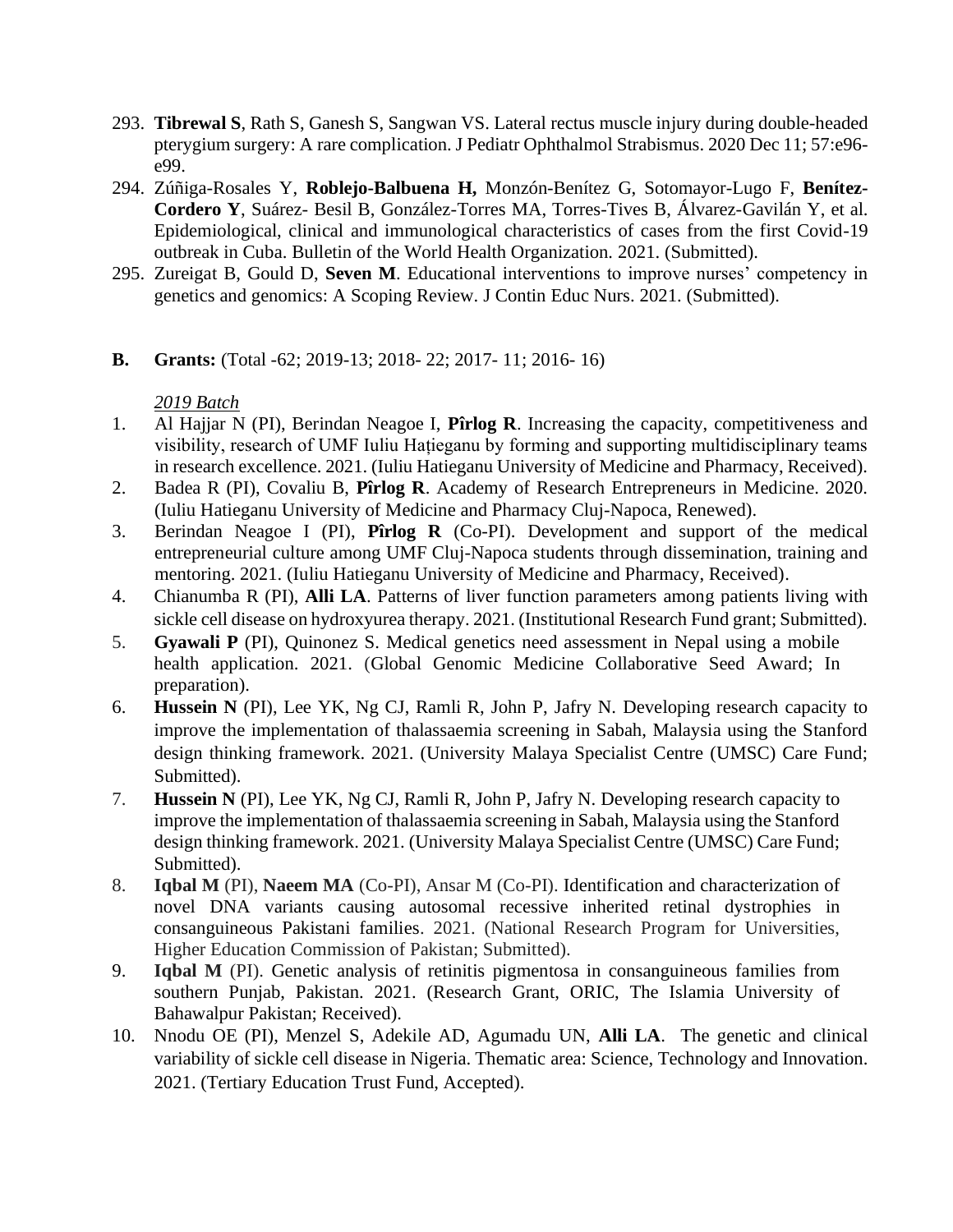- 11. Nyamjav D, Osgonbaatar T, Tumenbayar A, **Baatar N**, Delgerduuren M, Alimaa A. Primary care approach in Adolescents. 2021. (Health Promotion Fund, MOH, Mongolia; Received).
- 12. Oo MTZ (PI), **Khant AK**. Fractional excretion of magnesium in children with nephrotic syndrome. 2020. (Department of Medical Research, Lower Myanmar Yangon; Received).
- 13. Vilain E. (PI), Linguraru M. (Co-PI), Mumba (local PI), Tshala DK, Bramble MS, **Mosema KBA,** Spencer D. Mobile diagnosis of congenital genetic conditions: A model for screening and surveillance in low-resource settings. 2021. (Children's National Medical Center, Institut National de Recherche Biomédicale; Received).

- 14. **Adewole OO** (PI). Finding people with tuberculosis through strategic deployment of a nonsputum based (Sweat TB Test) in Nigeria. Grant challenges Africa Phase II. 2021. (African Academy of Science; Received).
- 15. **Adewole OO** (PI), Arun V(Co-PI). Statins as treatment adjunct in active pulmonary tuberculosis. 2020. (Cure Within Reach; Received).
- 16. Afolabi BB (PI), Galadanci H (Co-PI, Balogun M (Co-PI, **Adeyemo TA** (Co-PI), Sam-Agudu N (Co-PI). Intravenous versus oral iron for iron deficiency anemia in pregnant Nigerian women (IVON): an open label, randomized controlled trial. Clinical Research Protocol. 2020-2023. (Bill and Melinda Gates Foundation; Received).
- 17. Alatise O (PI), Kingham P (Co-PI), **Abdulkareem F** (Co-I). Nigerian cancer research training programme. 2021. (OAK Foundation, Switzerland; Received)
- 18. **Dutta AK** (PI). Estimation of birth prevalence and carrier frequencies of autosomal recessive inborn errors of metabolisms in South Asia. 2021. (Science and Engineering Research Board, Ministry of Science and Technology. Government of India; Start-up Research Grant; Submitted).
- 19. **Gitaka J** (PI), Suliman S, Arlehamn CL, Asiko O. Impact of SARS-CoV-2 infection on reactivation of latent Mtb infections in a Kenyan Cohort. 2021. (NIH; Submitted).
- 20. Jaja C (PI)**, Edem-Hotah J** (Co- PI), Shepherd J. Integrating nurse champion model for group reproductive genetic counselling for sickle cell hemoglobinopathies into primary care: A pilot implementation science study. 2021. (NIH; Accepted).
- 21. Kalra S (PI), **Dwivedi A** (Co PI). Conduct research project entitled Genotype- Phenotype correlations in children with renal tubular acidosis. 2020. (Indian Council of Medical Research; Continued).
- 22. Karina Milla-Neyra et al. **Cornejo-Olivas M** (co-investigator). Redefining the genetics of spinocerebellar ataxia type 10 in admixed and Amerindian population from Peru. 2020. (FONDECYT/CONCYTEC Peru; Received).
- 23. Kingham P (PI), Alatise O(Co-PI) **Abdulkareem FB** (Co-I). The efficacy and feasibility of fecal immunochemistry for colorectal cancer screening in Nigeria. 2020. (Prevent Cancer Foundation; Received).
- 24. Kingham P (PI), Olusegun a (Co-PI), Abdulkareem FB (Site-PI). Expanding cancer research capacity in Nigeria with Team Science. 2021. (NIH-D43; Submitted).
- 25. Kingham P(PI), Alatise O (Co-PI), Du (Co-PI), **Abdulkareem FB** (Co-I). Determining the risk factor profile and biology of colorectal cancer in Nigeria. 2020. (NIH-R01; Received).
- 26. Pericak-Vance M, **Cornejo Olivas M** (site PI). Genomic characterization of Alzheimer disease risk in admixed populations with native American and southern European genetic ancestry. 2021. (NIH R01 AG070864-0; Accepted).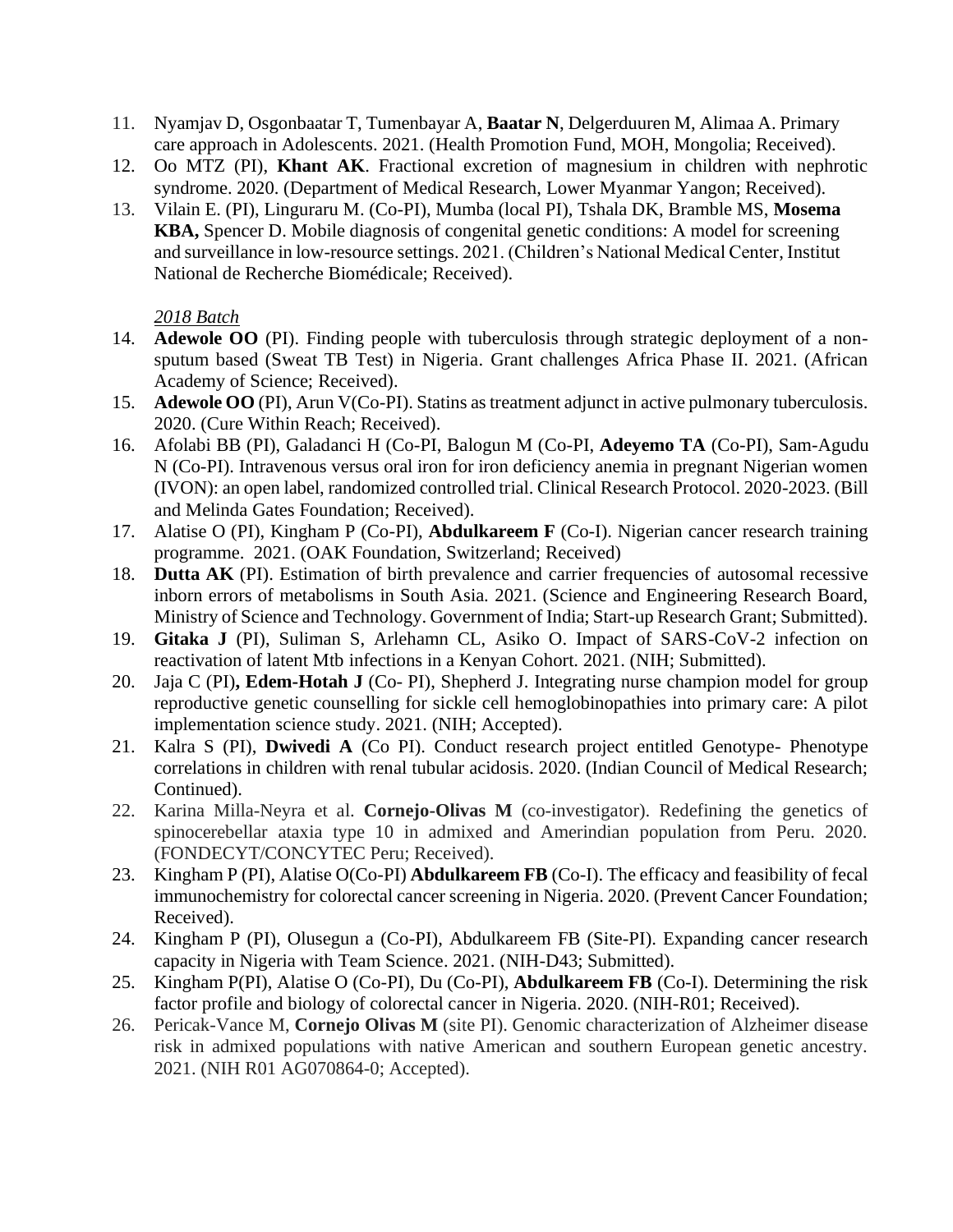- 27. Mehmood A (PI) **Naeem MA** (Co PI). Exploitation and development of stem cells and exosomes based replacements for treatment of damaged organs. 2021. (Grand Challenge Fund (GCF) of Higher Education Commission, Islamabad, Pakistan; Submitted).
- 28. **Messaoud O** (PI), Members and Alumni of working group Health and Society. Towards effective solutions for combating COVID-19: An interdisciplinary approach-part II. 2021. (AGYA/German Federal Ministry of Education and Research Fund; Accepted).
- 29. **Messaoud O** (PI), Rizk A (Co-PI), Abdel-Hafiez M, and Mirsky V, Bardaoui A, Hammami A, Chtourou R. Electrochemical biosensors for controlled sensing of biomolecules receptors. 2021. (AGYA/German Federal Ministry of Education and Research Fund; Accepted).
- 30. **Muttamba W** (PI), Kirenga B, Sabiiti W. A health systems analysis and modelling of methods to maximize uptake and utilization of advanced diagnostics in low- and middle-income countries- The case of COVID-19. 2020. (GCRF; Received).
- 31. **Nakousi-Capurro N** (PI), Bustamante L, Miranda M, Pardo RA, Varela D, Diamantino C, De Gracia C, López M. Functional Study of genetic variants associated with isolated congenital anosmia in a Chilean family: An alternative to the study of central nervous system development. 2019. (Funded by Saval Laboratories; Continued).
- 32. Olopade OI (PI), Odunsi AO (Co-PI), Ojengbede O, Adejumo PO, **Abdulkareem FB** (Member-TAC. Global Scholars in Oncology Associated Research (Global-SOAR) training program. 2021. (NIH-D43; Submitted)
- 33. Olopade OI(PI), Ntekim A, Popoola AO, Arowolo OA, Sowunmi A, Olopade CS, Ibraheem A, **Abdulkareem FB** (Project Site Director), Daramola OA, et al. Assessing REsponse to neoadjuvant Taxotere and TrAstuzumab in Nigerian women with HER2-positive breast cancer (ARETTA), a multicenter study. 2019. (Universities of Lagos, Nigeria; University of Ibadan, Nigeria; Obafemi Awolowo University, Nigeria; Ile-Ife and Lagos State University, Nigeria; University of Chicago, USA; Continued).
- 34. Sabiiti W, **Muttamba W**, Woods C, Wolfgang P, Mmbaga B. Increasing capacity for biobanking and Whole Genome Sequencing (WGS) in low- and middle- income countries: The EES Project. 2021. (In preparation).
- 35. Wei JJ, **Abdulkareem FB** (Co-I), Silas Olugbenga (Co-I). Develop a telepathology program in promoting cervical cancer research and training in Nigeria. 2020. (Global Health Institute, Northwestern University; Continued).

- 36. **Abad PJB,** Reyes ME, Sur ALD, Ngaya-an FV. Determinants of parental adherence to shortterm follow-up in newborn screening. 2021. (Newborn Screening Reference Center, University of the Philippines Manila; Submitted).
- 37. **Abad PJB**. G2CN: Genetics and genomics in cancer nursing. 2021. (Education Grant 2021- International Society of Nurses in Genetics; Submitted).
- 38. Calalo CM, Cases RKC, Asor BBN, **Abad PJB**, Asuncion PC. A content analysis of Facebook groups on congenital adrenal hyperplasia. 2021. (Funded by the Newborn Screening Reference Center – University of the Philippines Manila; Under ethics review)
- 39. Guntekin Ergun S, **Yaylacioglu Tuncay F**, Talim B, Dincer P. Examination of ocular developmental pathologies by creating an Lrp5 mutant zebrafish model using CRISPR/Cas9. 2021. (TUBITAK 1002 Grant; Received).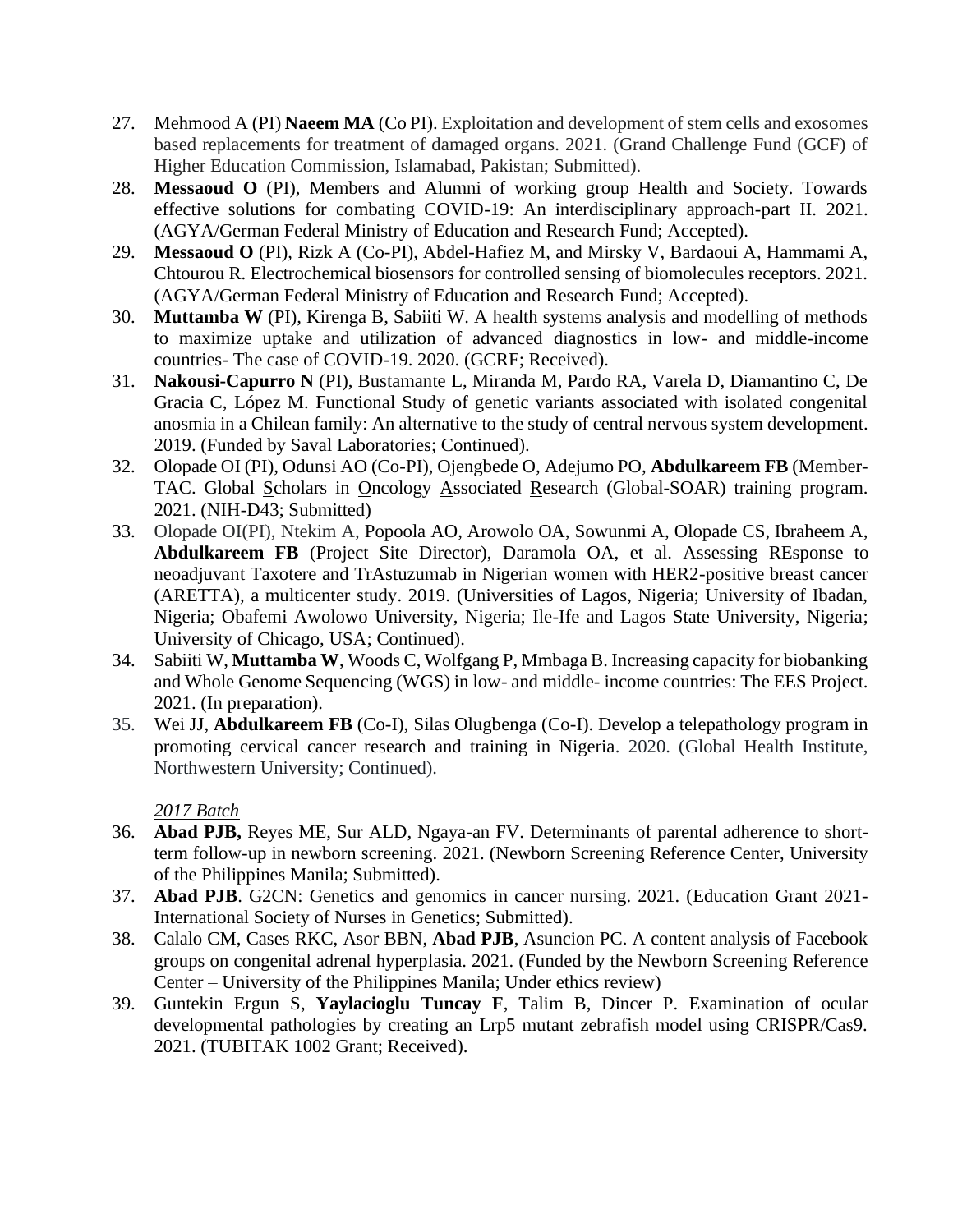- 40. Makani J (PI), **Mgasa A** (Co-PI), Luoga F, Lloyd W, Marco E, Konteh F, Chuwa H, Rifai A, Luzzatto L. Manual exchange transfusion project for sickle cell patients. 2021. (Funded by French Embassy in Tanzania; Received).
- 41. Mochly-Rosen D (PI), Manasa J (PI), **Dhoro M** (Co-PI), Masimirembwa C (Co-PI). Improving translational research in Zimbabwe with a focus on infectious diseases. 2021 (National Institutes of Health Global Infectious Disease Research Training Program; In preparation).
- 42. (Stanford University USA, University of Zimbabwe, African Institute of Biomedical Science & Technology, Zimbabwe; In preparation).
- 43. **Owusu M** (PI), Sambian D, Godfred A. Enhancing global health security: Expanding efforts and strategies to protect, diagnose and improve public health in Ghana. 2020. (CDC Fund through the Centre for Health System Strengthening; Accepted).
- 44. **Petlichkovski A**, Arsov T, Kirijas M, Brnjarchevska T, Milanovski G, Sibinovska O, Trajkov D, Efinska-Mladenovska O, Dobrevski B, et al. Immunogenetic profile of patients with severe form of COVID-19. 2021. (Ministry of Education and Science of Republic of North Macedonia; Received).
- 45. **Roy S** (PI), Nuruddin M, Osmani M, Gregor K. Screening of common blinding and ocular tumor among under six-year children in Chittagong district of Bangladesh. 2019. (International Rotary Club, Global Grant; Received- extension applied for due to Covid).
- 46. **Torres-Mejía G** (PI), Rinaldi S, Ángeles-Llerenas A, Gómez Flores-Ramos L. Confluence uncovering breast cancer genetics research proposal. 2021. (National Institute of Public Health, Mexico; Submitted).

- 47. Bozaykut Eker P (PI), Park T (PI), **Deniz E** (Consultant). Cardiac analysis on the superior hypoxia-tolerance through in vivo and in vitro approaches. 2021. (Joint grant from TUBITAK, Turkey and NFS, USA; Received).
- 48. Toklu Keskin N (PI), **Deniz E** (Consultant). Comparison of hot spot mutant p53 proteins' effects on glioblastoma. 2021. (TUBITAK, Turkey; Received).
- 49. **Seven M** (PI), Moratitis AM, Reid A, Sturgeon S, Pearlman J, Wenzel J, Hammer M. Factors influencing disparities in quality of life among people of color affected by cancer: A mixedmethod study. 2021. (Oncology Nursing Foundation General Research Grant; Submitted).
- 50. Butali A (PI), **Adeyemo WL** (Co-investigator), **Eshete MA**. Refining the genetic and genomic architecture of non-syndromic orofacial clefts. 2020-2025. (NIH/NIDCR; Continued).
- 51. Hou L (PI), Sagay A (PI), Ogunsola FT, Akanmu AS, Murphy M (PI), A**deyemo WL** (Co-I), **Abdulkareem FB** (Co-I). Epigenomic biomarkers of HIV-associated cancers in Nigeria. 2017- 2022. (U54CA221205, NCI/NIH; Continued).
- 52. Hou, L, Sagay A, Ogunsola FT, Akanmu AS, Murphy M (PI), **Adeyemo WL** (Co-I), **Abdulkareem FB**. Nigeria research training grant for HIV and malignancies. 2019-2024. (D43TW009575-06, Northwestern University, USA; Continued).
- 53. Butali A, (PI) **Adeyemo WL** (Co-I). Orofacial clefts, whole genome sequencing and incidental findings: Ethical considerations. 2020-2025. (NIH/NIDCR; Received).
- 54. Babalola OE, (PI) **Adeyemo WL** (Co-I). A double blind randomized clinical trial assessing the efficacy and safety of ivermectin in COVID-19 (IVERCOVID STUDY). 2020-2021. (Central Bank of Nigeria; Received).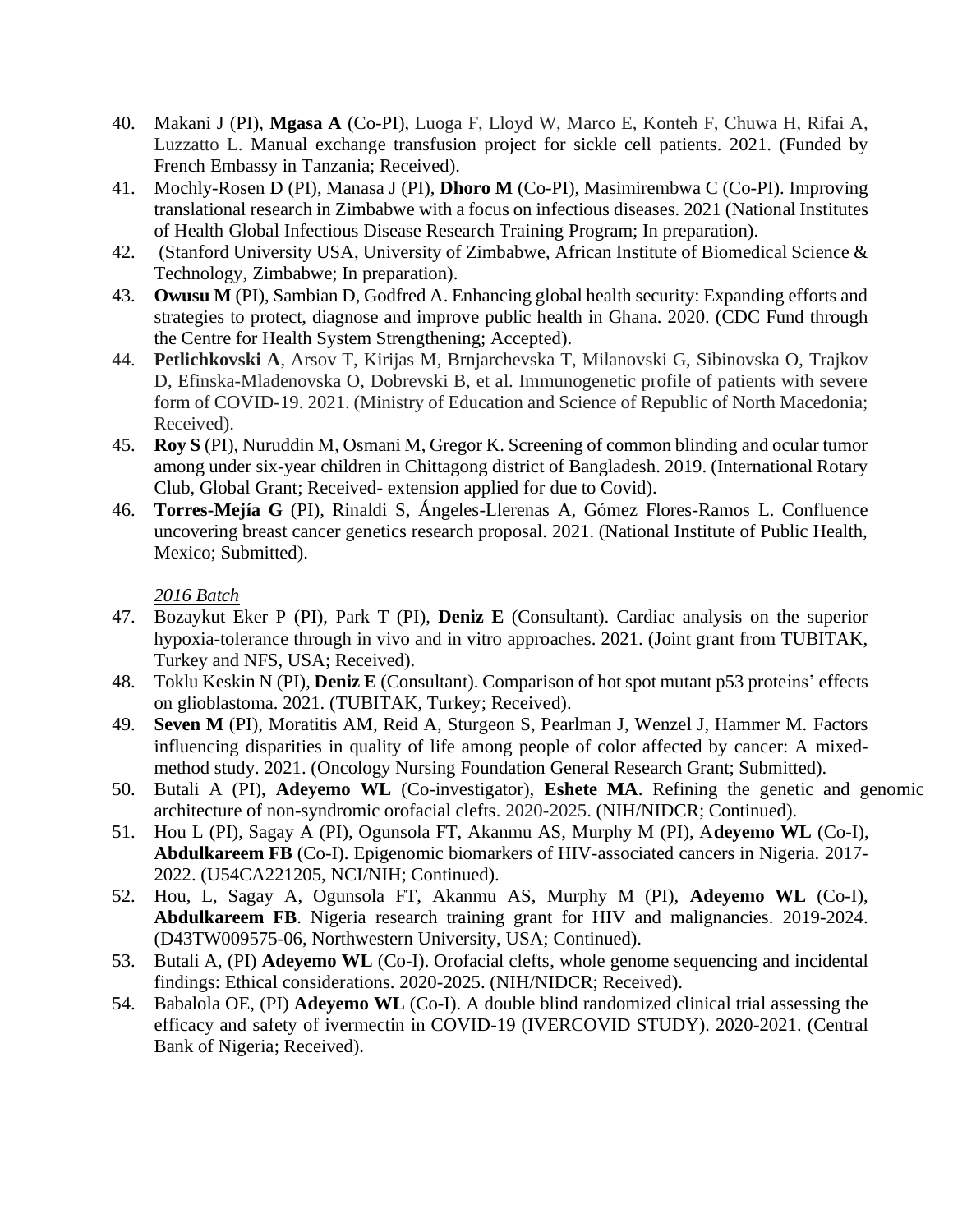- 55. Salako B, (PI), Rotimi MK, **Adeyemo WL** (Co-I). Feasibility and efficacy of implementing a CPAP/oxygen helmet solution for non-invasive ventilation of COVID-19 patients in Nigeria. 2020-2021. (NMG-SA-VENT-06; Received).
- 56. Ntakirutimana G (PI), Masaisa F (Co-PI), Mukandekezi A (Co-PI). Uwizeyimana G (Co-PI). Rugwizangoga B(Co-PI) and **Uwineza A** (Co-PI). Assessment of molecular diagnosis and response of Chronic Myeloid Leukaemia (CML) using reverse transcriptase- polymerase chain reaction at CHUK. 2021. (University Teaching Hospital of Kigali (CHUK), Directorate of Research; Received).
- 57. **Guio H** (PI). Metagenomic analysis and antimicrobial resistance in urban and hospital's wastewater of Huánuco. 2021. (Universidad de Huánuco; Continued).
- 58. **Guio H** (PI). Association between ACE2 and TMPRSS2 genes polymorphisms and COVID-19 diagnosis. 2021. (Universidad de Huánuco; Submitted).
- 59. Gomez A (PI), **Guio H** (Co-I). Assessing the relationship between gut microbiome and intestinal function in diverse Peruvian populations affected with COVID-19. 2021. (University of Minnesota, Twin Cities, USA; Submitted).
- 60. **Adeyemo AA** (PI). Auditory evaluation of stroke survivors: validating a low-cost screening protocol. 2020. (UKRI/ARUA Centre of Excellence Mini Grants; Received).
- 61. **Ariani Y (PI)**, Yuridian R (Co-PI). The role of variant of COL1A1 gene in 7 major ethnic groups in Indonesia towards wrinkle appearance. 2021. (Paragon Technology and Innovation Corp. Indonesia; Accepted).
- 62. **Ariani Y (PI)**, Bawolaksono (Co-PI). Melasma and it's correlation to variant of MC1R gene in Indonesian women population. 2021. (Paragon Technology and Innovation corp. Indonesia; Accepted).

## **C. Collaborations (NIH and Other Institutions):**

**NIH:** (Total- 10; 2019- 3; 2018- 4; 2017- 1; 2016- 2)

## *2019 Batch*

- 1. **LLamos-Paneque A**, Gahl WA, Adams D, (Undiagnosed Diseases Network International (UDNI). Data Sharing Project. (Specialty Hospital No.1 FF. AA, Quito- Medical Genetics Branch; NHGRI/NIH).
- 2. **LLamos-Paneque A**, Stephen G, Tifft C. ICORD's new initiative: Rare diseases in the Caribbean and Latin America (ERCAL). (Specialty Hospital No.1 FF. AA, Ecuador- ORDR; NHGRI/NIH).
- 3. **Abubakar S**, Koehly L. Implementation of a family health history taking tool, for improving family health history & genomic literacy in Nigeria. A pilot feasibility study. 2020. (Bayero University Kano/Aminu Kano Teaching Hospital; NHGRI/NIH). (Modification of workbook).

- 4. Pasechnikova N, Zborovska O, **Savina O**. Molecular and clinical research in Ukrainian families with the inherited eye diseases. (V. Filatov Institute of Eye Diseases and Tissue Therapy; NEI/NIH).
- 5. Singleton A, Blauwendraat C, Brice A, Casey B, Fiske B, Bandres S, Mata IF, **Cornejo-Olivas M**, Rivera-Valdivia A, Sarapura -Castro E, et al. GP2 Global Parkinson genetics program aiming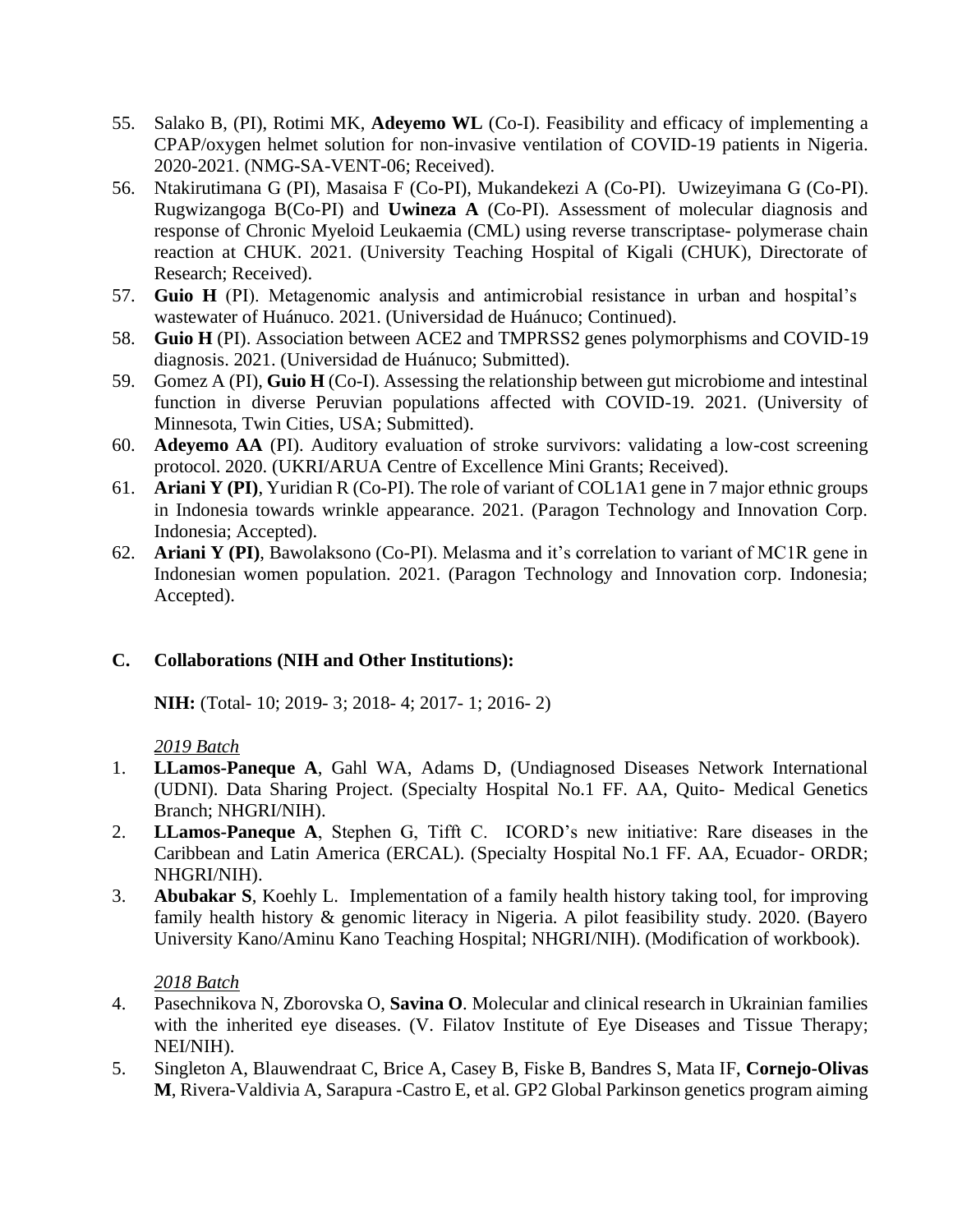to further understand the genetic architecture of Parkinson disease through genotyping diverse patient groups. (NIA/NIH; Cleveland Clinic, USA; Instituto Nacional de Ciencias Neurologicas, Peru).

- 6. Gloft S, Reichardt J, Posada M, Taruscio D, Repetto G, Giuliani R, **Dueñas-Roque M**, Bonilla C, **Cornejo-Olivas M**. Bridging the gaps in rare diseases and orphan products in Latin America and the Caribbean nations and territories (ERCAL). (NCATS-NIH; Undiagnosed Diseases Network International; Hospital National Rebagliati Martins, Instituto Nacional de Ciencias Neurologicas, Peru).
- 7. Riazuddin S, **Naeem MA**, Hejtmancik JF, Gottsch JD, Riazuddin SA, Khan SY, Ali M, Qazi ZA, Butt NH, et al. Hereditary vision impairment in Pakistan (CEMB, University of the Punjab, Lahore-Pakistan; NEI/NIH; Wilmer Eye Institute, Johns Hopkins University, USA; Layton Rehmatulla Benevolent Trust Eye Hospital, Lahore; Allama Iqbal Medical College, University of Health Sciences, Lahore, Pakistan).

## *2017 Batch*

8. **Yaylacioglu Tuncay F**, Hufnagel R. Investigation of the role of LRP5 mutations in hereditary eye diseases: EyeGene cohort and zebrafish model. (Gulhane Medical Faculty, Ankara; ICO-NEI/NIH Ocular Genetics Fellowship Program).

# *2016 Batch*

- 9. **Ekure E**, Kruszka P, **Adeyemo A**. Atlas of human malformation syndromes in diverse populations. (University of Lagos/Lagos University Teaching Hospital, Nigeria; NHGRI/NIH).
- 10. **Ekure E**, Adeyemo A. Genetics of congenital heart diseases in Africa. (University of Lagos/Lagos University Teaching Hospital, Nigeria; NHGRI/NIH).

**Other Institutions:** (Total – 54; 2019- 16; 2018- 22; 2017- 9; 2016- 7)

- 1. **Abubakar S.** HIV and AIDS Strategic Plan- Kebbi State, Nigeria (2021-2025). Technical Report. National Action Committee on AIDS & German Federal Ministry for Economic Cooperation and Development- GIZ BACKUP Project.
- 2. **Abubakar S**. HIV and AIDS strategic plan- Sokoto State, Nigeria (2021-2025). Technical Report. (National Action Committee on AIDS & German Federal Ministry for Economic Cooperation and Development- GIZ BACKUP Project).
- 3. Akay G, Posey JE, **Llamos-Paneque A**. Genome sequencing to elucidate causes and mechanisms of mendelian genetic disorders. (Baylor College of Medicine, USA; Genetics Service of Hospital No.1 FF. AA. Quito-Ecuador).
- 4. **Bocoum A**, Koita A, Rizig M, Maiga Y, Guinto CO. Parkinson's disease in Africa: Developing a clinically characterized DNA; resource for Genome-Wide Association (GWAS) and other collaborative genetic studies new research (Centre Hospitalier Universitaire du Point "G", Bamako, Mali; Centre Hospitalier Universitaire Gabriel Touré, Bamako, Mali; UCL Queen Square Institute of Neurology, London, UK).
- 5. **Chowdhury EH**, **Amarakoon GGGT**, **Mosema KBA**, **Khant AK**. Associations/complications with Trisomy 21in children. (Samtse Genral Hospital, Bhutan; Faculty of Medicine and Allied Sciences, Rajarata University of Sri Lanka, Sri Lanka; Instut National de Recherche Biomedical, Biamamarie Mutombo Hospital, Kinshasa, DR Congo; Yangon Children Hospital, Myanmar).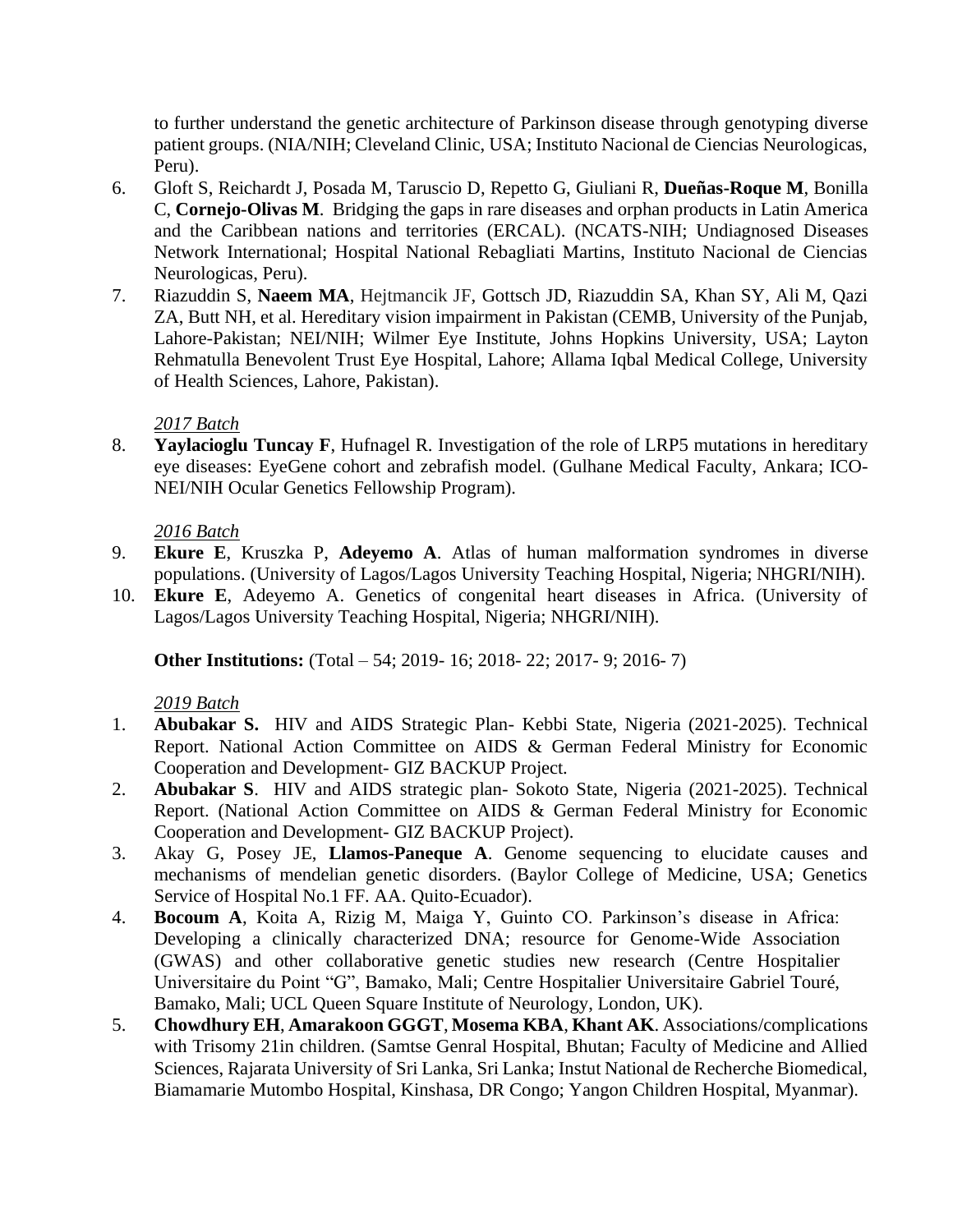- 6. **Cornejo-Olivas M, Llamos-Paneque, A**. Collaboration in technical support regarding molecular diagnosis of neurogenetics diseases like spinocerebellar ataxias, Huntington disease, steinert Disease. (Neurogenetics Research Center in Perú; Genetics Service of Hospital No.1 FF. AA. Quito, Ecuador).
- 7. Fejerman L, Dominguez-Valentin M, Vianna-Jorge R, Agalliu I, **Paredes-Moscosso SR**, Carvallo P, Weitzel J, Bertoni B. The Latin American Genetics and Genomics of Breast Cancer Consortium (LAGENO-BC). (Universidad de San Martín de Porres; LAGENO-BC).
- 8. **Hussein N**, Quinonez SC. Introducing MiGene Family History App in Malaysia. (Family History Working Group, University of Malaya, Malaysia; Global Genomic Medicine Collaborative).
- 9. **Iqbal M**, Ahmed ZM. Analyses of DNA variants causing otitis media in Pakistani population. (Department of Biotechnology, The Islamia University of Bahawalpur, Pakistan; University of Maryland, School of Medicine, USA).
- 10. **Iqbal M**, Ansar M. Mutational analysis of DNA from consanguineous Pakistani families having ophthalmological disorders through whole exome sequencing (Department of Biotechnology, The Islamia University of Bahawalpur, Pakistan; Institute of Molecular and Clinical Ophthalmology Basel (IOB) Basel, Switzerland).
- 11. **Iqbal M**, **Naeem MA**. Identification, clinical evaluation, and genetic analysis of RP families (Department of Biotechnology, The Islamia University of Bahawalpur, Pakistan; National Centre of Excellence in Molecular Biology, University of the Punjab, Lahore, Pakistan).
- 12. **López-Star B**, **LLamos Paneque A**. Consultation on ophthalmogenetic case. (Mexican Society of Ophthalmology; Mexican Institute of Ophthalmology; Specialty Hospital No.1 FF. AA, Quito, Ecuador).
- 13. **Nair LS**, Nair MKC, Kumar S, Lukose R. Genetic evaluation of children with Intellectual disability and autistic spectrum disorders. (Department of Medical Genetics, NIMS Medicity; CDRC Spectrum, NIMS Medicity, Trivandrum, Kerala, India).
- 14. Olorunniji F (PI), **Alli LA**, Adeoye R. Development of a platform for rapid on-site testing of novel viral infections in Nigeria based on CRISPR, isothermal PCR amplification, and split Gquadruplex DNAzyme technologies. (GCRF, Liverpool John Moores University, UK; University of Abuja, Nigeria; University of Ilorin, Nigeria).
- 15. Santra MK, Rapole S, Tripathi V, Shridhar PR, Shanamugham D, Tilak TVSVGK, **Mutreja D**, Deshmukh C, Tamhankar AS, Chatterjee S. Mechanism & therapeutic application of neuroimmune communication in colorectal cancer **(**Dept. of Biotechnology, Ministry of Science & Technology, India; NCCS, Pune; NCL Pune; DMH Pune; School of Chemistry, University of Hyderabad).
- 16. Sidharth KS, Rupesh R, Divya S, Sadaf A, **Khant AK**, Manoji M, Kalaivani G, Shraddha L, Rajiv S, et al. Assessment of south Asian Paediatric Acute kidney injury Epidemilogy and Risk Factors (ASPIRE): Design of prospective study on severe paediatric AKI. (SAARC nations with India, Myanmar, Bangladesh and Pakistan).

- 17. Alatise OI, Kingham TP, **Abdulkareem FB**. Colorectal cancer database in Nigeria. (Obafemi Awolowo University, Nigeria; University of Lagos, Nigeria; Memorial Sloan Kettering Cancer Center, USA).
- 18. **Cornejo-Olivas M, Dutta AK, Dueñas M, Dwivedi A, Mistri M**. Chapter on 'Nutrigenomics', Springer Nature book on Biochemical aspects of nutrients (micro and macro) and nutricles and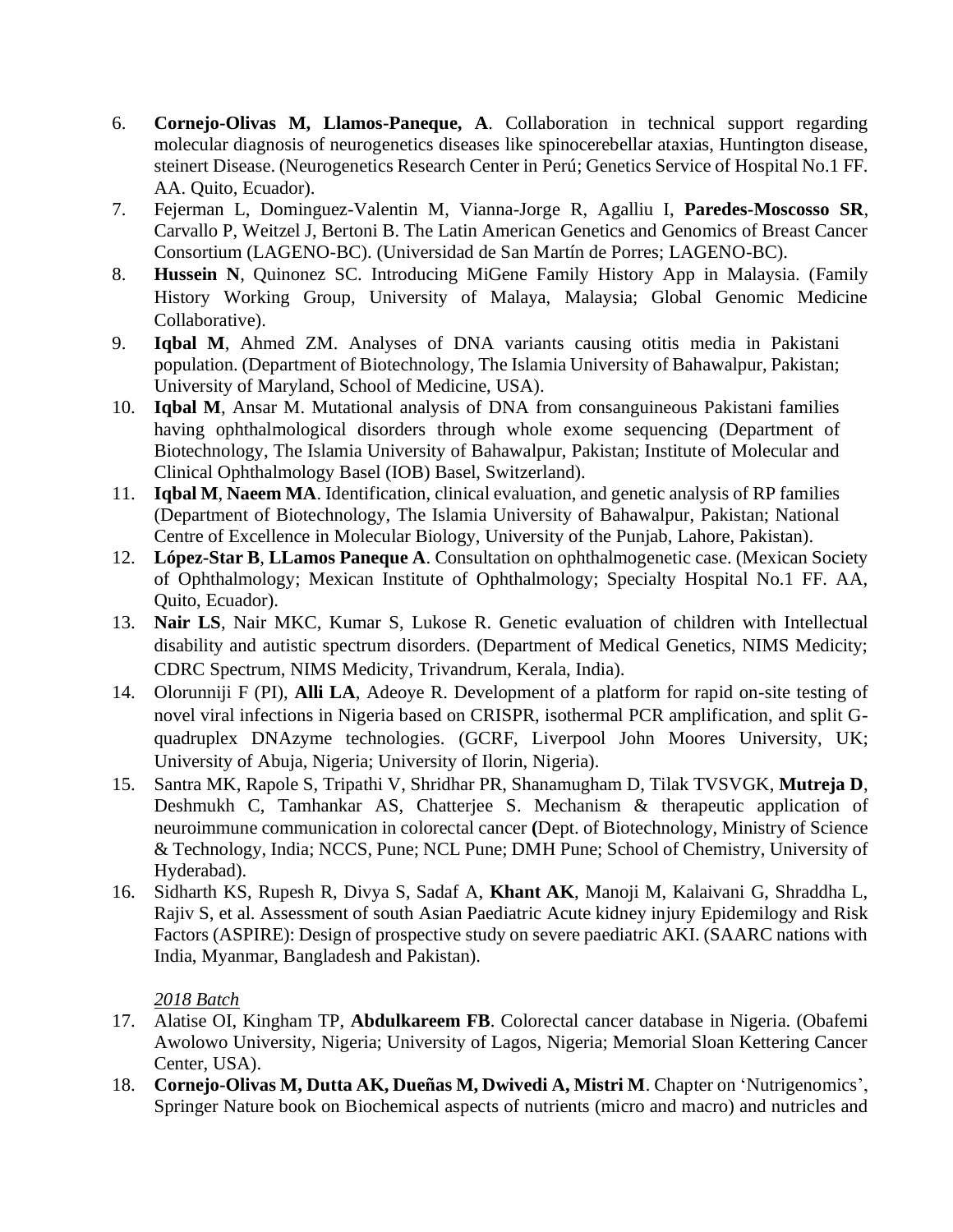therapeutic potential of nutrients along with nutrigenomics. (National Institute of Neurological Sciences, Peru; All India Institute of Medical Sciences Kalyani, India; Hospital Edgardo Rebagliati Martins, Peru, Army Hospital Research and Referral (AHRR), India, FRIGE's Institute of Human Genetics, India).

- 19. **Dutta AK**, Lemke J, Paul L, Riggs ER. ClinGen GRIN Variant Curation Expert Panel (VCEP). (AIIMS Kalyani, India; Institute of Human Genetics, Leipzig University Hospital, Germany; Geisinger Health System, Pennsylvania, USA).
- 20. **Dwivedi A**, Kumar R, Singh AK, Dey M. To study the clinical utility and diagnostic yield of exome sequencing in prenatal diagnosis of congenital anomalies (AHRR, Delhi & Base Hospital Delhi Cantt, India).
- 21. **Gitaka J**, Clark T. Molecular epidemiology of Plasmodium falciparum. (London School of Hygiene and Tropical Medicine, UK; Mount Kenya University, University of Nairobi).
- 22. Jaja C, **Edem-Hotah J**. The insights into microbiome and environmental contributions to sickle cell disease and leg ulcers (The INSIGHTS Study). (University of Sierra Leone College of Medicine and Allied Health Sciences, Seirra Leone; University of South Carolina, USA).
- 23. Kirenga B, **Muttamba W**, Kitaka S, Turyahabwe S. Strategies for resolving the gap in Adolescent TB care in Uganda: A pilot study (Design without Borders, Uganda; Makerere University Lung Institute, Uganda).
- 24. Lopez-Cendes I, **Dueñas-Roque M**. Whole exome sequencing for identification of pathogenic genetics variants in early encephalopathy in infancy in Latin America. (Universidad Estadual de Campinas, Brasil; Hospital Nacional Edgardo Rebagliati Martins, Perú).
- 25. Luquetti D, **Dueñas-Roque M**. Phenotypic and genomic characterization of microtia in the Andean Population. (Washington University, USA; Seattle Children's Hospital, USA; Hospital Nacional Edgardo Rebagliati Martins, Perú).
- 26. Mata IF, Inca-Martinez M, **Cornejo-Olivas M**, Cubas-Montecnio D, Manrique-Enciso C, Milla-Neyra K. Implementation of the DNA Bank Neurogenetics in Peru. (LARGE PD Consotium; GP2 and ASAP initiative; Michael J. Fox Foundation, USA; San Marcos Foundation and Instituto Nacional de Ciencias Neurologicas, Peru).
- 27. **Messaoud O** , **Dutta AK**, **Cornejo-Olivas MR**, Bhuiyan ZA, Banerjee K. Editing a special issue 'Monogenic vs Oligogenic Reclassification' [https://www.frontiersin.org/research](https://www.frontiersin.org/research-topics/13904/monogenic-vs-oligogenic-reclassification)[topics/13904/monogenic-vs-oligogenic-reclassification](https://www.frontiersin.org/research-topics/13904/monogenic-vs-oligogenic-reclassification) in Frontiers in Genetics [\(https://www.frontiersin.org/journals/genetics\)](https://www.frontiersin.org/journals/genetics) (Institut Pasteur de Tunis, Tunisia; All India Institute of Medical Sciences, Kalyani, India; National Institute of Neurological Sciences, Lima, Peru; Centre Hospitalier Universitaire Vaudois, Lausanne, Switzerland; Institute White Plains, United States).
- 28. **Messaoud O**, Bannerjee K, **Cornejo-Olivas M**, **Dutta AK**, Bhuiyan ZA. Special article series on 'Monogenic vs Oligogenic Reclassification'' in Frontiers in Genetics/ Frontiers in Pediatrics (https://www.frontiersin.org/research-topics/13904/monogenic-vs-oligogenic-reclassification). (Institut Pasteur de Tunis, Tunisia; Weill Cornell Medicine, USA; National Institute of Neurological Sciences, Peru; All India Institute of Medical Sciences Kalyani, India; Centre Hospitalier Universitaire Vaudois (CHUV) Lausanne, Switzerland).
- 29. **Messaoud O,** Haddad S, Charfi-Kaddour S, Gargouri M, Drissi LB, Hammami A, Bardaoui A. The use of advanced materials for molecular biology applications. (Institut Pasteur de Tunis, Tunisia; Faculty of Sciences of Tunis, Tunisia; Faculty of Sciences of Bizerte, Tunisia; Borj Cedria technopole, Tunisia; Faculty of Sciences, Rabat, Morocco).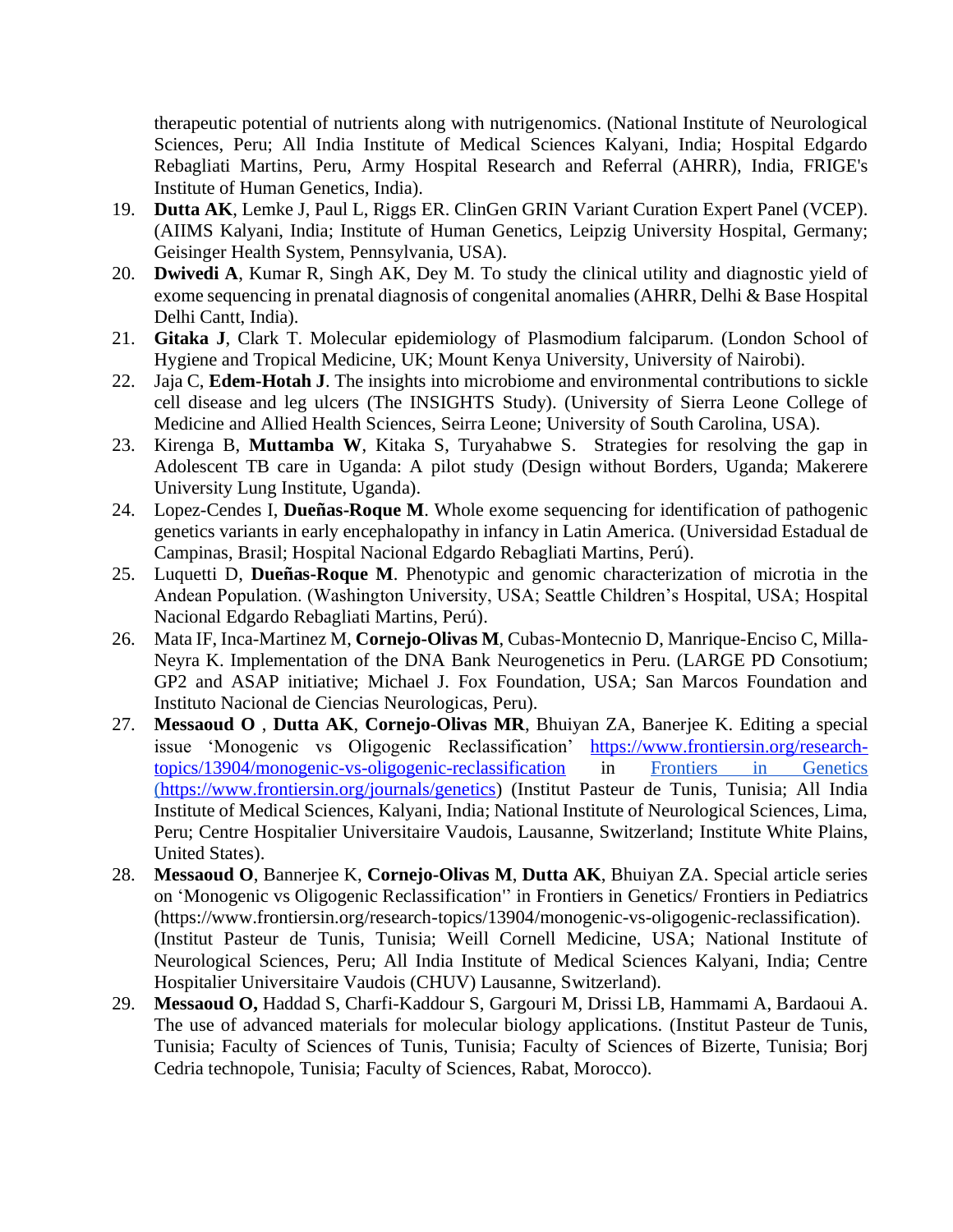- 30. **Messaoud O**, Khalil A, Nasr M, Azzab S, Sunoqrot S, Amro A. Screening of nanoparticles, biomaterials, natural extracts and disinfectants on coronavirus strain using several antiviral tests. (Institut Pasteur de Tunis, Tunisia; Egypt Japan University of Science and Technology (EJUST), Egypt; The Public Authority Ain Shams University, Egypt; Al-Zaytoonah University of Jordan, Jordan; Al-Quds University, Palestine)
- 31. **Naeem MA**, Ali M, Butt H, Qazi ZA, Mehmood A, Shahid AA, Riazuddin S. Clinical study on mesenchymal stem cell modality for management of Retinitis Pigmentosa in patients. (LRBT Hospital; Stem Cell Labs at Jinnah Burn & Reconstructive Surgery Center, Jinnah Hospital Complex, Lahore; National Centre of Excellence in Molecular Biology, University of the Punjab Lahore, Pakistan).
- 32. **Nakousi-Capurro N**, Cavalcanti DP*.* Description of genotype-phenotype relations in patients with osteogenesis imperfecta in a Brazilian Cohort. (Clinical Genetics Service, Carlos Van Buren of Valparaíso, Chile; Department of Clinical Genetics, Faculty of Medical Sciences at University of Campinas, Sao Paulo, Brazil).
- 33. Omisore AD, Sutton EJ, Omidiji O, **Abdulkareem FB,** Daramola AO. Tablet-based mobile health ultrasound for point-of-care breast cancer diagnosis in Nigeria. (Obafemi Awolowo University, Nigeria; University of Lagos, Nigeria; Memorial Sloan Kettering Cancer Center, USA).
- 34. Ortega J, Galarreta-Aima C, **Dueñas-Roque M**, **Cornejo-Olivas M**. Ihope, an Ilumina project for genomic testing for rare diseases in Peru. (Ilumina; Hospital Nacional Edgardo Rebagliati Martins; Instituto Nacional de Ciencias Neurologicas, Peru).
- 35. Pasechnikova N, Zborovska O, **Savina O**, Kremenska U. Genetic diagnostics; medical and genetic consultation for families with retinoblastoma in an ISIDA-IVF genetical laboratory with a view to implementing pre-implantation diagnostics during the period of planning for the next pregnancy in the said families. (V. Filatov Institute of eye diseases and tissue therapy; ISIDA-IVF clinic, Ukraine).
- 36. **Savina O**, Rykov O, Kremenska U. Genetic testing; medical and genetic consultation for families with Aniridia and WAGR syndrome - implement pre-implantation diagnostics during family planning. (Department of Ophthalmology Shupyk's National Medical Academy of Postgraduate Education; ISIDA-IVF clinic; NGO - Aniridia. WAGR, Kyiv ophthalmological clinic, Ukraine; In discussion).
- 37. The COVID-19 Host Genetics Initiative (**Dutta AK** ). A consortium of over 2000 scientists from over 54 countries. [\(https://www.covid19hg.org/\)](https://www.covid19hg.org/).
- 38. **Utumatwishima JN**, Birungi F,Twagirayezu M. Leveraging artificial intelligence and data science techniques in harmonizing, accessing and analyzing SARS-COV-2/COVID-19 data in Rwanda. (LAISDAR Study). (IDRC, Canada; University of Rwanda, Rwanda).

- 39. **Avogbe PH** (PI), Le Calvez-Kelm F, and McKay JD. Circulating tumor DNA biomarkers and early detection of hepatocellular carcinoma- sample collection ongoing. (University of Abomey-Calavi, Benin; International Agency for Research on Cancer/WHO).
- 40. **Casado PL**, Patrick Shmidlin. Frontier in Dental Medicine: Biomarkers in periodontology and peri-implant diseases. (Fluminense Federal University, Brazil; University of Zurich, Switzerland).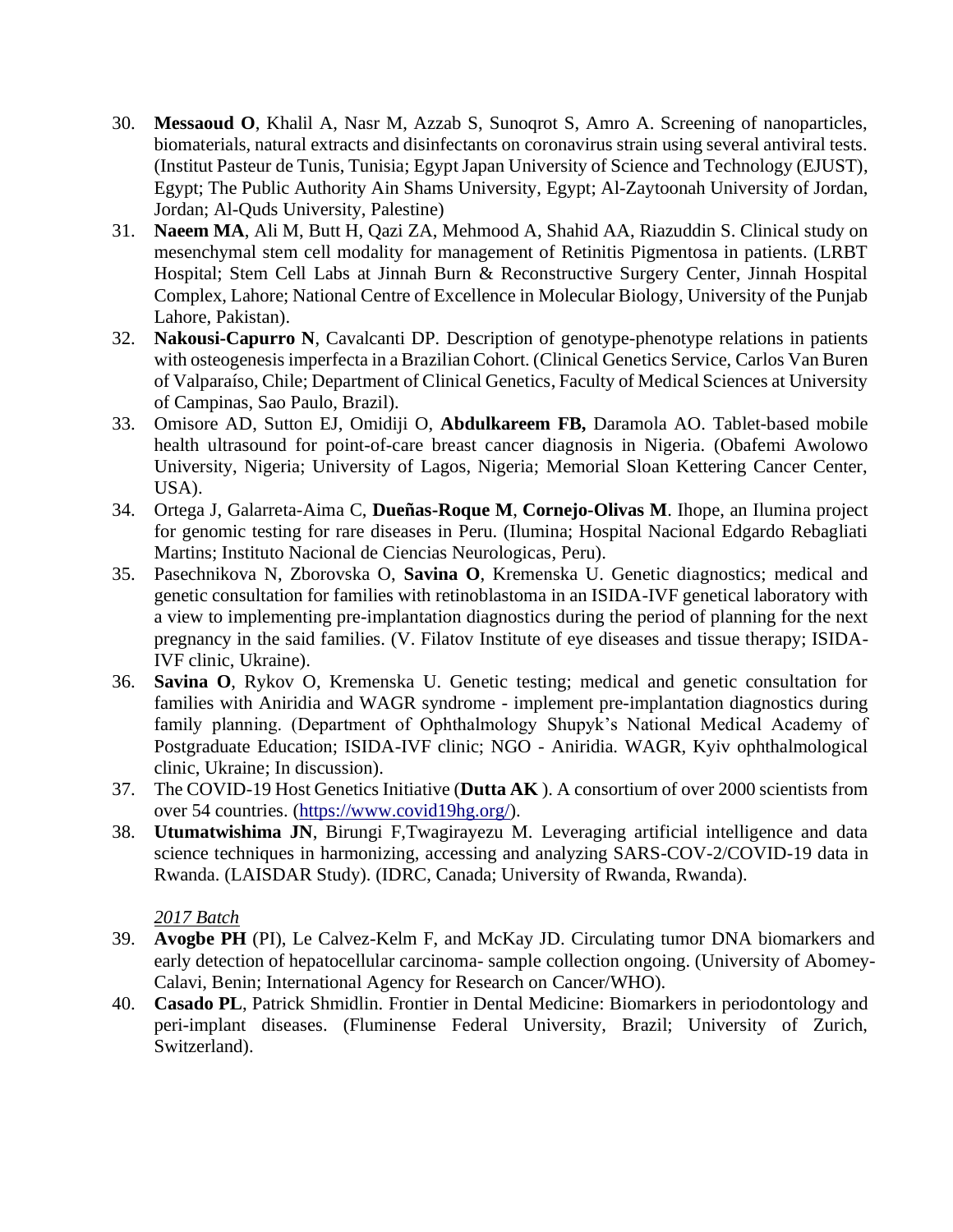- 41. Finger PT, Tomar A, Kivela T, Krema H, **Yousef YA**. Treatment for radiation retinopathy, for patients with choroidal melanoma treated by radioactive plaque therapy. (King Hussein Cancer Center, Jordan; International multicenter study with New York Eye Cancer Center, USA).
- 42. **Mgasa A**, **Ottaru S**, Lloyd W, Luoga F, Chuwa H, Konteh F, Makani J, Luzzato L. Development of protocol for manual red cell exchange in patients with sickle cell disease in Tanzania. (National Blood Transfusion Services; Muhimbili University of Health and Allied Science; Aga Khan Hospital; Hindu Mandal Hospital- Mwanza, Tanzania).
- 43. **Petlichkovski A**, Sukarova-Angelovska E, Brusco A, Rubeis SD. Whole-exome sequencing of proband families with neurodevelopmental disorders. (Institute for Immunobiology and Human Genetics, Medical Faculty Skopje, Macedonia; Pediatric University Clinic, Medical Faculty Skopje, Macedonia, University of Turin, Italy; Icahn School of Medicine at Mount Sinai, New York, USA).
- 44. **Petlichkovski A**, Sukarova-Angelovska E. Analysis of genes involved in folate metabolism, in children with congenital anomalies associated with palate cleft (Institute for Immunobiology and Human Genetics, Neurology University Clinic, Medical Faculty Skopje, Pediatric University Clinic, Medical Faculty Skopje, Macedonia.)
- 45. **Roy S**, Osmani M, Geary A, Dean W. Fundamental virtual reality simulation for manual small incision cataract surgery validity: Evaluation, efficacy and acceptability study in Bangladesh, China, Ethiopia, India, Mongolia, Togo, United Kingdom and United States of America. (Chittagong Eye Infirmary, Bangladesh; London School of Hygiene, UK; 13 centers from 8 countries).
- 46. Schneider T, Makani J, Delalandre C, **Mgasa A**, Lyimo M, Juma A, Luoga F, Chuwa H, Konteh F et al. Advanced therapy for sickle cell disease in Tanzania. (National Blood Transfusion Services, Muhimbili University of Health and Allied Science, Tanzania; Aga Khan Hospital, Tanzania; Etablissement Français du Sang –France).
- 47. **Thakur N**, Mayo C, Matt BJ. WHO Collective Global Network for Rare Disease (WHO CGN4RD).

- 48. **Adeoye AM**, Bongani M, Connolly SJ. INVestIgation of rheumatiC AFTreatment Using vitamin K antagonists, rivaroxaban or aspirin Studies (INVITUS trial). (University of Ibadan, Nigeria; University of Cape Town, S. Africa; Population Health Research Institute, Canada).
- 49. **Adeoye AM**, Karaye KK, Loeb M, Yusuf S. A randomized controlled trial of Influenza Vaccine to prevent adverse Vascular Events (IVVETrial). (University of Ibadan, Nigeria; Bayero University, Kano, Nigeria; McMaster University, Canada).
- 50. **Ariani Y**, Beben B, Khairunnisa S. Genomic variations of hair aging in 7 major ethnic groups in Indonesia. (Indonesian Medical Education and Research Institute (IMERI) - University of Indonesia; Biostatistics Department - University of South Australia; Paragon Technology and Innovation Corp. Indonesia).
- 51. **Guio H,** Bogi E. To develop personalized medicine in Latino America (INBIOMEDIC, Peru; Copenhagen Institute for future studies, Denmark).
- 52. Morales P**, Guio H**. Human Health Evolution in Latino America**. (**Universidad Tecnica de Marabi, Ecuador; INBIOMEDIC, Peru).
- 53. **Okafor FU**. Introduction of genetics and genomics in the nursing curriculum (The University of Benin; Benson Idahosa University, Nigeria; In discussion).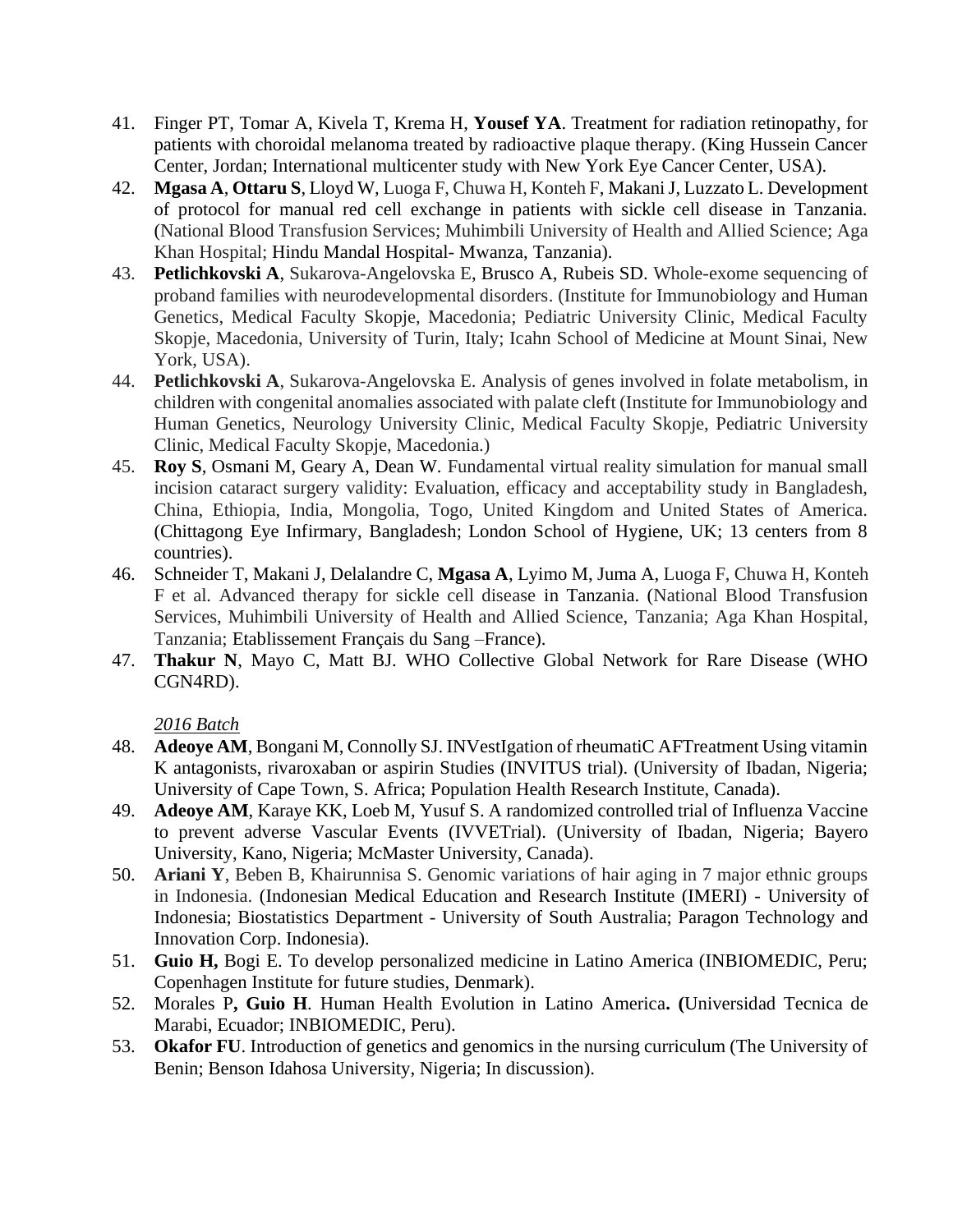- 54. Okuyemi K, Ogunsola FT, **Adeyemo WL**. Collaboration for strengthening cancer population sciences research capacity in sub-Saharan Africa. 2021. (University of Utah, USA; University of Lagos, Nigeria).
- **D. New Research Projects:** (Total- 46; 2019- 17; 2018- 8; 2017- 10; 2016- 11)

- 1. **Amarakoon GGGT**, Wijayarathne HK. Awareness on existing neonatal screening among mothers in a tertiary care center-Sri Lanka.
- 2. **Amarakoon GGGT**, Wijayarathne HK. Study on congenital malformation detecting with anomalous scan during antenatal period in a tertiary care center-Sri Lanka.
- 3. Chaudhry A, **Bocoum A**, Rizig M. Identifying gaps in knowledge about Parkinson's disease amongst medical professionals in Africa.
- 4. **Chowdhury EH** (PI), Lhendup K, Zangmo Y, Tobgay S, Phuntsho N. Incidence and prevalence of Down Syndrome in Bhutan.
- 5. Dysted M, **Gyawali P**, Shrestha A, Gyawali B. Metabolic syndrome and insulin resistance among sub-urban adolescents with and without a family history of diabetes.
- 6. Foo JS, Ishak IH, **Hussein N**. The views and experiences of primary care doctors in managing children with learning disabilities.
- 7. Hoe HK, Sherina NS, **Hussein N,** Malik TF. Exploring the views and experiences of parents on school-based thalassemia screening in Klang district, Malaysia.
- 8. **LLamos-Paneque A**. Andean Duchenne Muscular Dystrophy Registry Initiative, coordinated by PTC Therapeutics.
- 9. Maceda EB, Abadingo M, **Tumulak MJR**, Cases RK, Asor BB. Social media content analysis of public Glucose-6-Phosphate deficiency (G6PD) Facebook Groups.
- 10. Malik TF, Ng CJ, Hanafi NS, Chiew TK, **Hussein N**, Hadi H. Covid 19: Developing, evaluating and implementing a teleconsultation system to follow-up patients with Type 2 Diabetes Mellitus during the Covid-19 Pandemic.
- 11. **Mhandire K**, Buxbaum NP. T-cell metabolism in graft-versus-host disease.
- 12. **Monye HI**, Kyari F, Ugalahi MO. Ophthalmologists' knowledge, perceptions, and practice patterns of ophthalmic genetics services in Nigeria (Submitted for ethical review).
- 13. Ng WL (PI), **Hussein N** (Co-PI), Lee YK, Ng CJ, Kee BP, Malik TFA, Qureshi N, Then SM, Kwan Z. HLA-b\*58:01 Allele testing in primary care to prevent allopurinol induced-severe cutaneous adverse reaction (SCAR).
- 14. Ogedengbe JO (PI), Odili AN, Mojiminiyi F, Sabo AM, Nwegbu MM, **Alli LA**, Agida T, Singh S, Isiguzo G. Urinary Proteomics in Predicting Preeclampsia in Nigeria.
- 15. Sondhi V, Mishra P, Sridhar G, Singhal P, **Mutreja D**. DBT- NIDAN Kendra for Genetic Center for neonatal and prenatal screening. (Proposed).
- 16. **Wiafe SA,** Anyane-Yeboah K, Wiafe AA, Addo-Lartey E, Baynam G. Predicting diagnosis of congenital anomalies and rare diseases using artificial intelligence: A pilot of the <https://dx29.ai/> platform.
- 17. Win KPP, **Khant AK**. Thyroid hormone status and growth parameter in children with different stages of chronic kidney disease.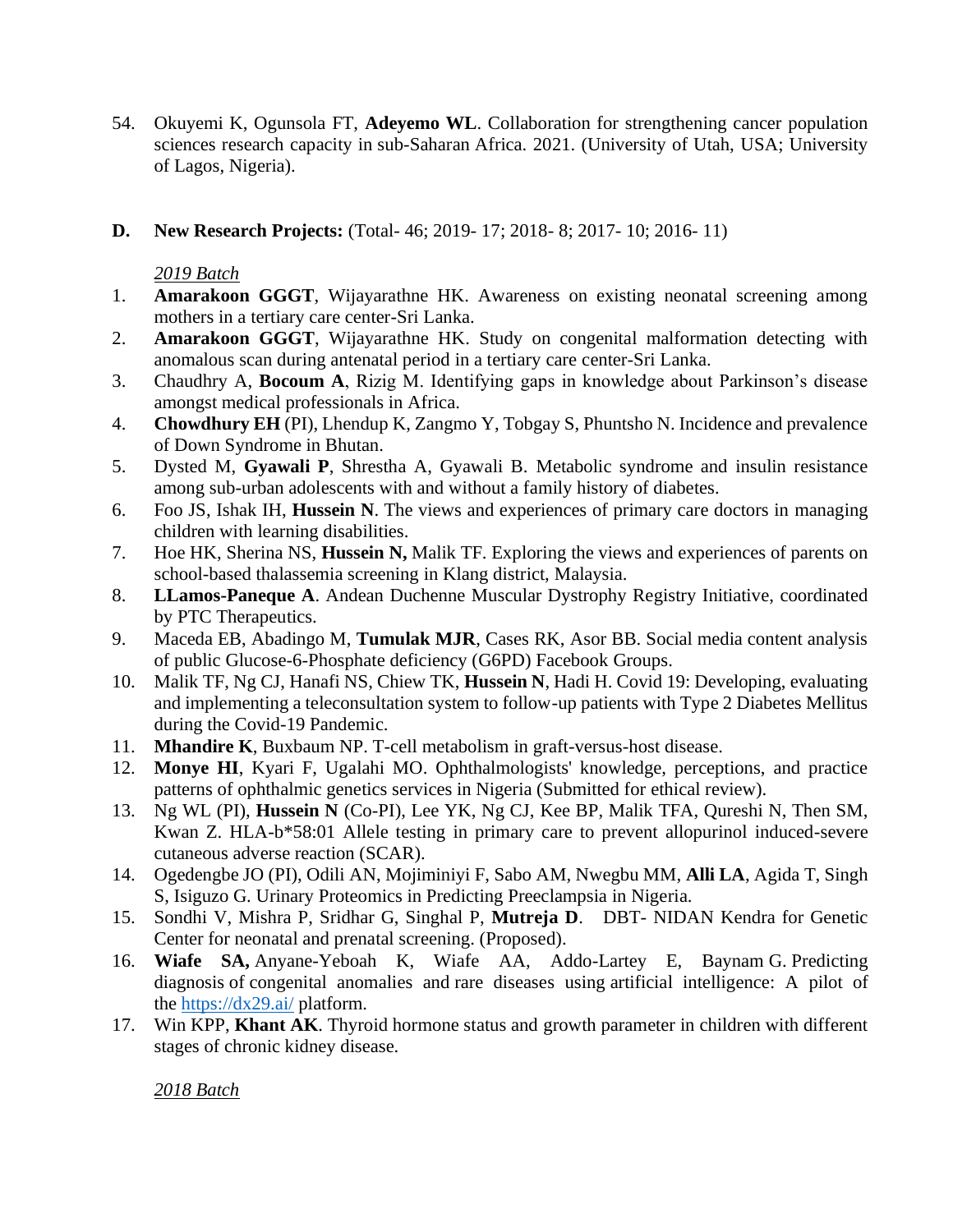- 18. Anorue EI, Gbotolorun MO, **Oluwarotimi AC**, Arotiba GT. Health related quality of life of patients presenting with orofacial Hard tissue injuries at Lagos University Teaching Hospital, Idi-araba Lagos. A prospective longitudinal study.
- 19. Castro Suarez S, **Cornejo-Olivas M**. Early identification of frontotemporal dementia in underserved settings trough the LimaFTD network.
- 20. **Cornejo-Olivas M**. Closing the diagnostic gap in inherited neuropathies and related disorders.
- 21. **Dutta AK**, Goswami K, Sahoo S, Pal A. Early clinical exposure to inborn errors of metabolism through cinemeducation. (FAIMER educational project).
- 22. Kirenga B, Byakika P, **Muttamba W**, Namakula O, Kayongo A, Mugenyi L, Nakwagala F, Wayengera M, Kyobe H. COVID-19 Vaccine impact study.
- 23. Kirenga B, **Muttamba W**, Namakula O, Byanyima R, Nsereko C, Kisuule I, Mwesigwa E, Sekibira R. Data Quality Improvement project in COVID-19 treatment units in Uganda.
- 24. **Nakousi-Capurro N**. Clinical utility of NGS-based technologies: Experience in a public care service. (In discussion).
- 25. **Utumatwishima JN**, Nkeshimana M, Mutimura E. Associations of SARS-CoV-2 with CVD risks in Rwandan adults admitted at Tertiary Hospital, Kigali.

- 26. **Casado PL**, Neves F, Aguiar T. Prevalence of periodontopathogens, Streptococcus pneumoniae and SARS-CoV-2 infection in patients under intensive therapy.
- 27. **Fatima SS** (supervisor). Methylation status of promoter region of FTO, POMC and IGF genes in familial Type 2 Diabetes.
- 28. **James O,** Clinical and demographic presentation of multiplex cleft families at Lagos University Teaching Hospital (LUTH) from 2016 -2021.
- 29. **Mahfoudh W**, Faleh R. Microbiome analysis in breast and ovarian cancers.
- 30. **Owusu M**, Boamah J, Ayisi-Boateng NK. Evaluating rapid diagnostic test kits for SARS CoV-2 detection.
- 31. **Owusu M**, Sylverken AA, Phillips R. Antibody responses to COVID-19 vaccines in Ghana.
- 32. **Roy S**, Hoque F. Cosmetic outcome of congenital ptosis treated with prang suture and without prang suture.
- 33. **Roy S**, Hoque F. Demographic profile, presentation and treatment outcome of ocular surface neoplasia treated in a tertiary eye hospital in Bangladesh.
- 34. Tosheska-Trajkovska K, **Petlichkovs**ki A. Dépistage sérologique de COVID-19 "chez les travailleurs de la santé en République de Macédoine du Nord", envoyé par l'Agence Universitaire de la Francophonie le 10 avril 2020. (Serologic screening for COVID-19 in health-care workers from Republic of North Macedonia).
- 35. Yüksel M, Kayhan G, **Yaylacioglu Tuncay F**, Ergun MA, Ozdek Ş. Genotype and phenotype characterisctics of Stargardt's Disease in Turkish population.

- 36. Babalola OE, **Adeyemo WL**. Feasibility and efficacy of implementing a CPAP/Oxygen helmet solution for non-invasive ventilation of COVID-19 patients in Nigeria.
- 37. **Guio H**, Jaramillo L. Metagenomic analysis and antimicrobial resistance in urban and hospital's wastewater of Huánuco.
- 38. Jaramillo L, **Guio H**. Association between ACE2 and TMPRSS2 genes polymorphisms and COVID-19 diagnosis.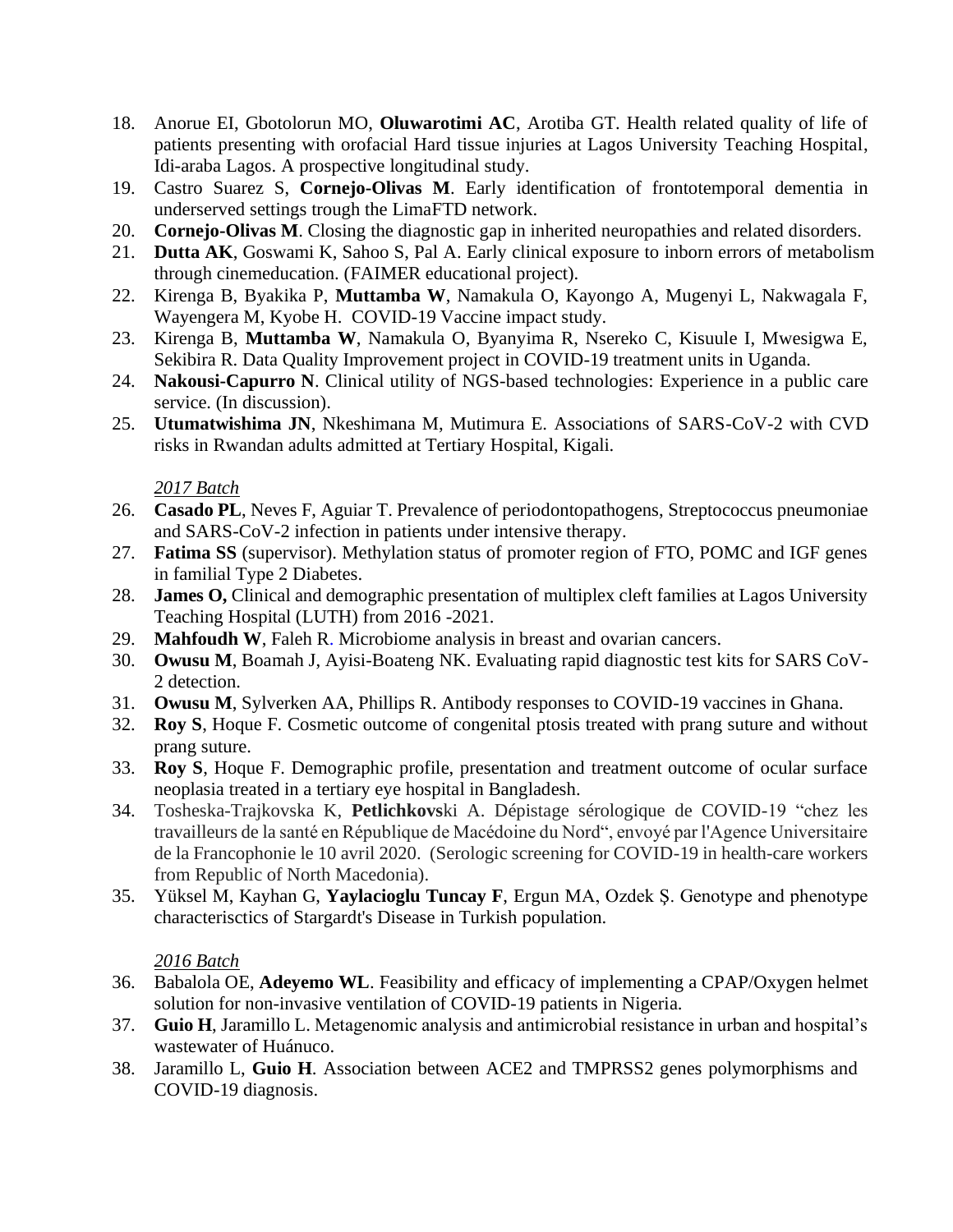- 39. Krishnan R, **Sirisena ND,** Wickramasinghe D, Dissanayake VHW. Molecular characterization of somatic genomic variants, circulating tumour DNA and gut microbiota associated with colorectal cancers.
- 40. **Malasa L**. The magnitude of Glucose-6-Phosphate deficiency in Dar es Salaam, Tanzania. (Proposal development).
- 41. **Okafor FU**. Translate knowledge in genetics and genomes nursing to clinical settings, community, and primary health facility.
- 42. Sjarif DR, **Ariani Y**, Dewi BE. Development of iduronate 2-sulfatase enzyme using mRNA method as a treatment for mucopolysaccharidosis type II.
- 43. Sjarif DR, **Ariani Y**, Fadilah. Developing pipeline for detection of genes causing rare diseases using whole exome sequencing data.
- 44. Subhedar K, **Tibrewal S**, Sen P. Maternal vitamin A deficiency and MAC (Microphthalmos, Anophthalmos and Coloboma) disorders.
- 45. **Tibrewal S**, Ratna Ria, Das S. Genotype-phenotype correlation of retinoblastoma in north India.
- 46. **Uwineza A**. Qualitative assessment of facultys' perspectives toward precision medicine-Education innovation project: Integration of Precision Medicine in medical curriculum at the University of Rwanda.

## **E. Ongoing Research Projects:** (Total- 87; 2019- 28; 2018- 19; 2017- 24; 2016- 16)

- 1. Abuzaid M, Ahmed N, Mostafa M, Abdelfattah M, Zaki S, Abd-Allah M, **Sayed I**. Studying the role of serine proteases in periodontitis in Papillon Lefevre Syndrome. (Summit lectures improved skills in reporting results).
- 2. Alcausin MML, **Tumulak MJR**, Silao CL, Fabella TD. Clinical characterization and identification of CFTR gene mutations in newborns with positive screen for cystic fibrosis in the expanded newborn screening program. (Summit lectures on proposal/grant writing helped with the proposal of this project).
- 3. **Amarakoon GGGT**, Wijerathne NPKP, Chandrakumara WAJC, Wijayarathne HK. Clinical profile of Down syndrome in a tertiary care centre -Sri Lanka (Knowledge from Summit improved study execution).
- 4. Badoe E, Ameyaw EK, **Wiafe SA**, Manu E, Asafo-Agyei SB, Thomford NE, Ashong J. Molecular diagnosis of MPS patients in Ghana: The RDGI-BioMarin Project. (Knowledge from Summit helped design project).
- 5. **Chowdhury EH, Roy S**, Hoque F. Epidemiological study of Retinoblastoma in a Tertiary Eye Care Center of Bangladesh. (Knowledge gained at Summit improved research quality).
- 6. Donohue J, Badoe E, **Wiafe SA**, Ahiable E, Wojtowicz W. Screening for urea cycle disorders in children: A pilot of blood ammonia checker device in a tertiary facility. (Knowledge from Summit helped amend protocol).
- 7. Hassib N, **Sayed I**. An attempt to diagnose typical and atypical cases by detection genes causing tooth structure anomalies. (Summit lectures improved skills in diagnosis of rare genetic disorders).
- 8. **Hussein N**, Lee YK, Qureshi N, John P, Azmi A, Ng CJ. Identifying gaps in thalassaemia screening: Exploring the views, experiences, and beliefs among thalassaemia carriers in Sabah,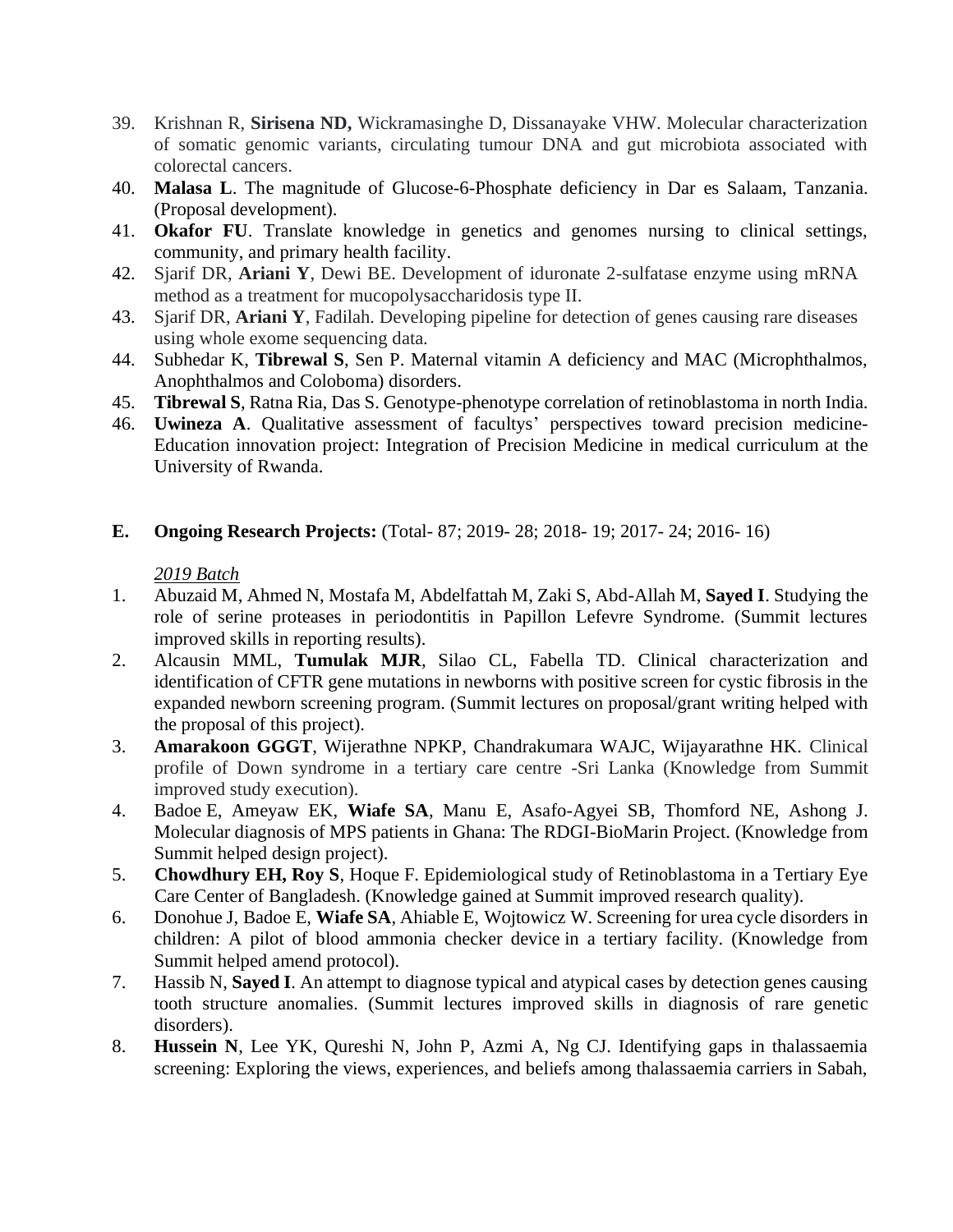Malaysia. (Awareness on challenges of underprivileged population gained at the Summit helped with better communication; improved health service).

- 9. **Kars ME,** Ozcelik T. Prevalence of actionable secondary findings in 3,599 whole exomes and genomes from Turkey. (Knowledge gained from Summit lectures, personalized training and field trips helped with the interpretation of genetic variants and sequencing data analysis).
- 10. **Llamos-Paneque A**, Hernández-Iñiguez P, Rivas-Iglesias C, Sanchez-Salazar J, Onofre Perez EJ. Clinical characterization of pediatric patients with Steinert's myotonic dystrophy diagnosed at the Hospital of Specialties of the Armed Forces No. 1. (Knowledge from Summit lectures in neurogenetics emphasized on triplet expansion disorders; helped in execution of the study.)
- 11. **Llamos-Paneque A**, Lamar-Segura, E, Ñacato-Pachacama K, Guzmán A. Cytogenetic variants in patients with Turner syndrome diagnosed at the Hospital of Specialties of the Armed Forces No. 1 of Quito, Ecuador. (Summit helped reaffirm usefulness of registries for epidemiological studies, clinical characterization of genetic disorders).
- 12. **López-Star B**,Pérez- Serrano R, Ochoa L. Identification of individuals carrying the rs7677751 polymorphism of the PDGFRA gene in patients with Keratoconus. (Summit lectures on eye disorders provided knowledge for execution of study).
- 13. **López-Star B.** Pérez- Serrano R. Identification of rs7677751 polymorphism in PDGFRA gene, in patients with corneal astigmatism. (Dr. Hufnagel's team (NEI), helped understand the best choice of genes associated with astigmatism in Mexican population).
- 14. LoTempio J, Bramble MS, **Mosema KBA**, Kamangu EN, Mumba-Ngoyi D, Tshala-Katumbay D, Vilain E. Building high-quality genome-enabled reference sets to address genetic diversity in Congolese ethnic groups in the Democratic Republic of Congo. (Summit lectures on Bioethics and Variant Interpretation helped develop human subject consent protocols).
- 15. **Luong LH**, Hoang LT, Le NT, Tran TN. Study of genetics component in cardiovascular malformation and rare vascular disorder. (Summit encouraged discussions, collaborations and initiation of this project).
- 16. **Luong LH**, Hoang LT, Le NT, Tran TN. Study of rare immunodeficiency disorder. (Knowledge and credentials from the Summit initiated discussions and project).
- 17. **Mhandire K**, Dandara C. Pharmacogenomic determinants of resistant hypertension in Africans: Towards a gene-based treatment outcome prediction tool. (Dr. Marino L, a Summit contact, shared online resources that helped me pursue training in programming and bioinformatics; helped in setting-up this machine learning based project; helped transition to dry lab).
- 18. **Monye HI**, Olusanya BA, Tongo K. Normative values for ocular biometric parameters in preterm babies and associated socio-demographic and clinical factors at the University College Hospital, Ibadan. (Summit lectures and field trips stimulated interest in newborn screeningophthalmic context, study will provide baseline data for monitoring preterm babies).
- 19. **Mosema KBA**, Spencer D, Bramble MS, Likuba EB, Mumba-Ngoyi D, Tshala-Katumbay D, Vilain E, Délot E, Vilain E. Disorders/differences of sex development in Central Africa: Genetics, psychosocial adaptation and Perceptions. (New skill acquired at the Summit and lectures on genome sequencing and variants interpretation helped write research proposal, and conduct research for a PhD thesis).
- 20. **Mutreja D**, Komala SB, Singh V, Sreenivasa S. A longitudinal prospective study on role of serum hepcidin as a biomarker for iron status in chronic kidney disease (CKD). (Summit reiterated personalized approach for diagnosis of CKD related anemia utilizing hepcidin).
- 21. **Mutreja D**, Venkatesan S, Sharma S, Tilak TVSVGK, Boruah D. A pilot study to evaluate the role of vascular endothelial growth factor and its comparison with microvessel density in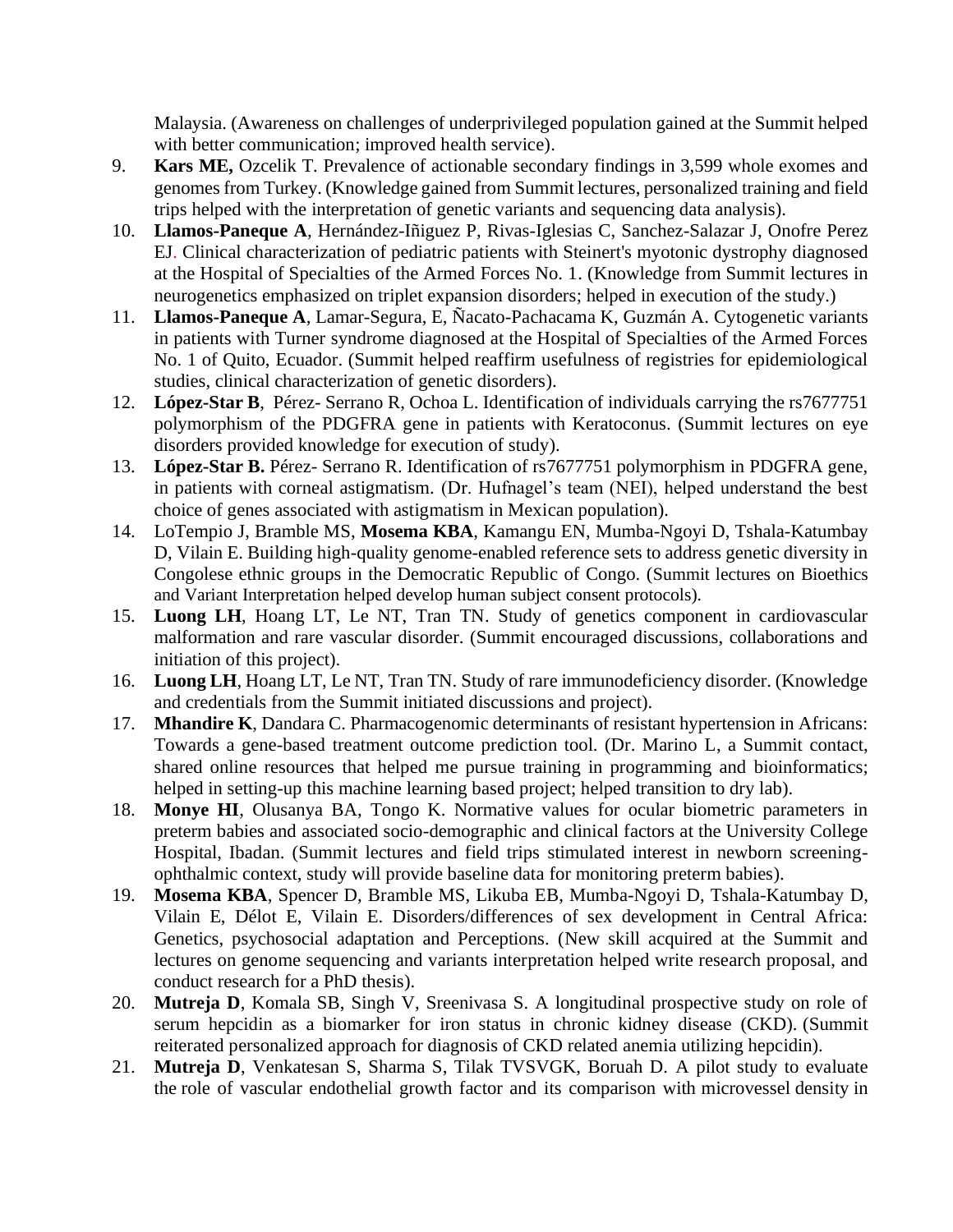angiogenesis of hematological malignancies. (Summit emphasized importance of gene disease association in hematologic malignancies).

- 22. Nnodu O (PI), Isa H, Tanko Y, Otu T, **Alli LA**, Chianumba R, Agumadu UN, Ekong J, Elmi Z, Rooks H, Menzel S, Ekong R. A pilot study on sickle cell disease to identify an unusual haplotype at 1 the BCL11A locus in Nigeria. (Summit lecture on Genetics of sickle cell disease enhanced my contribution; improved research quality).
- 23. **Paredes-Moscosso SR** (PI), Villegas-Llerena C, Buleje S, de León J, Guevara-Fujita ML, Acosta O, Fujita R. Generation of *in vitro* models using CRISPR/Cas9 technology: Modelling BRCA-1 'Variants of Undetermined Significance' (VUS) identified in Peruvian patients with breast cancer. (Summit lectures deepened understanding, awareness of VUS, particularly in underrepresented populations (Peruvian); informed approach for project).
- 24. **Sayed I**, Abdel-Kader M. Clinical and Molecular characterization of syndromic and nonsyndromic tooth agenesis with suggested management in cases with severely atrophied alveolar ridges. (Summit lectures improved skills in diagnosis of rare genetic disorders).
- 25. Venkatesan S, **Mutreja D**, Sharma S. Flow cytometric detection of minimal residual disease in cases of B-Acute lymphoblastic leukemia. (Summit emphasized importance of gene disease association with types of mutations in acute lymphoblastic leukemia).
- 26. Villegas-Llerena C, **Paredes-Moscosso SR**, Guevara-Fujita ML, Acosta O, Cardenas B, Arber C, Wray S, Fujita R. Molecular platform for corrective gene therapy in Retinitis pigmentosa, using CRISPR/Cas9-modified induced autologous stem cells (iPSC): Multifamily case of Parán. (Summit lectures and discussions improved approach, execution of project).
- 27. **Wiafe SA**, Anyane-Yeboa K, Brew YA, Badoe E, Ameyaw EK, Thomford NE, Ashong J. Clinical and genetic evaluation of undiagnosed genetic and rare disease patients through the IHOPE Program in Ghana. (Knowledge from Summit improved design, developed protocol).
- 28. **Wiafe SA**, **Kemevor-Asima D**, Ameyaw EK, Dunyoh B, Appiah DY, Amissah H, Akyaw P, Addo-Lartey E, Amoako E, Asafo-Agyei SB. Screening for inherited disorders and rare diseases in babies: The PICU-NICU Project. (Knowledge, experience from Summit inspired development of project).

- 29. Acharya M, **Dutta AK**, Mukherjee S. Understanding genetic architecture underlying hereditary non- syndromic hearing loss. (Summit lectures, NCBI resources on genetics of hearing loss and variant prioritization were critical).
- 30. **Adeyemo TA,** Bolarinwa AB, Olatinwo AT, Adiat AL, Akanmu AS. Clinical and laboratory phenotypes of persons living with haemophilia in Southwest Nigeria. (Knowledge from Summit improved case reporting).
- 31. **Adeyemo TA**. Akinsete AM, Ojewunmi OO, Akinsete A. Sickle cell disease registry of Nigeria (SCDRN). Targets 5000 SCD for accurate clinical and patient-reported data to support clinical research, interventions, management, and quality of care of patients. (Summit helped initiate registry).
- 32. Afolabi BB (PI), Babah O, **Adeyemo TA**. Low dose aspirin for preventing intrauterine growth restriction and preeclampsia in sickle cell pregnancy (PIPSICKLE): a randomised controlled trial. (Knowledge from Summit supported study design, implementation).
- 33. Ajoloko EA, **Oluwarotimi AC**, Adeyemi MO. Efficacy of sodium bicarbonate buffered lidocaine hydrochloride in reduction of injection, onset of action and depth of anaesthesia intra-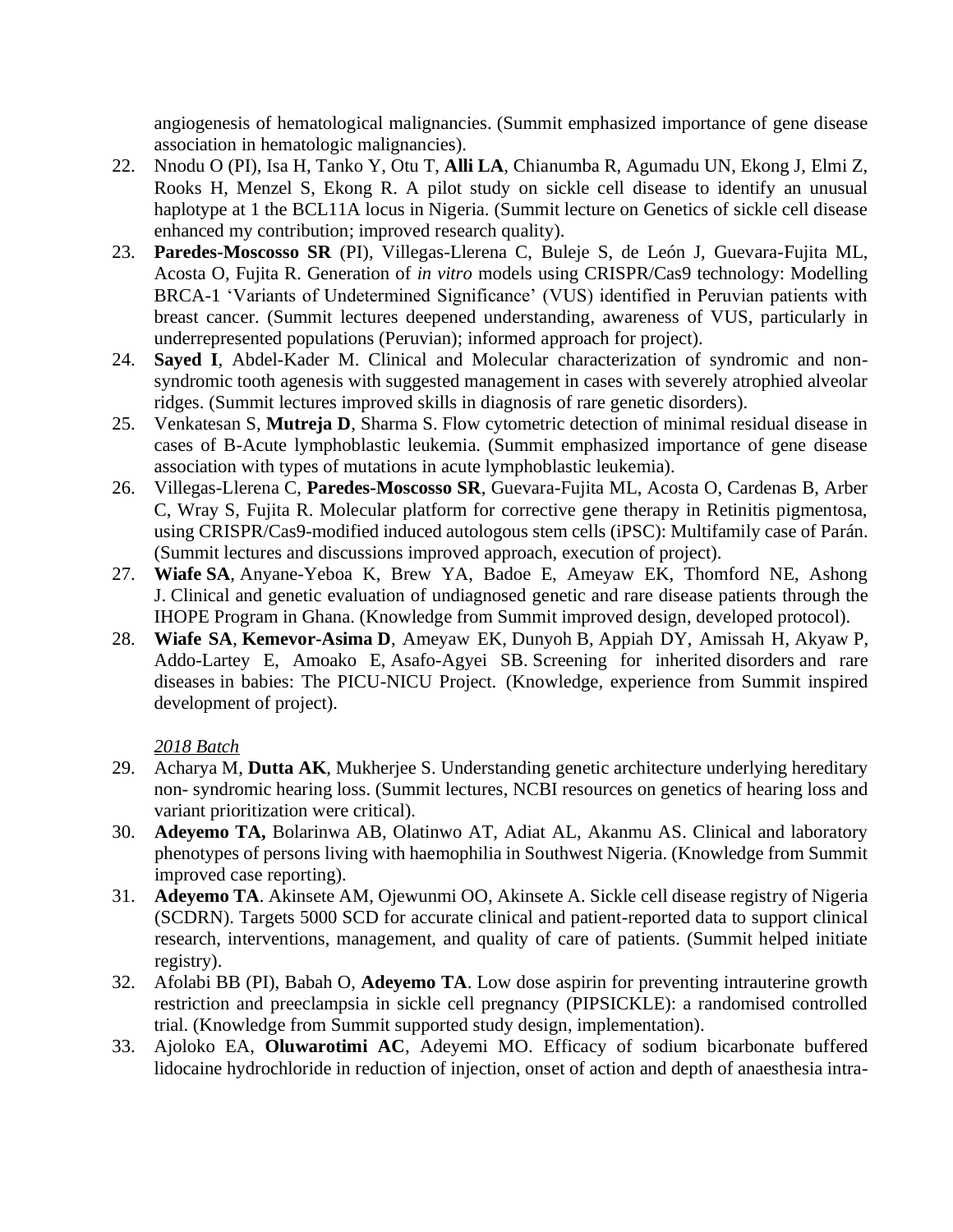alveolar extraction of mandibular first and second molars: A randomized controlled double-blind study. (Knowledge from Summit helped design study).

- 34. **Cornejo-Olivas M**, Cosentino C. Study for research on genetics of Parkinson disease in Peru, a LARGE PD study. (Summit lectures in Bioethics and Scientific Writing helped improve informed consent form and proposal).
- 35. **Cornejo-Olivas M**, Cubas-Montecino D, Bazalar-Montoya J. DNA biobank implementation in Neurogenetics Division, Instituto Nacional de Ciencias Neurologicas. (Summit lectures on broad informed consent, biobanking and ethics supported proposal and design of standardized procedures of our first biobank).
- 36. **Cornejo-Olivas M**, Schmidt T, Gordon C, Franca M. The EuSAge study: European-South American collaborative project to identify and characterize age related genetic modifiers and biomarkers of neurodegenerative processes in SCA3/MJD. (Summit Neurogenetics lectures on modifying effect of some variants on phenotype of triplet expanded disorders, improved study execution).
- 37. **Dueñas-Roque M**, Mayorga G, Prötzel A, Gamarra N, Ota A. Birth defects registry in the Health Social Security of Peru. A pilot study at a reference hospital. (Summit introduced me to researchers in congenital malformations, motivated me to continue this work).
- 38. **Dueñas-Roque M**, Segura P, Soria M, Calderón M, Rondón P. Epidemiology of lysosomal storage disorders in the Health Social Security of Peru. (Summit encouraged me to do more research in Peru).
- 39. Kosiyo P, Otieno W, **Gitaka J**, Nyamuni J and Ouma C. Sickle cell genotypes in malaria. (Molecular techniques learnt at Summit enhanced sickle cell work; improved protocol development).
- 40. **Lertwilaiwittaya P**, Jinda W, Senanarong V, Assanasen J, Muangpaisal W, Rattanabannakit C, Limwongse C. Next generation sequencing in dementia subgroup in Thailand. (Summit workshops on Variant Interpretation helped establish pipeline for dementia NGS panel).
- 41. **Lertwilaiwittaya P**, Pho-iam T, Soontrapa P, Boonyapisit K, Limwongse C. Prevalence of C9orf72 hexanucleotide repeat expansion in different neurodegenerative diseases in Thailand. (Summit connected me to Dr. Bryan Traynor who helped obtain a positive control sample to establish local test in Thailand).
- 42. **Lertwilaiwittaya P**, Roothumnong E, Thongnoppakhun W, Limwongse C, Pithukpakorn M. Next generation sequencing in breast-ovarian cancer in Thailand. (Summit lectures on writing manuscripts helped write the proposal and manuscript draft).
- 43. Mazzetti-Soler P, **Cornejo-Olivas M**, Cosentino C, Torres L. Illanes-Manrique M. Enroll-HD: A world observational study for Huntington´s disease families; A CHDI foundation project. (Dr. K. Fischbeck's (NINDS) Neurogenetics talk at the Summit, suggestions and comments helped improve recruitment strategy and MTA agreement).
- 44. Menzel Stephan, **Adeyemo TA**, Nnodu O. Identification of novel mechanisms of fetalhaemoglobin induction by common genetic variation in patients with sickle cell disease. (Summit encouraged research collaborations).
- 45. **Messaoud O**. Genetic investigation of Xeroderma pigmentosum **(**Knowledge gained from Summit personalized trainings helped interpret next generation sequencing data).
- 46. Negi V, **Dwivedi A**, Ravi H, Goswami JN, Kumar R, Behl A. Diagnosis of inherited genetic disorders of brain, heart and kidney, at Army Hospital Research & Referral, New Delhi. (Knowledge from summit helped in conceptualizing, execution of the project).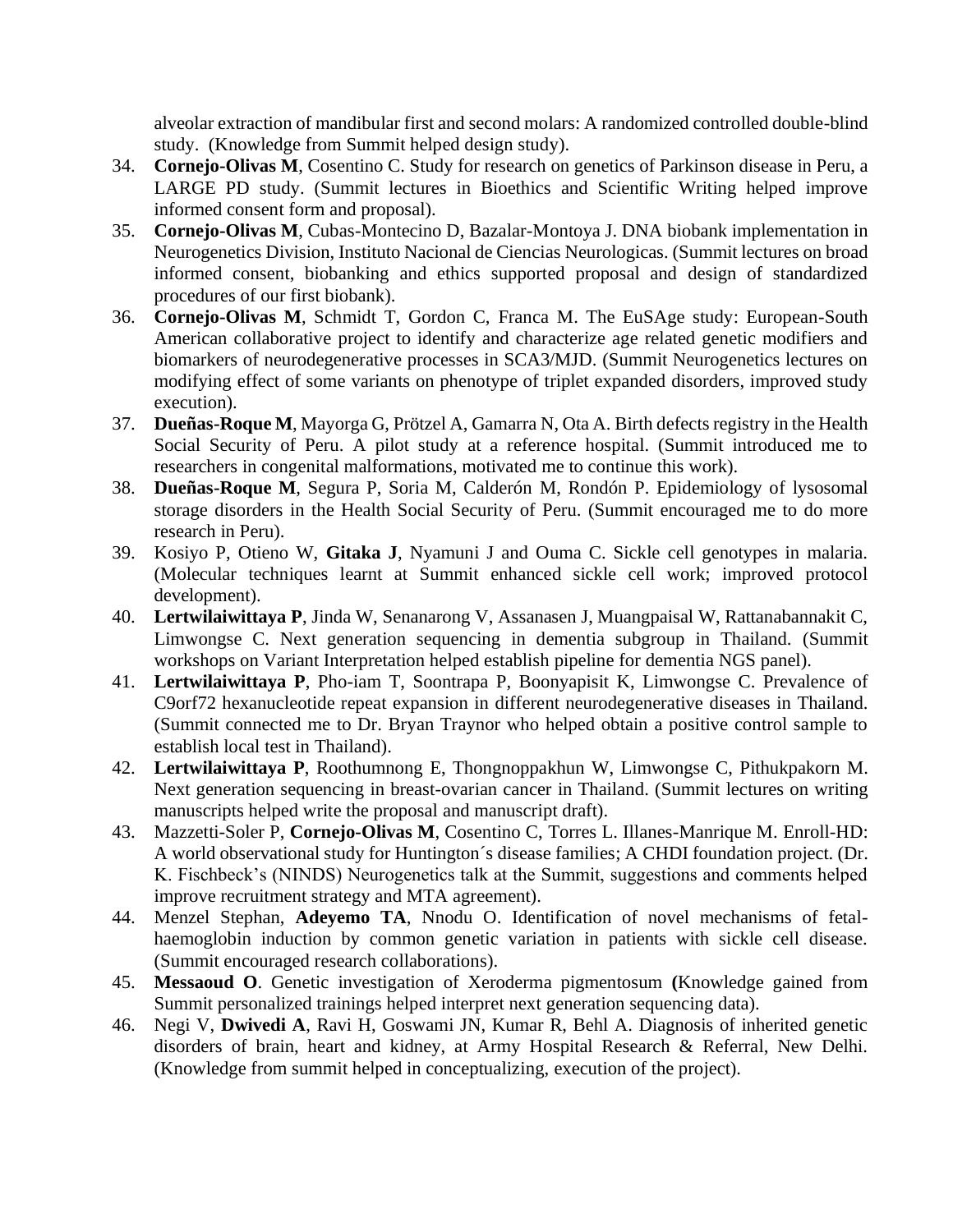47. Ofori-Acquah SF, Makani J, Awandare GA, Sani MU, **Adeyemo TA** SickleGenAfrica: Sickle Cell Disease Genomics Network of Africa. (Summit lectures and discussions improved approach, execution of project).

- 48. Aglan MS, **Otaify GA**. Targeted next-generation sequencing in the diagnosis of osteogenesis imperfecta and Bruck syndrome. (Knowledge gained from Summit helped improve reporting of results).
- 49. **Avogbe PH**, Brun LVC, Sanni A. Comparison of HPV detection in urine and cervical samples collected from Beninese women. (Resources from the Summit helped study design).
- 50. **Benítez Cordero Y**, Suárez Besil B. Characterization and development of an integrated system for management of major congenital defects in Cuba for the period 2007-2020. (Summit helped reaffirm usefulness of registries for genetic epidemiological studies).
- 51. Besil-Suárez B, **Benítez Cordero Y**, **Roblejo-Balbuena H**. Clinical-epidemiological surveillance of microcephaly and other congenital defects after infection by Zika in pregnant women, products of conception and Cuban newborns. (Summit provided tools for research design in complex diseases, analysis and interpretation of NGS data).
- 52. Besil-Suárez B, **Benítez-Cordero Y**, Álvarez-Gavilán Y, **Roblejo Balbuena H**. Community strategy for the promotion-prevention of genetic health in primary health care. (Summit provided tools for research design in complex diseases, analysis and interpretation of NGS data).
- 53. **Casado PL**, Aguiar T, Jordao M, Quinelato V. Relationship of geographic tongue before and during COVID-19 pandemic in patients under treatment. (Summit helped understand research on multifactorial diseases).
- 54. **Casado PL,** Campello M, Aguiar T. The relationship between COVID-19 and the higher risk of development of Kawasaki disease in children: A Systematic review. (Summit helped understand associated risk with diseases; improved research and proposal).
- 55. **Casado P**L, Lomardo P, Aguiar T. Association between the use of ultrasound and the risk of aerosol contamination in the dental office: A systematic review for COVID-19 pandemic. (Summit helped understand associated risk with diseases; improved research and proposal).
- 56. **Casado PL**, Luiza Motta L, Aguiar T, Quinelato V. Analysis of alcohol consumption during the covid-19 pandemic in Brazilian students. (Knowledge from Summit provided research basis for associated risk in diseases).
- 57. **Casado PL**, Quinelato V, Aguiar T. Analysis of 7 different techniques to isolate microRNA. (Summit workshop on Bioinformatics helped understand the relationship of miRNA with DNA and messenger RNA; helped improve execution of project).
- 58. **Casado PL**, Quinelato V, Aguiar T. Genetic profile of patients underwent peri-implant maintenance therapy: relationship with peri-implant disease incidence. (Summit lectures helped understand characteristics to be considered when studying multifactorial diseases, such as periimplant diseases; improved the project, sample collection, medical history analysis, selection of main related genes).
- 59. **Casado PL**, Santos M, Telma Aguiar T, Valquiria Quinelato V. Analysis of the development of bruxism during the covid-19 pandemic in Brazilian students. (Knowledge from Summit provided research basis for associated risk in diseases).
- 60. **James O**, Adekunle AA. Wound healing following palatoplasty: A randomized study using honey or warm saline mouth bath. (Summit gave insight in exploring better care options for subjects born with orofacial clefts).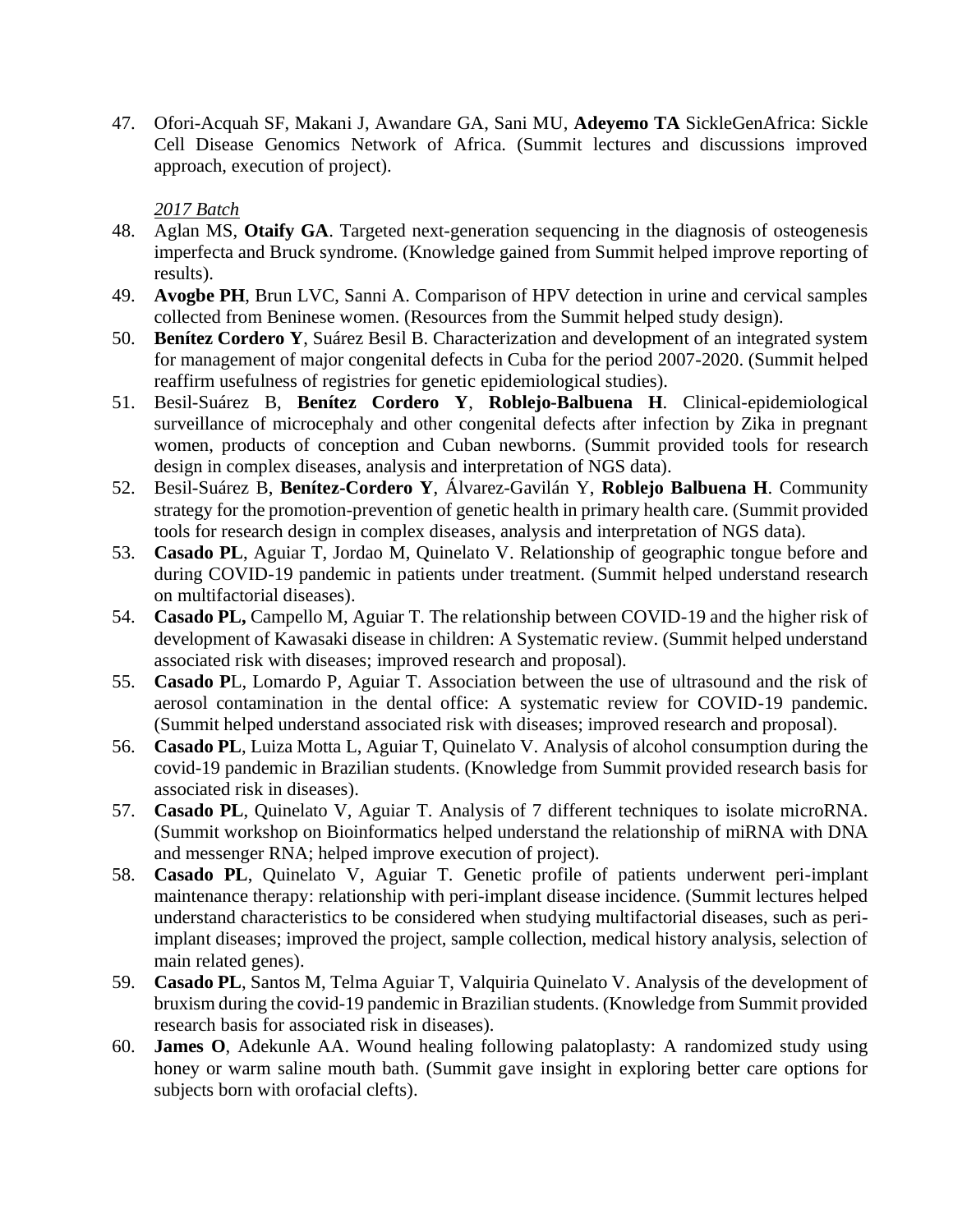- 61. Lloyd W, **Mgasa A**, Makani J. Blood transfusion for sickle cell patients attending Temeke Regional Referral Hospital in Tanzania. (Summit enhanced knowledge, focus on genetics of SCD).
- 62. **Lotz-Esquivel S**, Alvarado-Aguilar M. Acute intermittent porphyria in Costa Rica. (Knowledge from Summit provided tools for soliciting specialized treatment and laboratory tests for these patients).
- 63. **Mahfoudh W**, Faleh R. Circulating tumor DNA as biomarkers for early diagnosis, treatment response and prognosis of breast cancer. (Project was inspired by Summit lectures and tailored training).
- 64. Marcheco Teruel B, **Benítez Cordero Y**, Suarez Besil B, Rojas Betancourt IA, Lantigua Cruz PA. Evaluation of the impact of the national program for diagnosis, handling and prevention of genetic diseases and congenital defects. (Summit reaffirmed usefulness of data for personalized medicine, clinical validity of gene-disease associations, registries for genetic epidemiological studies).
- 65. **Nandal R**, Biswas S, Laller KS. A study of serum vitamin-d levels in young adults with ST Elevation Myocardial Infarction (STEMI). (Summit enhanced research methodology, protocol preparation and grant writing).
- 66. **Otaify GA**, Abdelhamid M, Elhusseini R and Temtamy S. Targeted next-generation sequencing in the diagnosis and prevention of skeletal dysplasia with joint deformities. (Summit helped in preparation of proposal, writing progress reports).
- 67. **Roy S.** Effectivity of interferon alfa 2a in treatment of ocular surface neoplasia. (Knowledge from Summit inspired exploration of alternative treatments).
- 68. **Roy S.** Presentation of genetic diseases in a Tertiary Eye Care Center of Bangladesh. (Summit inspired the diagnosis of other genetic diseases presented with retinoblastoma, the first of its kind in Bangladesh).
- 69. **Torres-Mejía G (PI),** Fejerman L. Ángeles-Llerenas A, Gómez Flores-Ramos L. LAGENO-BC & CONFLUENCE research proposal. (Knowledge from Summit helped write manuscript).
- 70. **Yousef YA**, Mohammad M, Mehyar M, Sultan I, Al-Hussaini M, AlNawaiseh I. A proposal for a new clinical TNM staging system of retinoblastoma based on the American Joint Committee on Cancer Staging Manual, 7th and 8th Editions. (Summit helped execute the project).
- 71. Zaki SS, **Otaify G**, Zaki MS, Issa MY, Mahmoud MM, Abdelhamid MS. Analysis of dystrophinassociated glycoproteins ( $\alpha$ -dystroglycan and Laminin subunit  $\alpha$ 2): A shortcut for biochemical screening of many types of congenital muscular dystrophies. (Summit helped in preparation of proposal, writing progress reports).

- 72. Baloglu E, **Deniz E** (Consultant). Identification of protein interacting partners of Na+/K+- ATPase pump in ischemic heart disease model. (Knowledge from Summit in genomic analyses helped design experiments).
- 73. Bode-Thomas F, Yilgwan CS, Amusa GA, Isa MS, Uche U, Ugwu C, Udo P, Sani MU, …**Ekure EN**, et al. Nigerian National Registry for rheumatic heart disease. (Summit emphasized on relevance of birth defects registry including congenital heart disease, which was translated to another cardiac disease of public health importance in our setting).
- 74. Butali A, **Adeyemo WL**. Refining the genetic and genomic architecture of non-syndromic orofacial clefts. (Knowledge from Summit of immense value in advancing this project).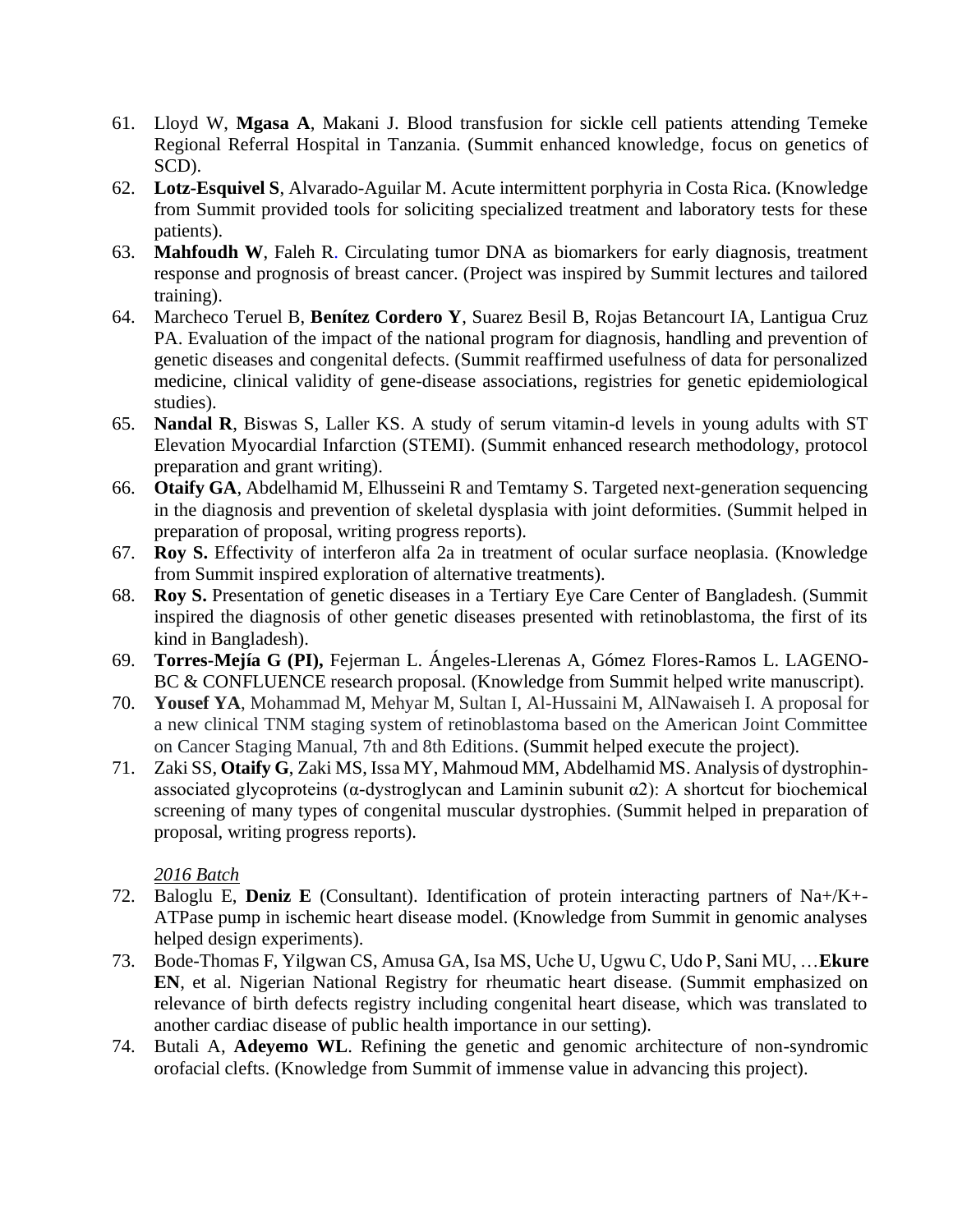- 75. Dasanayaka NN, **Sirisena ND**, Samaranayake N. Telomere length, gene expression profile and DNA methylation status of selected genes in a Sri Lankan group of practitioners of meditation and mindfulness techniques (Knowledge from Summit supported study design and implementation).
- 76. **Deniz E**. Genome-wide screening with CRISPR/Cas9 and modelling of resistance mechanisms developed against cytotoxic drugs in cancer treatment. (Knowledge from Summit in human genomic variations helped analyzing bioinformatics data).
- 77. **Ekure EN**, Adeyemo AA, Sokunbi OJ, Muenke M, Kruszka P. Case reports on genetic diseases associated with congenital heart defects -Emery-Dreifuss muscular dystrophy syndrome, neurofibromatosis and Hajdu Cheney syndrome. (Summit's introduction to the electronic atlas and importance of highlighting genetic syndromes in diverse populations for diagnosis, led to the necessity of publishing findings related to children of sub-Saharan African descent).
- 78. **Ekure EN**, Oguche S, Esezobor C, Jalloh I, Garba BI, Oguonu T, Hassan-Hanga F, Osarogiagbon W, Umar L, et al. An assessment of the burden, risk factors and management of pneumonia among under- five children presenting in health facilities in Nigeria. (Knowledge and contacts from the Summit helped in driving leadership for this research group).
- 79. Krawitz P, **Ekure EN**, Opoola ZA, Lesi FEA. Computer-assisted image analysis and exome sequencing for the diagnosis of genetic disorders. (Summit introduced utilization of the Face2Gene software; resulted in collaboration with German PI).
- 80. **Lallar M**, Kaur L, Singh UP. Attitude, expectation and perception towards genetic counselling in parents of children with genetic disease. (Genetic counselling sessions at the Summit helped modulate sessions for patients).
- 81. **Lallar M**, Kaur L. Diagnostic yield of fetal and perinatal autopsy. (Knowledge from Summit on molecular testing and web resources helped in analysis of genetic diseases).
- 82. Mekkawy MK, **Hussen DF**. Molecular cytogenetic characterization and breakpoint mapping of chromosomal rearrangements towards better management of patients with genetic disorders and carriers (Molecular cytogenetic techniques learned at Summit helped in accurate diagnosis).
- 83. **Okafor FU.** Analysis of data for 'Reproductive health genetics and genomics education among faculty and students in basic nursing programmes in default Old Western Region, Nigeria' (PhD Thesis). (Knowledge from Summit will guide action for inclusion of genetics and genomics in nursing).
- 84. **Roblejo-Balbuena H**, Marcheco-Teruel B, **Benitez Cordero Y**, Monzón Benítez G. Genetic factors associated with the clinical severity of COVID 19 in Cuban patients. (Summit provided tools for research design in complex diseases; analysis and interpretation of NGS data).
- 85. Sjarif DR, **Ariani Y**, Priambodo R, Prakoso NM, Hafifah CN, Yuliarti K. Lysosomal storage disease study: developing screening and diagnostic methods for MPS II, MPS IVA, Gaucher disease, Pompe disease and NCL (Neuronal Ceroid Lipofuscinosis) type 2. (Project was inspired by Summit lectures on Inborn Error of Metabolism, Tools for molecular genetics, Diagnostic odyssey, Variant interpretation, Variant nomenclature.)
- 86. **Tibrewal S**, Ratna R, Dubey S. Childhood glaucoma inheritance pattern and role of consanguinity. (Summit gave confidence to embark on this project).
- 87. **Tibrewal S**, Ratna R, Ganesh S. Familial inheritance pattern in childhood cataract in north India. (Summit gave confidence to embark on this project).

## **F. Other Accomplishments/Initiatives:**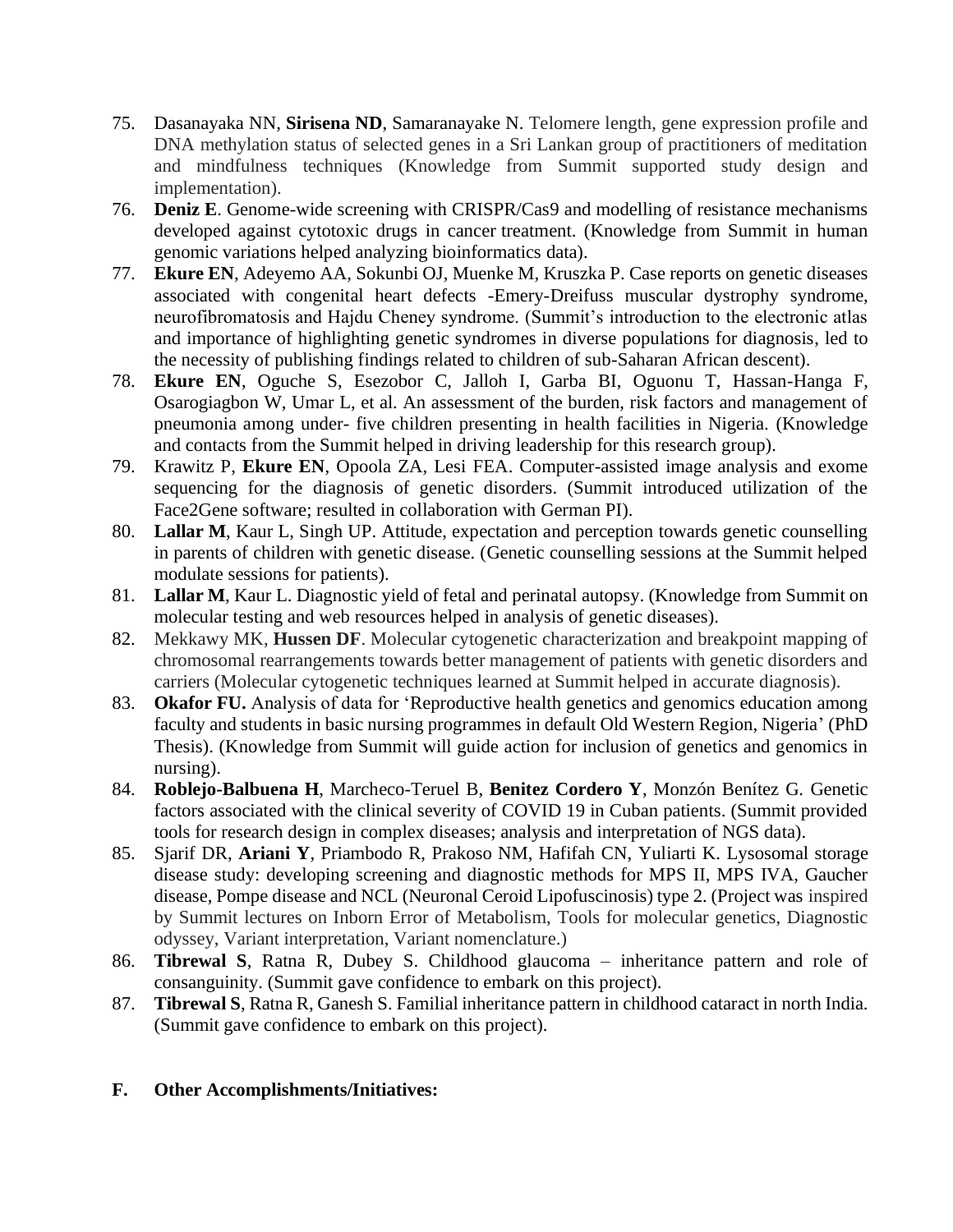- 1. **Abubakar S**. Guest Researcher at Social Network Methods Section, NHGRI, Visiting Program, DHHS (2020); Lectured on ethical, legal & social implication (ELSI) of Genetics and Genomics in the Medical Ethics & Law Course for Masters programs (MPH; Global Health), at College of Health Sciences and the World Bank Funded Africa Center of Excellence for Population Health and Policy, Bayero University, Kano, Nigeria; Appointed as Reviewer, BMC Health Services Research, Springer Nature (Global Publishers, 2021); Supervised undergraduate medical student on knowledge of Family History Taking Tools among Health Professionals in Nigeria.
- 2. **Akinmola OO**. Advanced in dialogue with management for starting a genetic counselling unit in the Tertiary Hospital, Lagos University Teaching Hospital; Lectured on Management of Neonatal Diabetes, Genetics as a tool for precision medicine, to optimize outcome for patients, Newborn screening: Neonatal hypothyroidism, at Paediatric Endocrinology Training Centre For West Africa; Lectured on Human genetics to Chemical Pathologist Society of Nigeria; Member, G2MC Rare Disease Working Group for pilot study at different sites; Attended the virtual International conference on COVID-19, International Federation of Clinical Chemistry (Feb. 2021); Identified a rare disease of Kallmann syndrome, counselled and referred appropriately for treatment.
- 3. **Alamin TA**. Joined 2-year Master of Medical Education program (2021); Introduced genomics in undergraduate medical laboratory sciences curriculum; Participated in initiation of the Sudanese Human Genetic Association.
- 4. **Alli LA.** Appointed External examiner, first Professional Examination in Medical Biochemistry and Molecular Biology, Kaduna State University (Dec. 2020); Appointed, Visiting Lecturer, Medical Biochemistry and Molecular Biology for Preclinical Medical students, Nile University, Abuja Nigeria (Jun. 2021); Used materials from Summit to lecture on Basic molecular biology, Genetic disorders, and Inborn errors of metabolism; Strengthened the Biochemistry curriculum on genetics and genomics for preclinical medical trainees; Reviewed research articles for Pharmaceutical Biology and British Journal of Medicine and Medical Research; Supervised, mentored postgraduate research students (5 MSc, 1 PhD) on projects based on human genetics, molecular biology and ethnopharmacology management of SCA.
- 5. **Amarakoon GGGT**. Presented poster on 'A case report of a child with Southeast Asian Ovalocytosis', at 13th International Research Conference-KDU IRC (Sri Lanka, Oct. 2020), aPresented talk on 'Infections during the 'Remission-induction period' of acute lymphoblastic leukemia of children in Sri Lanka', at 134th Anniversary International Medical Congress, Sri Lanka Medical Association (Sri Lanka, Jul. 2021); Lectured on human genetics, hemoglobinopathies and other congenital hemolytic anemia to undergraduates, at Faculty of Medicine and Allied Sciences, Rajarata University of Sri Lanka; Maintained a database for recording syndromes, congenital malformations and genetic disorders in the University Pediatric Department, Teaching Hospital Anuradhapura, Sri Lanka.
- 6. **Baatar N**. Wrote a manual on 'Primary care approach in Adolescents' (Jun. 2021); Presented talk on 'Adolescent health issues' (virtual, Jun. 2021); Attended 6<sup>th</sup> Annual International Conference on 'Genomics and Genetic Counseling: Value in Health Care' (virtual, 2021); Attended Covid-19 webinars from Raphael International (2021), 'HPLC 1260 user training course' (Feb. 2021), 'Maccura's Cutting Edge Solution for COVID-19' (virtual, Sept. 2021).
- 7. **Bocoum A**. Joined International Parkinson's disease Genomic Consortium; Member, African Section Educational Committee; Awarded, GP2MSc scholarship; Established Malian National Registry of Parkinson's disease.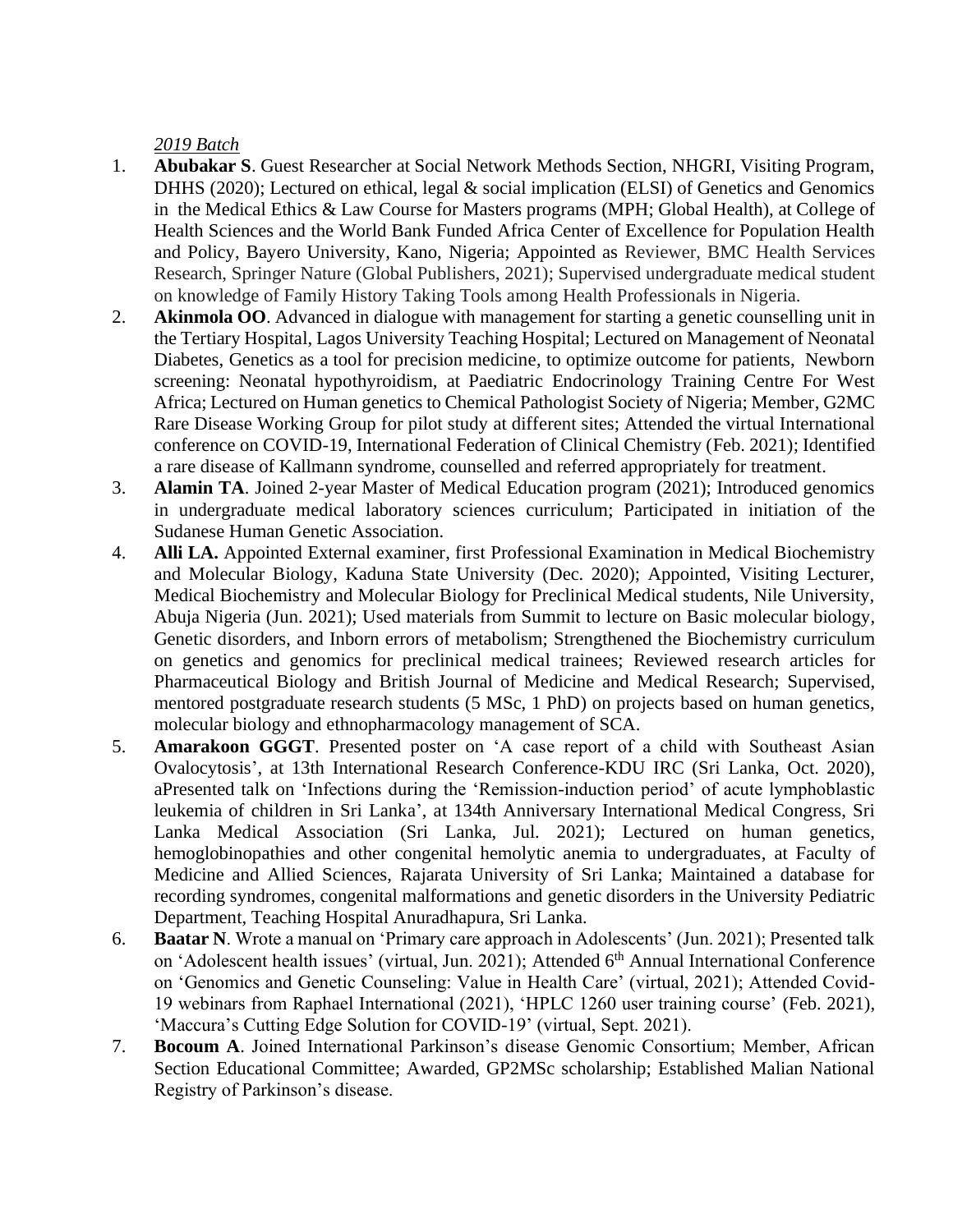- 8. **Chowdhury EH**. Summit certificate helped secure position of a specialist in the Department of Pediatrics, Samtse General Hospital (SGH), Royal Government of Bhutan (2020); Previously was Associate Consultant, at Department of Pediatrics, Chittagong Eye Infirmary and Training Complex, Chittagong, Bangladesh; Initiated registry for congenital abnormalities in Department of Pediatrics, SGH; Emphasized importance of genetic counseling based on Summit learnings; Trained colleagues to establish research/clinical facilities in SGH; Emphasized on personalized care; Presented on 'Recent management protocol of common genetic diseases in children', CME program in SGH; Identified and managed pediatric genetic disorders (19) in Department of Pediatrics, SGH; Diagnosed cases Down's Syndrome (7), Hemophilia (3), Congenital Hypothyroidism (3), Achondroplasia (2), Neurofibromatosis (1), Turner's Syndrome (1), Duchenne Muscular Dystrophy (1), Marfan's Syndrome (1); Referred cases for cardiac surgery (4), Ophthalmic surgery (1), physiotherapy (2); Diagnosis improved quality of life of affected individuals and their families due to known prognosis and access to appropriate support.
- 9. **Guven Y**. Presented poster on 'Three Nance Horan syndrome families from Turkey: Three different approaches for molecular diagnosis', at ESHG Conference (virtual, Aug. 2021); Presented poster on 'Gorlin-Goltz Syndrome with a de novo variant in *PTCH1*: A case report', at 28<sup>th</sup> Congress of the IAPD (virtual, Jun. 2021); Diagnosed, referred patients (12) to genetics department for molecular confirmation and medical referral- Ectodermal dysplasia (4), Nance Horan syndrome (1), Primary Failure of eruption (1), Oligodontia cases (8); Early diagnosis, surgical interventions, dental prosthodontic and restorative therapies, preventive and follow-up protocols, contributed to socio-psychological well-being, improved quality of life of children.
- 10. **Gyawali P**. Young Investigator, Global Genomic Medicine Collaborative (G2MC); Member, Family Health History Flagship Project under G2MC; Corresponding Member, International Federation of Clinical Chemistry, Task Force in Global Newborn Screening; Master's thesis supervisor, Global Health, University of Copenhagen.
- 11. **Hussein N**. Coordinator, Postgraduate Family Medicine Specialty, University of Malaya, Malaysia; Audited postgraduate curriculum to increase awareness, strengthen Family Medicine in genetics and genomics; Received scholarship to attend RARD (S. Africa, Jun. 2020; postponed due to COVID-19 pandemic); Invited speaker, by **Tumulak MJR** (Summiteer) for an online session, on 'Cancer genetics in primary care' and 'Communicating genetic risk', University Malaya (Jun. 2021); Planned topics and workshops on 'Use of technology in patient care', 'Patient education and counselling', 'Chronic kidney disease' and 'Family planning'; Mentored Family Medicine trainees on research projects in 'Challenges among primary care doctors' on prenatal genetic counselling and testing', 'Parental consent in school-based thalassemia screening'; Developed guidelines, supervised trainees in tele-consultation of patients during COVID-19 pandemic; Identified genetic disorder- alpha thalassemia (1).
- 12. **Iqbal M**. Supervised graduate research students (4 PhD, 7 MS) on molecular and genetic basis of different ophthalmological disorders; Developed curriculum, delivered lectures on Advanced Molecular Genetics to graduate level students; Appointed as External Examiner, reviewed theses (1PhD, 7 MS/MPhil); Reviewed research articles (3) for Journal of Animal and Plant Sciences (JAPS) and Book Chapter for Frontiers in Molecular Pharming.
- 13. **Kars ME**. Presented seminar on 'Characterization of the fine-scale genetic structure of the Turkish Population', at Molecular Biology and Genetics Department, Bilkent University (Mar. 2021); Used materials from Summit for Teaching Assistantship on Human Genetics and Introduction to Human Biology (2020-2021); Shared knowledge with fellows and undergraduate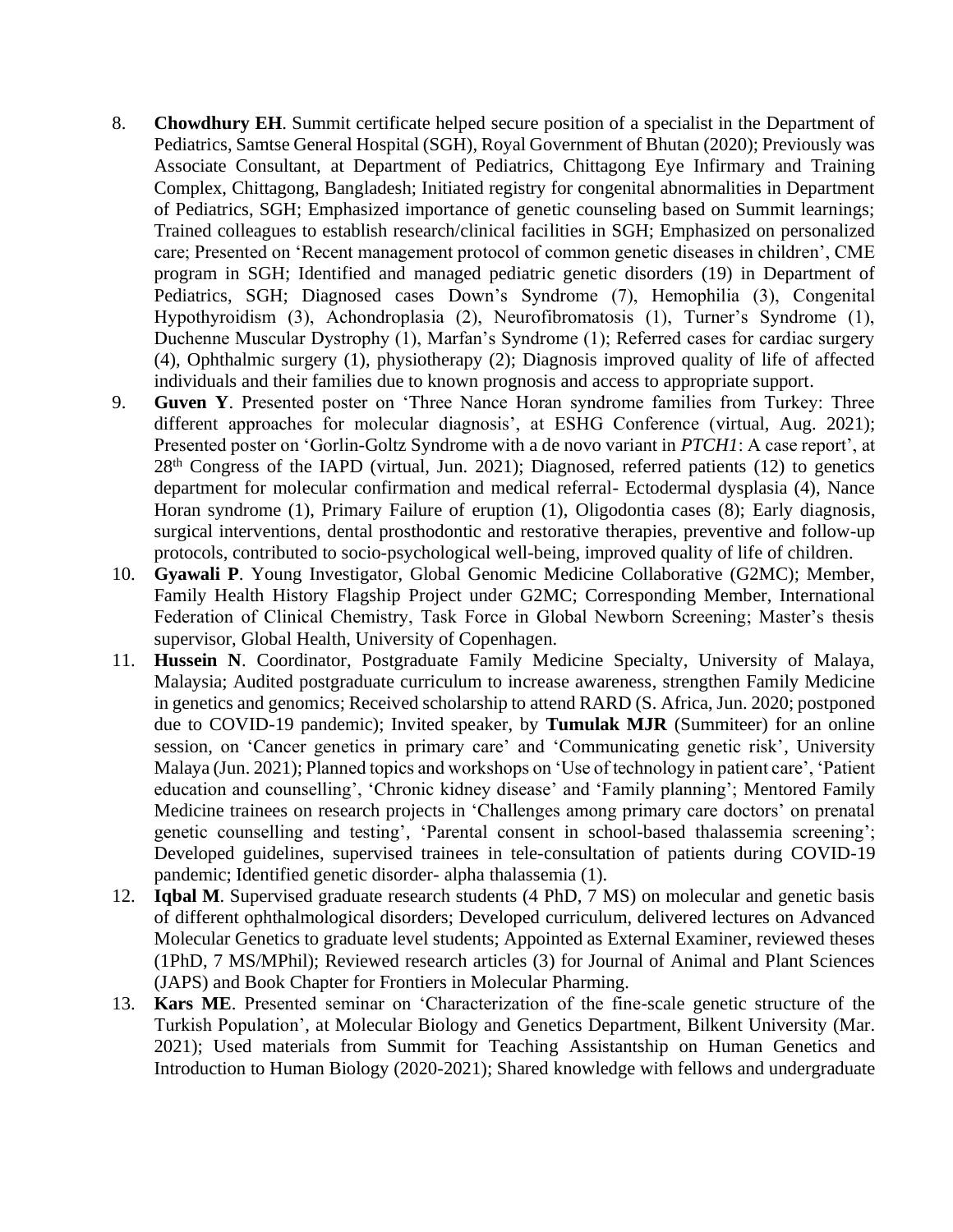students (7), during their rotations in the genetics laboratory; Used knowledge and resources gained from the Summit for data analysis and presentations to the Thesis committee (2020-2021).

- 14. **Khant AK**. Speaker on 'Acute Kidney Injury in Children', for MS students in Paediatric, organized by Myanmar Paediatric Society (Virtual, Oct. 2020); Examined, diagnosed, treated children (~200) with kidney disease- acute kidney injury due to viper bite/G6PD deficiency/drug overdose/sepsis, prolong shock (30), chronic kidney disease (20), recurrent urinary tract infection (10), nephrotic syndrome (40), steroid resistant nephrotic syndrome (30), rapidly progressive glomerulonephritis (10), systemic lupus erythromatosus (40), vasculitis (15), IgA nephropathy (10); Counselled patients (40) with hereditary renal disease- congenital nephrotic syndrome (5), congenital abnormalities of kidney urinary tract (11), meningomyelocele with neurogenic bladder (7), syndromic child with renal abnormalities (5), Lowe syndrome with renal tubular acidosis (2), focal segmental glomerulosclerosis (8) and several others ( 5).
- 15. **LLamos-Paneque A**. Professor, Human Genetics (undergraduate level), School of Dentistry, International University of Ecuador; Updated topics in human genetics; Lectured on clinical genetics to medical students, professionals at Equinoctial Technological University of Ecuador and Army Hospital of Quito; Selected Member, Editorial Board of Molecular Cytogenetics Journal; Summit provided access to research groups to drive medical genetics in low-income countries; Established contact with Ibero-American Network of Neurocutaneous Diseases (Drs. F. Ramos, MT. Acosta, NIH)- presented and attended discussions on neurocutaneous cases and therapeutic advances; Summit improved genetic counseling skills; Implemented genetic counseling service at Maternal Fetal Unit (50 cases/yr) for prenatal patients that tested positive for genetics conditions; Identified cases (2) with structural chromosomes anomalies including supermarket chromosome, detected through molecular cytogenetics studies with German collaborator (Dr. T. Liehr), as service is not available in Ecuador; Evaluated genetic cases (450) through molecular tests -mono gene etiology (100), chromosome (150) through cytogenetic studies, or multifactorial (200); Registered new cases (250) in the Registry of Genetic Diseases, Specialty Hospital No.1 FF. AA, Quito, Ecuador.
- 16. **López-Star B**. Speaker on 'Experience as NEI/NIH Fellow', at Mexico-United States Symposium on Vision Health: Priorities and Opportunities for Bilateral and Regional Engagement in Scientific and Public Health Research (Jan. 2021); Trained junior staff in ophthalmogenetics; Established system to record, monitor patients (63) with inherited retinal Disease; Evaluated, diagnosed, treated opthalmogenetic cases (8)- Marfan syndrome (4), pigmentary retinosis (4); Referred patients (3) for medical management to Children's and Women's Hospital, Mexico; Diagnosis improved quality of life for patients and their families due to known prognosis and access to appropriate support; None were candidates for treatment, but couples made informed decisions in family planning; Collaborated with the Asociación Para Evitar la Ceguera, Mexico to refer patients with congenital amaurosis of Leber (1).
- 17. **Luong LH**. Affiliated with National E Hospital, Vietnam (2020); Helped establish lab with focus on genetics of immune disorders- immunodeficiency disorders, auto-inflammatory diseases, and autoimmune disorders.
- 18. **Mhandire K**. Awarded, Postdoctoral fellowship at Roswell Park Cancer Institute, USA (Mar. 2021); Completed 54 hours of 'Lockdown Learning Bioinformatics' (https://www.youtube.com/channel/UC7aizSyonJqZI3O3U4SDTiA).
- 19. **Monye HI**. Completed online courses on 'The genomic era: The future of genetics in healthcare', 'Genomic technology in clinical diagnostics: Next generation sequencing', offered by St George's, University of London (Jan-May 2021), 'Genomic scenarios in primary care', offered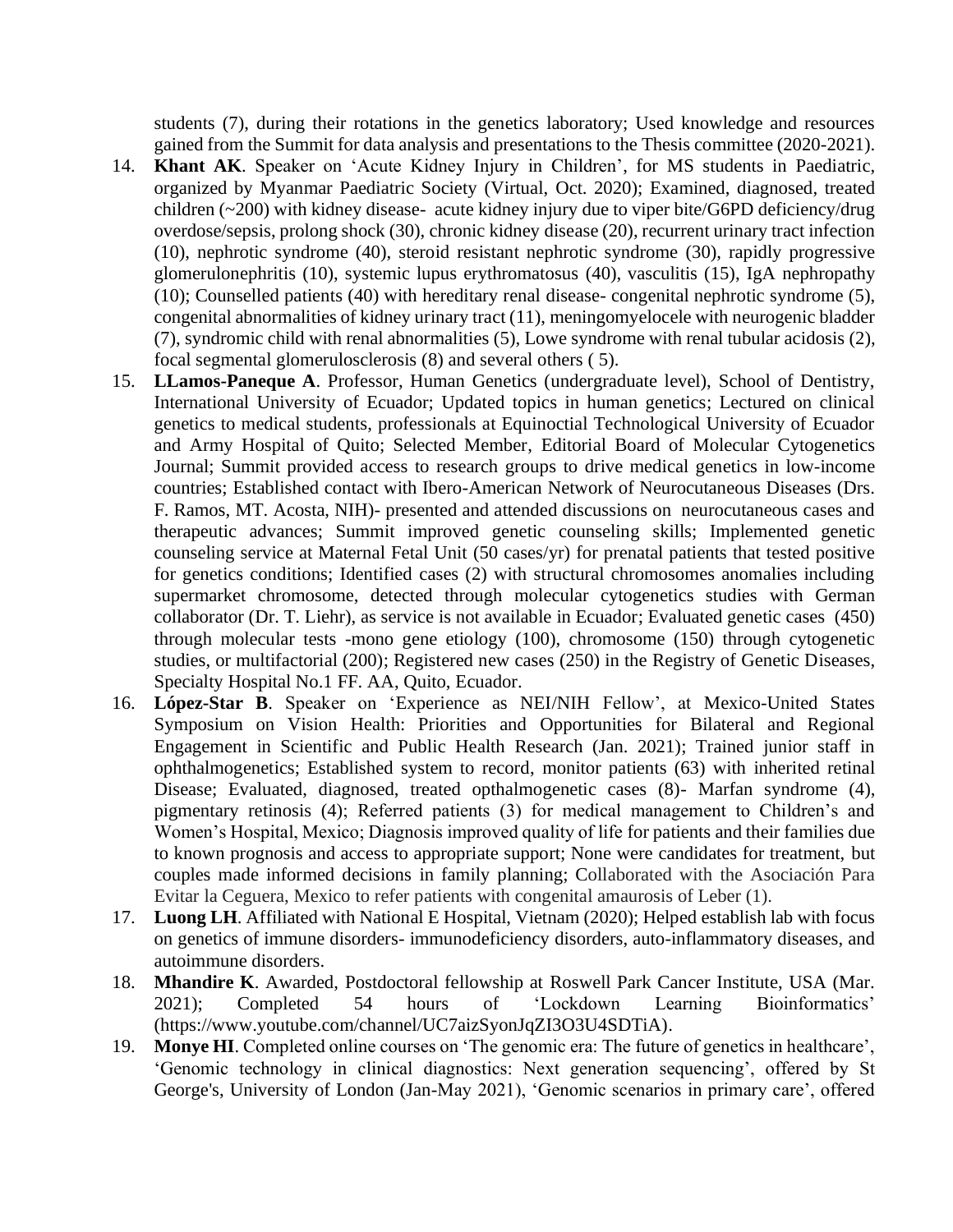by Wellcome Connecting Science (Jan. 2021); These positively influenced patient care; Awarded, Developing Country Eye Researcher Travel Fellowship (2021), by Association for Research in Vision and Ophthalmology; Awarded, Best abstract for 'The impact of the COVID 19 pandemic on the ophthalmology residency training programme in Nigeria', at the 52nd Annual Scientific Conference of the Association of Resident Doctors, University College Hospital, Ibadan; Member, Global Genomic Medicine Collaborative (G2MC) Family Health History and Evidence Workgroups, paired-reviewer for a systematic review on evidence of the clinical utility of genomic medicine in patient outcomes.

- 20. **Mosema KBA**. Lectured in genetics and pediatrics to medical students at Université Protestante du Congo, Kinshasa and Université Uele, Isiro, Haut-Uele Province; Continued establishment of Unit of Sickle Cell Disease (screening, treatment and follow-up), at Biamba Marie Mutombo Hospital, Kinshasa City; Created a WhatsApp group for clinical training in genetics and genomics for medical students of several universities in the DR Congo (UPC, UU, UK etc); Diagnosed cases- holoprosencephaly (1), achondroplasia (1) trisomy 13 (1).
- 21. **Mushi TL**. Founder, Executive Director of–INNOVATION FOR HEALTH DEVELOPMENT (iHD Foundation), an NGO, to promote community development through evidence-based research, advocacy and lifesaving initiatives that include advancements in genetics and genomics, precision medicine, empowerment of health workforce to reduce maternal-child mortality rates, respecting human rights, in Tanzania.
- 22. **Mutreja D**. Delivered online lectures on Genomics to faculty and colleagues, lectured postgraduate residents and medical students; Shared resource materials from Summit with medical students, postgraduate residents, colleagues from other specialties; Section Editor (Pathology), Indian Journal of Medical Paediatric Oncology (2020-21); Identified cases (18) by histopathologic /microscopic diagnosis- Lafora disease (1), solitary rectal ulcer syndrome(3), thalassemia (4), sickle cell disease (2), Gaucher disease (1); Improved quality of life by prompt diagnosis and medical management.
- 23. **Nair L**. Completed Medical Genetics Residency (Oct. 2021); Mentored Genetic Counselling students in basic genetics; Conducted webinars for Pediatricians, Pediatric Neurologists, Developmental Pediatricians, Genetic Counselling students on 'Genetic disorders', 'Genetic tests and their clinical implications'; Conducted OPD, evaluated, diagnosed patients with various genetic disorders, provided genetic testing and genetic counselling; Identified cases- Down syndrome (6), unexplained intellectual disability/ developmental delay (32), recurrent pregnancy loss/ infertility (10); Evaluated and diagnosed rare genetic disorders like CLCN1 gene associated myotonic dystrophy (1), VPS51 gene associated Pontocerebellar hypoplasia type 13 (1), SCN3A gene associated neurodevelopmental disorder (1), pyruvate carboxylase deficiency (1), neurofibromatosis type 1 (1); Started Down syndrome registry at NIMS Medicity, Trivandrum, Kerala.
- 24. **Okunola O**. Attended Training Fellowship in Stigma research, FIC/NIH (virtual, Jun. 2021), Summit influenced selection; Used experience and materials from Summit to train, mentor medical students, resident doctors, colleagues in medical genetics and genomics, research grant applications; Liaison, working group with paediatric nephrologists to establish congenital kidney disease registry with follow up; Diagnosed patients (20) with inherited kidney diseases (all autosomal dominant polycystic kidney disease), screened, followed up on siblings; Patients and family reported improvement in quality of life due to accurate diagnosis and pathway to care.
- 25. **Ortiz-Panozo E**. Earned a Fulbright García-Robles scholarship for Doctoral training (starting 2022); Attended 'Targeted Machine Learning for Big Data', Summer Program, National Institute of Public Health, Mexico (2021).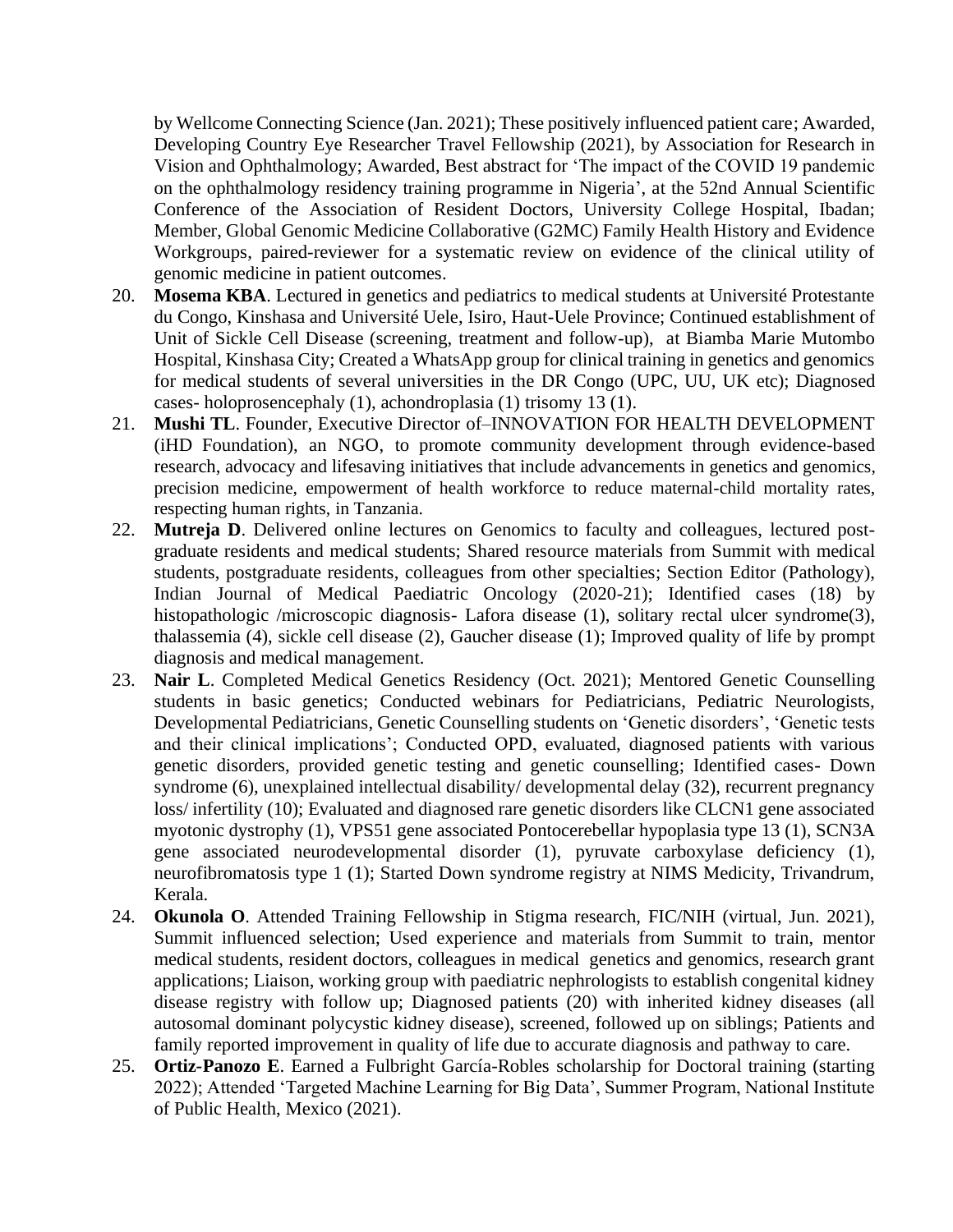- 26. **Paredes-Moscosso SR**. Submitted abstracts on 'Abundance of Variants of Uncertain Significance (VUS) found using multi-gene panels in Peruvian patients with hereditary breast cancer', 'Modelling with CRISPR/Cas9 the BRCA1 gene 'Variants of Uncertain Significance' identified in Peruvian Patients', and 'Identification of a *TREM2* mutation (W44X) in a familial case of Alzheimer's Disease from Lima (Peru) by Whole-Exome Sequencing', to Asociación Latinoamericana de Genética (2021, Accepted); Selected, mentored a training program, 'Introduction to Mentoring in Higher Education', sponsored by CONCYTEC and The British Council (Nov. 2020); Invited reviewer by **Pîrlog, R** (Summiteer), for 'Innovation in Science' call by Asaih, a Romanian Entrepreneurship Association connecting students from Iuliu Hatleganu University of Medicine and Pharmacy (Romania) with local and international stakeholders (Nov. 2020); Adviser, Multisectoral Working Group for National Policy for the Development of Science, Technology and Technological Innovation (Feb. 2021); Awarded, scholarship for Diploma in Science Communication, funded by CONCYTEC and organized by Universidad Peruana Cayetano Heredia (Mar. 2021); Awarded, training grants for 'Innovation and Science Diplomacy', sponsored and organized by The Sao Paulo Innovation and Science Diplomacy School (InnSciD SP) and The World Academy of Sciences (Jul. 2021) and AAAS (Aug. 2021).
- 27. **Pirlog R**. Awarded, accepted Fulbright scholarship at MD Anderson Cancer Center, Tx, USA (Aug. 2021) for research on role of tumor microenvironment in early development of lung cancer; Pursued an internship in molecular pathology at the University Hospital of Rouen, France (Nov. 2020- May 2021); Started a molecular pathology laboratory; Helped secure funds to sustain a local biobank and its infrastructure for alignment with international consortiums.
- 28. **Sayed I**. Promoted to Associate Professor of Oro-dental Genetics (Oct. 2020); Identified cases (61)- neurogenetic manifestation (32), skeletal manifestation (18), ectodermal dysplasia patients (8); Referred patients (3) for prosthetic management of ectodermal dysplasia.
- 29. **Tiong SY**. Integrated and implemented genetic counselling into mainstream prenatal service as part of antenatal and post-natal care (Jun. 2021); Increased awareness among expectant mothers on newborn screening, inherited metabolic disorders (IEM), at Loh Guan Lye Specialists Centre, Penang; Offered IEM genetic tests with an average of 7.5% uptake; Involved in integrating genetic counselling at Breast Cancer Centre, Loh Guan Lye Specialists Centre, Penang (Dec. 2020); Prepared bilingual (English, Chinese) flyers to increase awareness in newborn screening, metabolic disorders, hereditary breast and ovarian cancers; Committee member, Genetic Counselling Society Malaysia (2020-2021); Referred 74 new cases in cancer and paediatrics for genetic counselling.
- 30. **Tumulak MJR**. Thesis panel member for genetic counseling students (13 students); Genetic counselor for studies on 'Determination of the prevalence of genetic mutation in high risk Filipino hereditary breast cancer patients', 'Genotypic and phenotypic variations of inherited retinal degenerations among Filipino patients in a tertiary hospital'; Invited, resource speaker on 'The role of genetic counselors in newborn screening programs' by various forums- Rare Disease Ghana Initiative (virtual, Oct. 2020), 18th National Newborn Screening Convention (virtual, Oct. 2020); 6<sup>th</sup> International Conference, Board of Genetic Counseling, India (virtual, Jul. 2021); Organized training on genetic counseling for hemoglobinopathies and fatty acid oxidation disorders, Food and Nutrition Research Institute InGest Study (Jul. 2021); Provided pre-test and post-test genetic counseling to patients – breast cancer patients (100), cystic fibrosis patients (50), alpha and beta thalassemia patients (600), and ophthalmology patients (3).
- 31. **Weldemichael YG**. Work impacted by COVID-19.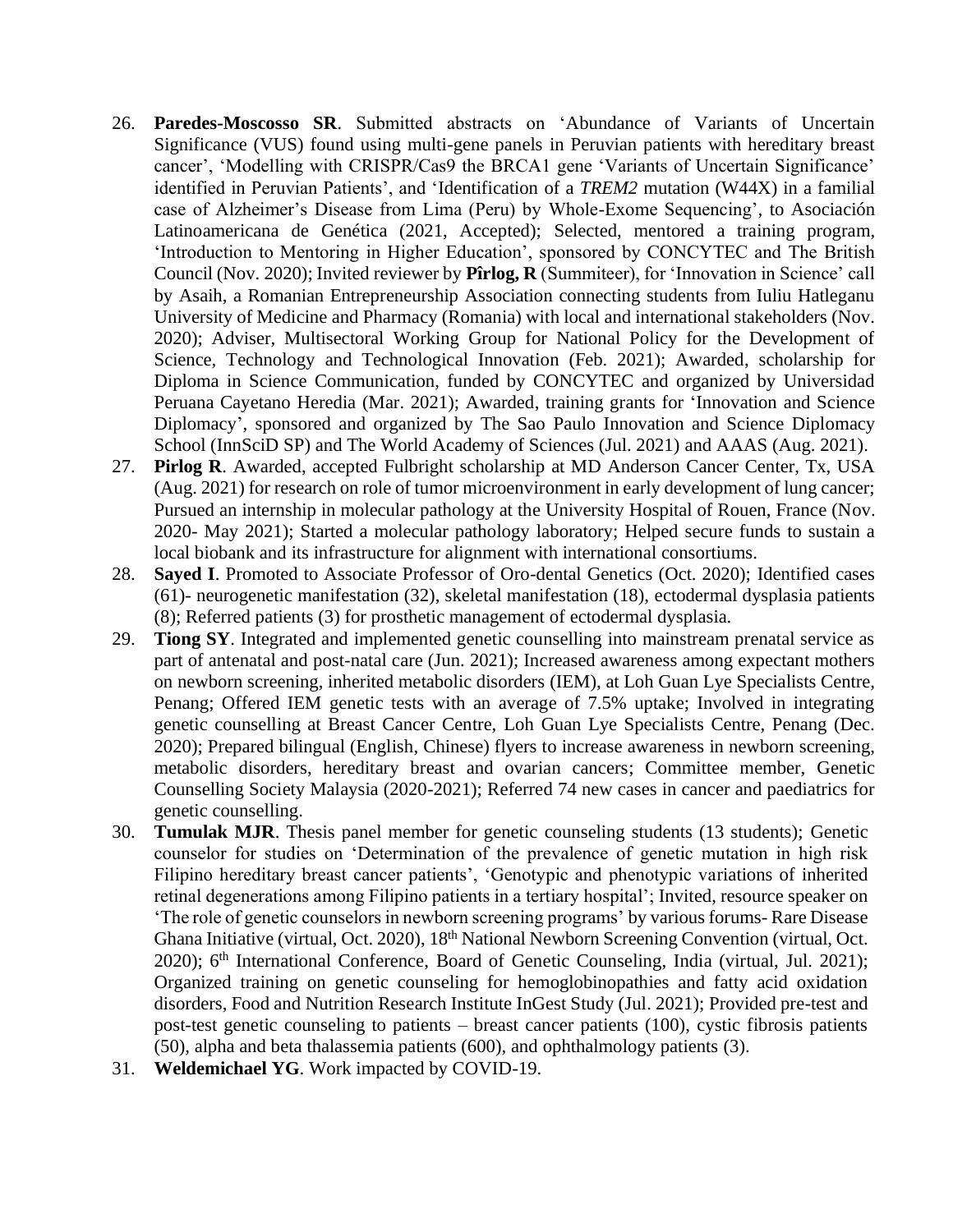- 32. **Wiafe SA**. Co-Chair, Developing Nations Working Group- Undiagnosed Disease Network International (2020); Vice Chair, Patient Advocacy Constituent Committee, International Research Consortium for Rare Diseases (Jul. 2021); Panel member, WHO Collaborative Global Network for Rare Diseases; Organized, 3rd Symposium on Birth Defects and Rare Disease (virtual, Mar. 2021); Attended 9th Conference on Rare and Undiagnosed Diseases and Mayo Clinic Science Session (virtual, April, 2021); Speaker, on 'Improving the standards of care for rare disease patients in Ghana', IEEPO Changemaker (Jun. 2021); Panelist on 'Unlocking the power of diversity in genomic data diversity', African Health Online (virtual, July 2021); Enrolled patients (30) with undiagnosed rare genetic disease in IHOPE Program, Ghana; Enrolled patients (3) with MPS in RDI-Bio Marin Project.
- 33. **Yadav S**. Fellow in Obstetrics and Gynecology (Advanced ultrasound course), at Mediscan, Chennai, India (Jan. 2021); Delivered lecture on 'Role of prenatal screening', for Genetic counsellors organized by Future Medicine Academy (Feb. 2021); Attended, 'Expert fetal ultrasound- one day extempore course' (virtual, Jul. 2021), organized by Ukranian Evidence Based Medicine Association; Shared knowledge from Summit in genetics with students from different specialties; Perfored antenatal scans and genetic sonograms (100); Identified fetuses with congenital malformations- congenital diaphragmatic hernia (1), multicystic dysplastic kidneys (2), congenital talipus (1); Provided preconception, antenatal counseling to patients (50).
- 34. **Yesilcinar I**. Presented talk on 'Post-test counselling: how to convey the gene test results to the patient & family?', at 4th Breast Cancer Virtual Conference, Turkey (Oct. 2020); Speaker on 'Test/Retest reliability of a Turkish version of genetics and genomics in nursing practice survey (GGNPS)', ISONG virtual Congress: Genomic Nursing: Fulfilling Nightingale's Legacy of Care (Nov. 2020). Presented posters on 'Genetics and genomic competency of Turkish nurses: a descriptive cross-sectional study' and 'Genetic knowledge and practice among Turkish nurses; A literature review', at Nursing Genomics and Healthcare Conference (virtual, Jul. 2021).

35. **Abdulkareem F**. Obtained Doctor of Medicine (MD), from National Postgraduate Medical College of Nigeria (Jan. 2021); Obtained a certificate in Genomic Technologies in Clinical Diagnostics-Molecular Techniques, from St George's, University of London (Dec. 2020); Member, of Accreditation Panels at Eko Medical University of Medicine & Health Sciences and University of Nigeria Teaching Hospital, Enugu (Feb. 2021); Appointed, Curriculum review committee for Biorisk management in Nigerian universities, participated in workshops organized by Sandia National Laboratories, USA, in Abuja (Mar. 2021) and by Faculty of Pathology National Postgraduate Medical College (May 2021); Participated in Laboratory Assessors' Training Workshop Phase 3 on ISO/IEC for ISO 15189 organized by NINAS Abuja (May 2021); Attended Topics in Human Genetics Summer Course, University of Iowa (Jun. 2021); Did professional assessments for promotions at University of Nigeria Nzukka, Delta State University and University of Sokoto, Nigeria; Attended 15<sup>th</sup> Annual Scientific Conference of College of Nigerian Pathologists, (Nov. 2020); Attended, Genomic Frontiers Conference (virtual, Jan. 2021); Invited speaker on '-Unknown Case', at Pathology Symposium of African Research for Oncology (virtual, Feb. 2021); Accepted, oral presentation on 'Risk factors for abnormal cervical cytology in women living with HIV in Nigeria', virtual AORTIC (Nov. 2021); My NGO, FAJIM Medicare Foundation (https: fajimmf.org.ng) commemorated World Diabetes Day (Nov. 2020), World Cancer Day (Feb. 2021), Hypertension Day (May 2021); Raised awareness and medical outreach for free screening and treatment in colorectal and breast cancer through radio jingles,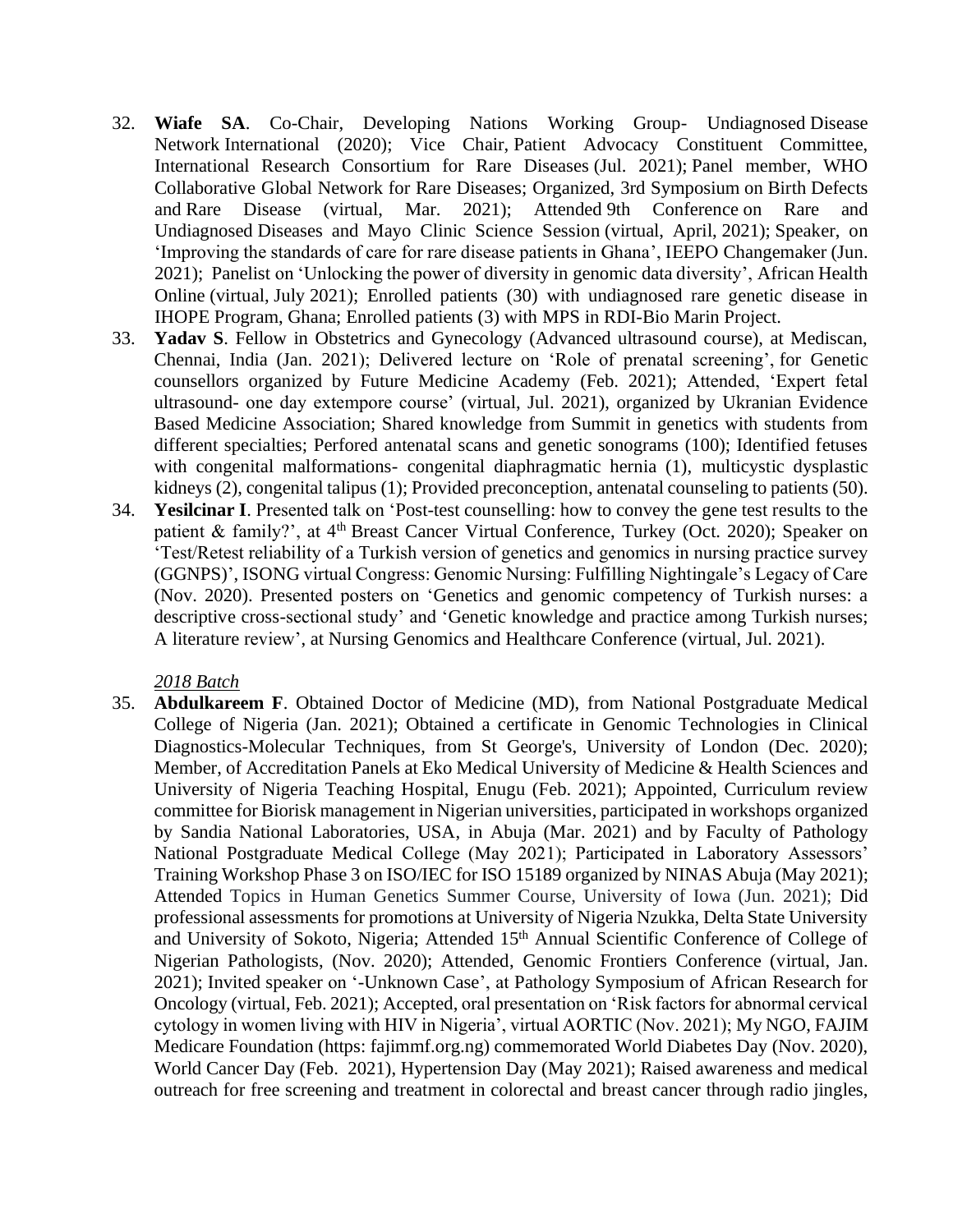television interviews, webinars; Due to COVID no cases of congenital abnormalities were recorded for this period.

- 36. **Adewole OO**. Appointed, Country Ambassador, Member of Trustee Royal Society of Tropical Medicine and Hygiene (2021); Lectured, trained residents, medical students in genomics and its implications, roles in clinical practice; Shared knowledge from the Summit.
- 37. **Adeyemo TA**. Mentored new junior faculty (3), College of Medicine University of Lagos and Lagos University Teaching Hospital; Expanded World Bleeding Disorder Registry; Identified, patients (80) with inherited bleeding disorders; Counselled and referred patients for care.
- 38. **Cornejo-Olivas M**. Completed 2-year Medical Genetics and Genomics Certificate Program (NHGRI, Jun. 2021); Principal investigator, Coordinator of the First DNA Bank in the public system, Peru; Appointed member, Council for Rare and Orphan Disorders by Peruvian Ministry of Health; Nominated as Executive Committee member for the Pan American Section of the International Parkinson and Movement Disorder Society (MDS); As MDSgene Taskforce member completed systematic review on SCA17; Invited speaker, ERCAL Latin American initiative (Feb. 2021), and Telehealth program, by Ministry of Health (Jun. 2021); Faculty, XXVII Peruvian Congress in Neurology (Jun. 2021); Mentored trainees (3) from Northern Pacific Global Health Research Fellows Training Consortium (FIC/NIH), Global Brain Health Institute, University of California, and Young Members MDS Mentoring Program.
- 39. **Daich Varela M**. Started, PhD at University College of London, UK (Feb. 2021); Coordinator of Ophthalmic genetics module for post-graduate degree courses in Ophthalmology, University of Buenos Aires, Argentina; Presented talks on 'Inherited retinal disorders' at Buenos Aires (Nov. 2020) and in London (Feb. 2021); Continued working on gene therapy clinical trials; Evaluated ophthalmic genetics patients; Identified, diagnosed and managed cases (70)- CSNB (10), rodcone dystrophy (20), cone-rod dystrophy (20), coloboma (5), albinism (5), other rarer syndromic diseases (10); Referred all for counseling and medical management.
- 40. **Das S**. Completed fellowship in Clinical Genetics, Dept. of Medical Genetics, Christian Medical College Hospital, Vellore, India (2021); Trained medical and nursing students in basic clinical genetics; Volunteered with Organization for Rare Diseases India; Involved in neuromuscular and perinatal clinic for patient management; Identified, diagnosed and counselled patients (~350) with various genetic disorders- juvenile amyotrophic lateral sclerosis 2 (1), autosomal recessive pontocerebellar hypoplasia with microcephaly (1), argininemia (1), ataxia telangiectasia (3), benign familial infantile seizures (2), familial infantile convulsions with paroxysmal choreoathetosis (1),  $46XX,t(7;15)(q35;q26.2)$  (1), biotinidase deficiency (1), Charcot-Marietooth disease, axonal, type 2A2A (3), FSHD 1 (1), DMD (17), achondroplasia (2), cystinuria (1), homocystinuria (2), Glass syndrome (1), Coach syndrome (1), Coffin Lowry syndrome (1), Cohen syndrome (1) amongst others; Referred patients to specialty departments for interdisciplinary management.
- 41. **Dueñas-Roque MM**. Medical Geneticist, at Genetic Department, Hospital Nacional Edgardo Rebagliati Martin; Professor, Medical Genetics for undergraduate students, Medical School, Universidad San Ignacio de Loyola, Perú; Successfully completed the Medical Genetics and Genomics Certificate Program (NHGRI, Jun. 2021); Shared knowledge from Summit with students; Submitted abstracts 'Deployment of clinical whole genome sequencing in support of more than 1,000 resource-limited patients: Four years of the iHope Program' to ASHG (2021) and 'Variable phenotype within dopa responsive dystonia, experience from two Peruvian cases' to Movement Disorders Meeting (2021); Participated in ICORD/ERCAL group, an international initiative to bridge the gap in rare diseases in Latin America (virtual, May 2021); Enrolled as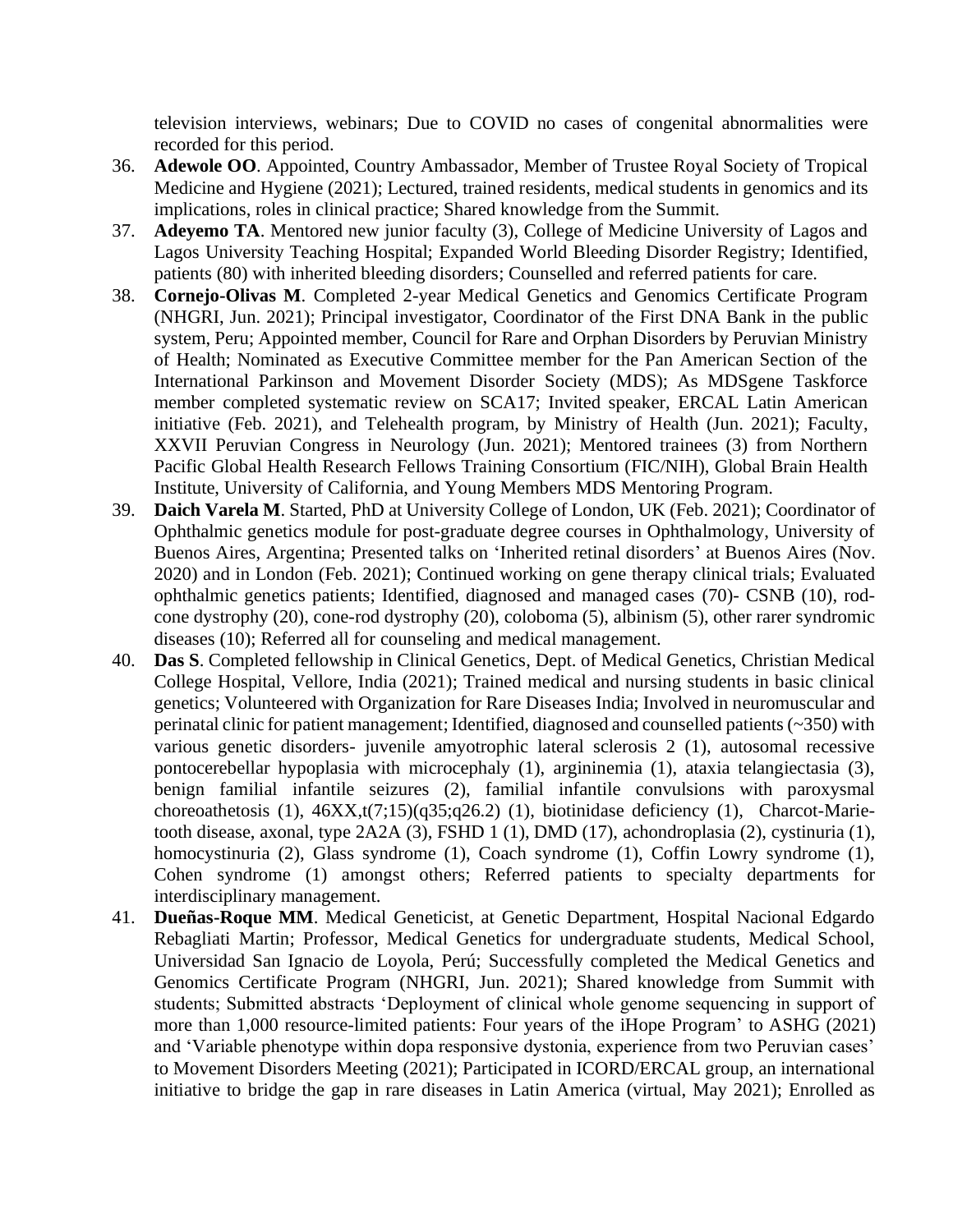young investigator, participated in Evidence Working Group and flagship projects in Global Genomic Medicine Collaborative (G2MC); Summit influenced, helped establish an Undiagnosed Disease Program (UDP) at Hospital Edgardo Rebagliati Martins, EsSalud; Enrolled cases (65 trios) in iHope, Illumina Project for identification of genetic causes of rare diseases in Peru.

- 42. **Dutta AK**. Established, Paediatric Genetics OPD, at AIIMS Kalyani (India); Summit inspired initiation of a quasi-experimental project for increasing medical graduates' interest in, Inborn Errors of Metabolism and as partial fulfilment for the Foundation for Advancement of International Medical Education and Research (FAIMER) Fellowship (May 2021); Faculty for the Society of Fetal Medicine Postgraduate Teaching Program, presented on 'What are aneuploidies, chromosomal abnormalities and non-disjunction' (Nov. 2020); Resource person for webinar series 'Genomics in clinical practice', organized by Bangladesh Physicians (Mar. 2021), presented on 'Multifactorial vs polygenic & monogenic disorders', 'Basic genetic testing and ethical issues', 'Genetic diagnosis-database and search engines', 'Inborn errors of metabolism case scenarios', 'Basic genetic counselling'; Summit curriculum, resource materials helped prepare for these talks; Joined the Education Working Group in Global Genomic Medicine Collaborative (2021).
- 43. **Dwivedi A**. Created, designed various platforms to spread awareness on genetic disorders among armed forces personnel, families; Conducted webinars on cancer genetics, genetics of renal disorders & lysosomal storage disorders etc.; Used materials from Summit to educate fellow residents, researchers; Invited Speaker on World Rare Disease Day by Takeda , delivered lecture on 'Care for rare diseases' (virtual, Feb. 2021); Panelist on 'Lysosomal storage disorders', at 6<sup>th</sup> South Asian symposia (virtual, Apr. 2021); Presented poster on 'A cross sectional survey to assess the knowledge, attitude and practices towards genetic disorders and testing among non- geneticist clinicians of Indian Armed Forces', 6th Annual International Conference of the Board of Genetic Counseling India (virtual, Jul. 2021); Member of Global Genomic Medicine Collaboration; Initiated molecular testing including MLPA, Sanger sequencing for common genetic disorders (Thalassemia, Achodroplasia etc.), at AHRR, Delhi; Diagnosed patients (680) with various genetic disorders (Chromosomal, Mendelian and disorders of Genomic imprinting); Knowledge from Summit helped manage patients.
- 44. **Edem-Hotah J**. Qualified as Foundation Fellow of the College of Nursing and Midwifery, Sierra Leone Postgraduate College of Nursing and Midwifery (May 2021); Invited by the Dean, Faculty of Basic and Health Sciences, Ernest Bai Koroma University of Science and Technology to revise Public Health curriculum (BSc Hons) for inclusion og genetics and genomics pedagogy, research and management of sickle cell disease (Mar-Jun. 2021)- used materials from the Summit; Observed increased awareness for genetics and genomics amongst COMAHS faculty and students, as well as political and technical leaderships of the Ministry of Health and Sanitation and related agencies; Initiated training of nurses and midwives and counselling at the Postgraduate College of Nursing and Midwifery.
- 45. **Eshete MA**. Work impacted by COVID-19.
- 46. **Gitaka J**. Established Sickle cell surveillance at Mary Help of the Sick Mission Hospital in Thika, Kenya; Developed, strengthened genomics content in Clinical Medicine Course curriculum, at Mount Kenya University; Referred patients (10) for genetic counselling and medical management; Helped allay anxiety due to known pathway to care.
- 47. **Kemevor-Asima D**. Expanded, National Rare Disease Registry and Congenital Disease Registry, in collaboration with Mr. **S. Wiafe** (Summiteer) of Rare Disease Ghana Initiative; Increased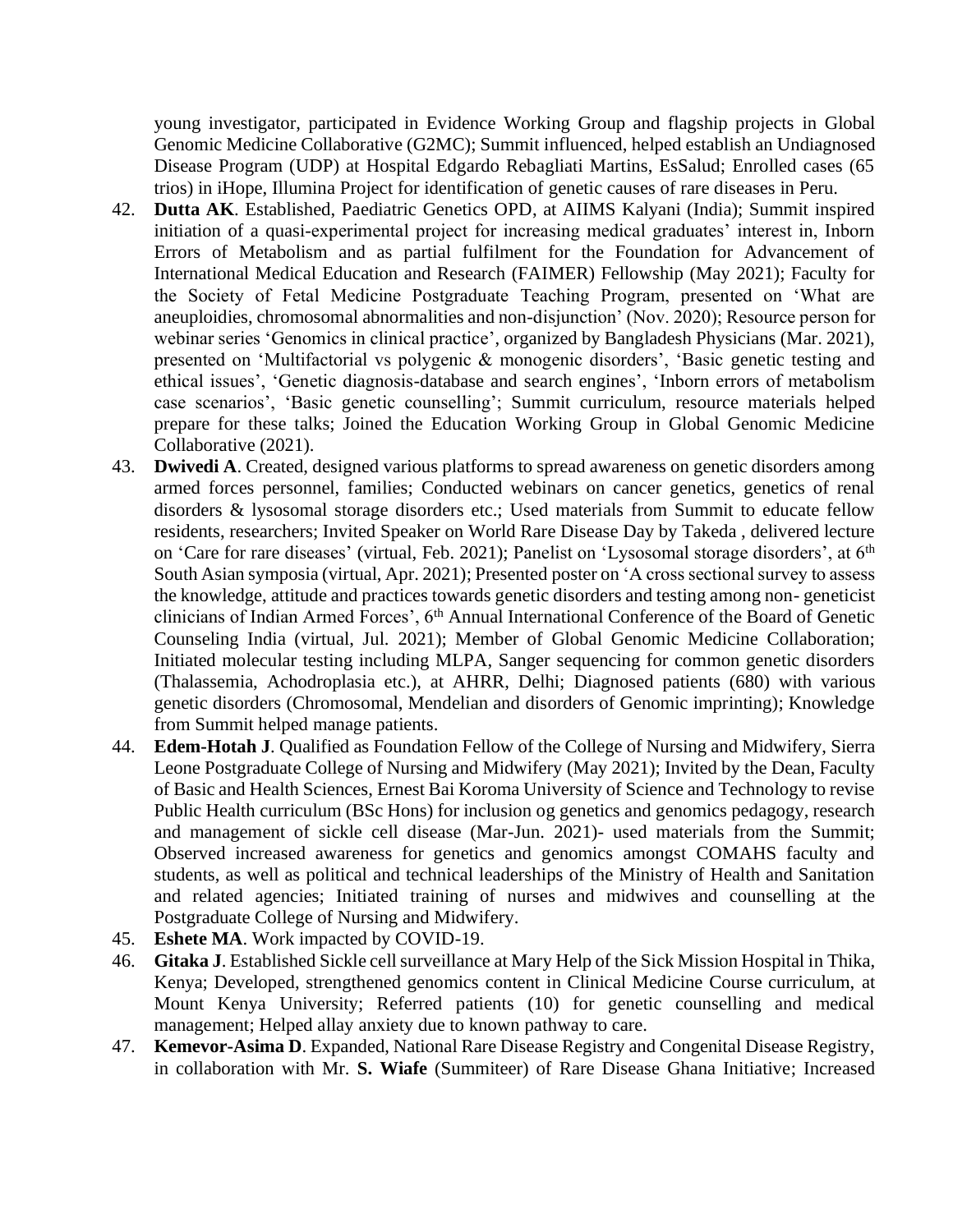awareness to newborn screening and metabolic diseases, sensitized clinicians and organizers of clinical workshops.

- 48. **Lertwilaiwittaya P**. Started 4-year Combined Internal Medicine and Medical Genetics Residency Program at University of Alabama at Birmingham, USA (Jun. 2021); Prior physician, at Division of Medical Genetics, Department of Medicine and Siriaj Genomics Laboratory, and Department of R&D, Faculty of Medicine Siriraj Hospital, Mahidol University, Thailand (May 2021); Completed 2-year Medical Genetics and Genomics Certificate Program (NHGRI, Jun. 2021); Presented posters on 'Uptake and utilization of germline BRCA1/2 testing for Thai woman with breast cancer' and 'Unfavorable 5-year outcomes in the first familial amyloidosis polyneuropathy case that underwent liver transplantation in Thailand', at American College of Medical Genetics (2021); Participated in Genomics Thailand (Whole Genome for 50,000 Thais) recruitment process; Co-founded Monday Oncogenetics Clinic, Siriraj Hospital; Increased the cohort of cancer patients (1940) for NGS testing.
- 49. **Mburu S**. Presented on 'Digital learning in the context of Covid 19 crisis: Leveraging on big data analytics' at 4th International Kirinyaga University Conference (Kenya, Mar. 2021).
- 50. **Messaoud O**. Completed 2-year Medical Genetics and Genomics Certificate Program (NHGRI, Jun. 2021); Used resources from Summit for lecture on Human Genetics, at Faculty of Medicine of Tunis; Young investigator, Global Genomic Medicine Collaborative [\(https://g2mc.org\)](https://g2mc.org/); Reviewer, Medical Hypotheses journal and Topic Editor for the journal Frontiers in Genetics; Organized, participated, session moderator for an international event- Innovation-H Competition 'Increasing mobility for people with handicaps' (virtual, Oct. 2020); Participated in virtual trainings and workshops on 'Facilitating online meetings and workshops', 'Integrating digital learning tools in higher education', and 'Leadership skills in academia' (virtual, Nov. 2020); Participated in RDWG-ClinGen workshop, organised by H3Africa and ClinGen (virtual, Feb. 2021);
- 51. **Mistri M**. Received, Best Young Researcher Award, from International Academic and Research Excellence Committee for exceptional caliber, outstanding performance as academician, researcher, mentor, advisor and leader (2020); Published first largest series of Indian molecular data for various lysosomal storage disorders that include Niemann-Pick disease; As Member, Global Genomic Medicine Collaboration, implemented Undiagnosed and Rare Disease Flagship Project (March 2021).
- 52. **Muttamba W**. Summit introduced concept, importance of biobanking and sequencing; Involved in multi country initiative to increase biobanking and sequencing capacity in low- and middleincome countries as part of the COVID-19 pandemic response; Identified a case of sickle cell disease, referred for further management.
- 53. **Naeem MA**. Member, Entry Test Examination Committee for MPhil/PhD at CEMB (Dec. 2020); Supervised PhD students (2), who successfully graduated (2020); Trained MS/MPhil research internees (3) from University of Education (UE), University of the Central Punjab (UCP) and Kinnard College for Women (KCW), at Vision Impairment Lab of CEMB, Lahore, Pakistan.
- 54. **Nakousi-Capurro N**. Clinical Geneticist at Hospital Carlos Van Buren of Valparaíso, Chile (2020); Faculty at Universidad de Valparaíso as Associate Professor (May 2021); Designed courses, lectured medical students in genetics and clinical genetics; Provided on-site clinical genetics training to neuropediatric residents and medical students; Assisted in hosting 3 online courses (a) Skeletal dysplasias (first Latin American course), organized by Chilean Clinical Geneticists, (b) Genomic medicine, organized by the Society of Brazilian Geneticists, GeneOne and DASA educa., (c) Human and mammalian genetics and genomics: The McKusick Short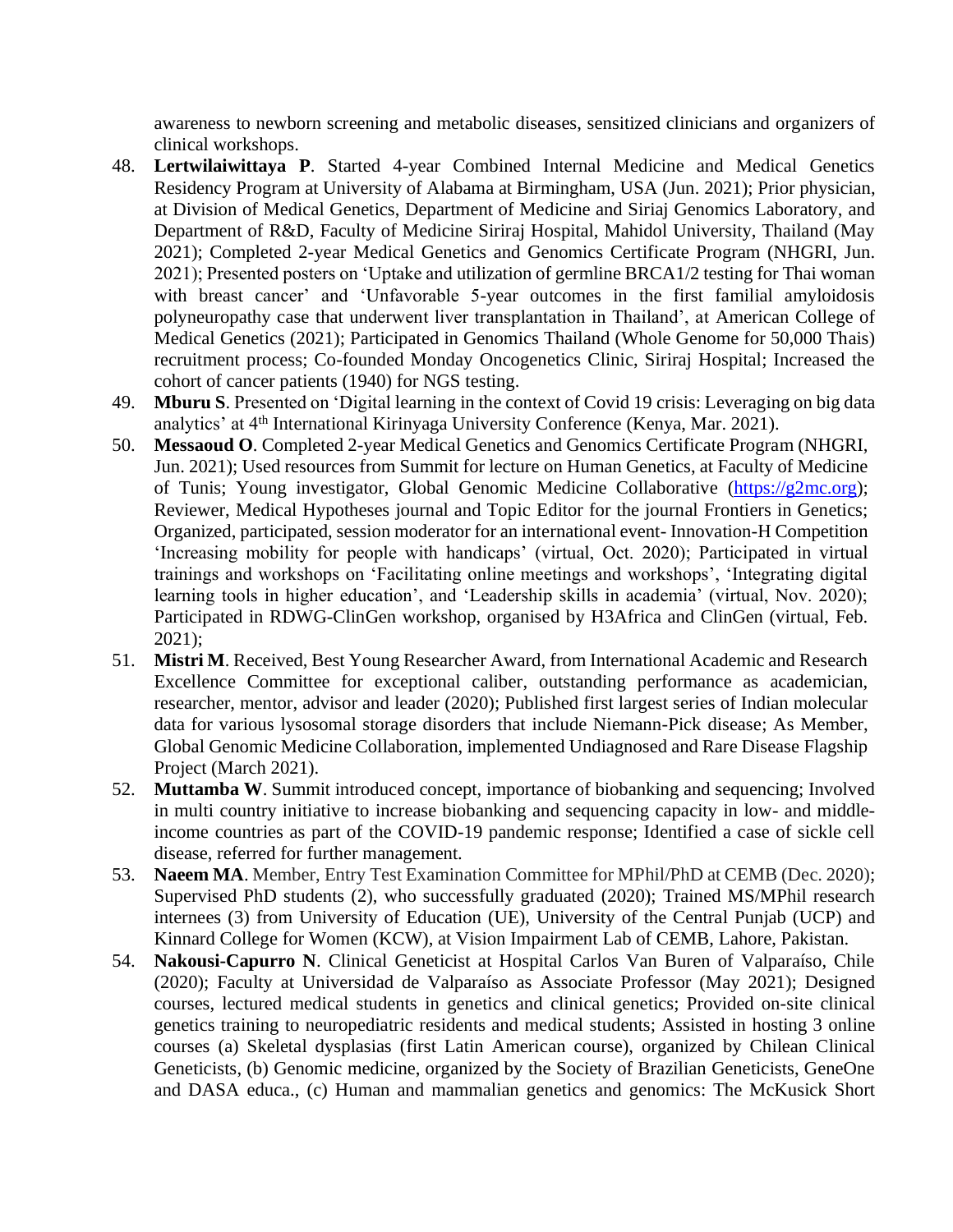Course 202, organized by Johns Hopkins University and the Jackson Lab, USA (Apr.- Jul. 2021); Drafted proposal for acquisition of NGS technology for Carlos Van Buren Hospital; Presented online talks on 'Prenatal testing techniques for chromosomal disorders', for Regional and inhospital gynecologists; Established protocols with breast cancer team for prioritizing patients for genetic testing; Collaborated with a telemedicine platform to deliver clinical care to patients and education/information to colleagues in genetics.

- 55. **Oluwarotimi AC**. Currently the sub-Dean, College of Medicine, University of Lagos; Chairman, Medical and Dental Consultant Association of Nigeria, Lagos University Teaching Hospital Chapter; Member, Dental Therapist Registration Board of Nigeria; National Liaison Officer, Nigerian Dental Association. (2019 –till date). Chairman, Constitution Amendment Committee, Nigerian Dental Association (2019/2020); Coordinator, Brush Twice Daily Programme organized by Unilever Global/ Nigeria. (2008- Till Date).
- 56. **Ottaru S**. Completed 2-year Medical Genetics and Genomics Certificate Program (NHGRI, Jun. 2021); Invited, presented on 'Predictors of Toxoplasma gondii IgG seropositivity and cranial ultrasound patterns among children with hydrocephalus in a tertiary hospital in Mwanza', at 2<sup>nd</sup> International conference on Pediatrics and Pediatric Healthcare (France, Aug. 2021).
- 57. **Savina O**. Presented on 'Labyrinths of ophthalmogenetics', at International Applied Science Conference-You need to see your childhood (Ukraine, Jul. 2021); Participated in the TV show Doctor Knows on 'Heterochromia' (Ukraine, Jul. 2021); Introduced ophthalmogenetics consultation at Dobrobut Medical Center; Identified ophthalmic genetic cases (18)- aniridia (6), retinitis pigmentosa (4), Stargardt macular dystrophy (3), macular dystrophy with central cone involvement (1), autosomal dominant occult macular dystrophy (1), Leber congenital amaurosis, type 4 (1), Leber hereditary optic neuropathy (1), X-linked retinitis pigmentosa (1); Performed genetic testing, identified mutations, provided genetic counseling.
- 58. **Taiwo O**. Completed training on the 'Basic applications of medical genetics and genomics' (NHGRI, Jun. 2021); Presented abstracts on ' How professional experience influences risk perception to COVID-19 and practice of dentistry in Nigeria', 'Socio-demographic variations in infection control and practices among dentists in Nigeria during the COVID-19 pandemic', 'Pattern of patients' attendance at the Dental Clinic, Regional Center for Oral Health Research and Training Initiatives, Jos, Nigeria', at 17<sup>th</sup> Annual Scientific Conference of the International Association for Dental Research (Nigerian Division, Jan. 2021); Invited speaker on 'Writing paper for publication and plagiarism', seminar of the Oral Health Advocacy Initiative (Nigeria, May 2021); Invited speaker on 'Writing paper for Publication', at the 25<sup>th</sup> Anniversary Edition of the UAE International Dental Conference and Arab Dental Exhibition (Dubai, Jul. 2021).
- 59. **Utumatwishima JN**.
- 60. **Wangi KYW**. Enrolled for Ph.D. at Penn State University, USA; Applied for a fellowship at Trinity International University, Illinois, USA; Promotor, National virtual seminar on Development of Genetic Nursing in Indonesia, presented on 'The Ethical challenges in genetics and genomics nursing in Indonesia' (Indonesia, Oct. 2021); Awarded Nursing bursary in Genomics and Healthcare, by Wellcome Genome Campus, UK (virtual, Jul. 2021); Developed undergraduate nursing course (3 credits) 'Trend & current issues in nursing' includes-Introduction to genetics & genomics medicine, newborn genetic screening & prenatal genetic screening; and nursing role in genetic counseling (Jan - May 2021).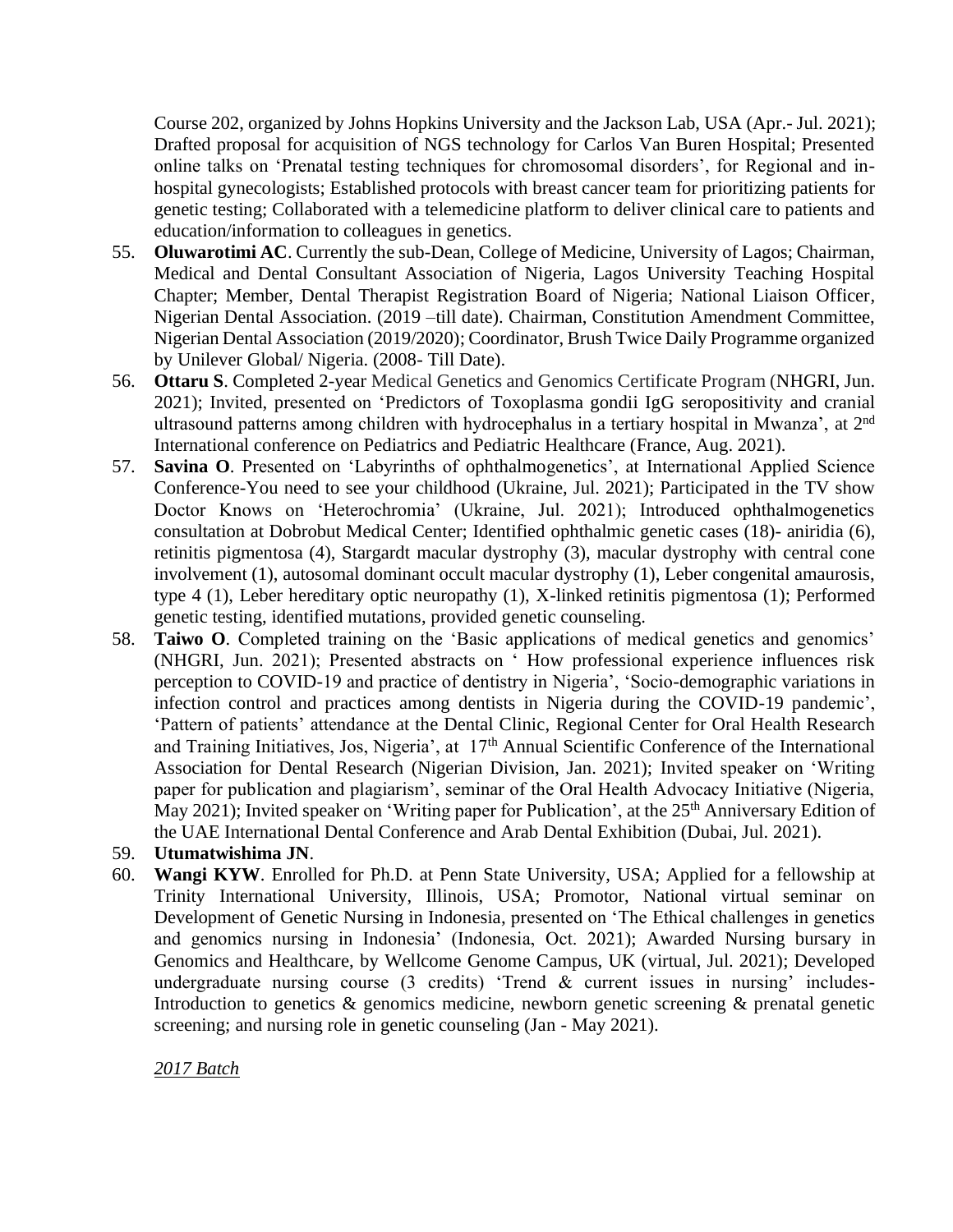- 61. **Abad PJ**. Member, Scientific Advisory Board on 'Interventions using genomics-based strategies towards enhanced nutrition recommendations', Department of Science and Technology, Food and Nutrition Research Institution (Mar. 2021-present); Served on Global Panel: Genomic practice and research during a pandemic, World Congress of the International Society of Nurses in Genetics (Nov. 2020); Served as abstract reviewer for Congress of the International Society of Nurses in Genetics (Nov. 2021); Served as external reviewer on 'Investigation of dilated cardiomyopathy in Vietnamese patients using Next-generation sequencing', Center for Genetics and Reproductive Health, Ho Ch Minh City, Viet Nam; Co-organized, moderated three webinars on telegenetics cancer counseling – focused on genetic counselors making a difference (Nov. 2020), peer supervision in genetic counseling (Dec. 2020), and genetics education for health professionals (Feb. 2021).
- 62. **Avogbe PH**. Used resources from Summit to design a new course on genetics and genomics databases (Masters' program), Polytechnic School at the University of Abomey-Calavi, Benin; Delivered new courses in biochemistry and molecular biology; Lectured on Genetic basis of disease, Next-generation sequencing methods, Cancer genetics and genomics to Graduate level students, University of Abomey-Calavi, Benin.
- 63. **Benítez-Cordero Y**. Delivered lectures in Genetic counseling to graduate level (MS) students, at National Center of Medical Genetics, Venezuela and at ECLAMC Congenital Malformations Conference on Most frequent congenital defects in pregnant adolescents: 10-year study in Cuba; Member of International Clearinghouse for Birth Defects Prevention & Research; Mentored residents (5) in clinical genetics; Evaluated genetic cases (20) of monogenic, chromosomal or multifactorial etiology; Codified cases (2105) for the Registry; Referred cases (5) for genetics analysis and medical management- congenital myopathy (3), spinal muscular atrophy (2).
- 64. **Casado PL**. Presented talk on 'Periodontal disease: a risk factor for Sars-Cov-2 infection', for community engagement in dental practice (virtual, 2021); Trained and supervised graduate students (2 PhD) for research in molecular biology and implant dentistry, at Fluminense Federal University, Brazil; Invited, Editor for Brazilian Dental Journal.
- 65. **Dhoro M**. Completed 2-year Certificate program in Medical Genetics and Genomics (NHGRI, Jun. 2021); Lectured on genetic basis of disease and gene therapy, diagnosis of genetic disorders, genetic counselling, genomic medicine and pharmacogenetics to Clinical Pharmacologists (medical doctors, postgraduates); Mentored graduate level students (MPhil, DPhil, Clinical pharmacology) on research projects and proposals related to HIV genetic diversity and drug resistance in TB and HIV coinfections; Appointed on Panel, for review of applications for Africa Rapid Grant Fund, Covid-19 Programme Call (2020); Reviewed, edited abstracts for University of Zimbabwe Annual Medical Research Day.
- 66. **Fatima SS**. Work impacted by COVID-19.
- 67. **Hitayezu J**. Completed Leadership and Management in Health Course, University of Washington's Department of Global Health, E-Learning Program (Dec. 2020); Completed 2-year sub-specialty fellowship in Pediatric Emergency & Critical Care, University of Nairobi, Kenya (Jun. 2021); Completed 2- year Medical Genetics and Genomics Certificate Program (NHGRI, Jun. 2021); Invited panel discussant at the UConn 4th Annual Global Health Symposium on Theme of the year: 'Decolonizing Global Health' (Mar. 2021).
- 68. **James O**.
- 69. **Lotz-Esquivel S**. Completed 2- year Medical Genetics and Genomics Certificate Program (NHGRI, Jun. 2021); Member of the Medical Genetics and Metabolism Department, National Children's Hospital; Provided care for pediatric patients with inborn errors of metabolism and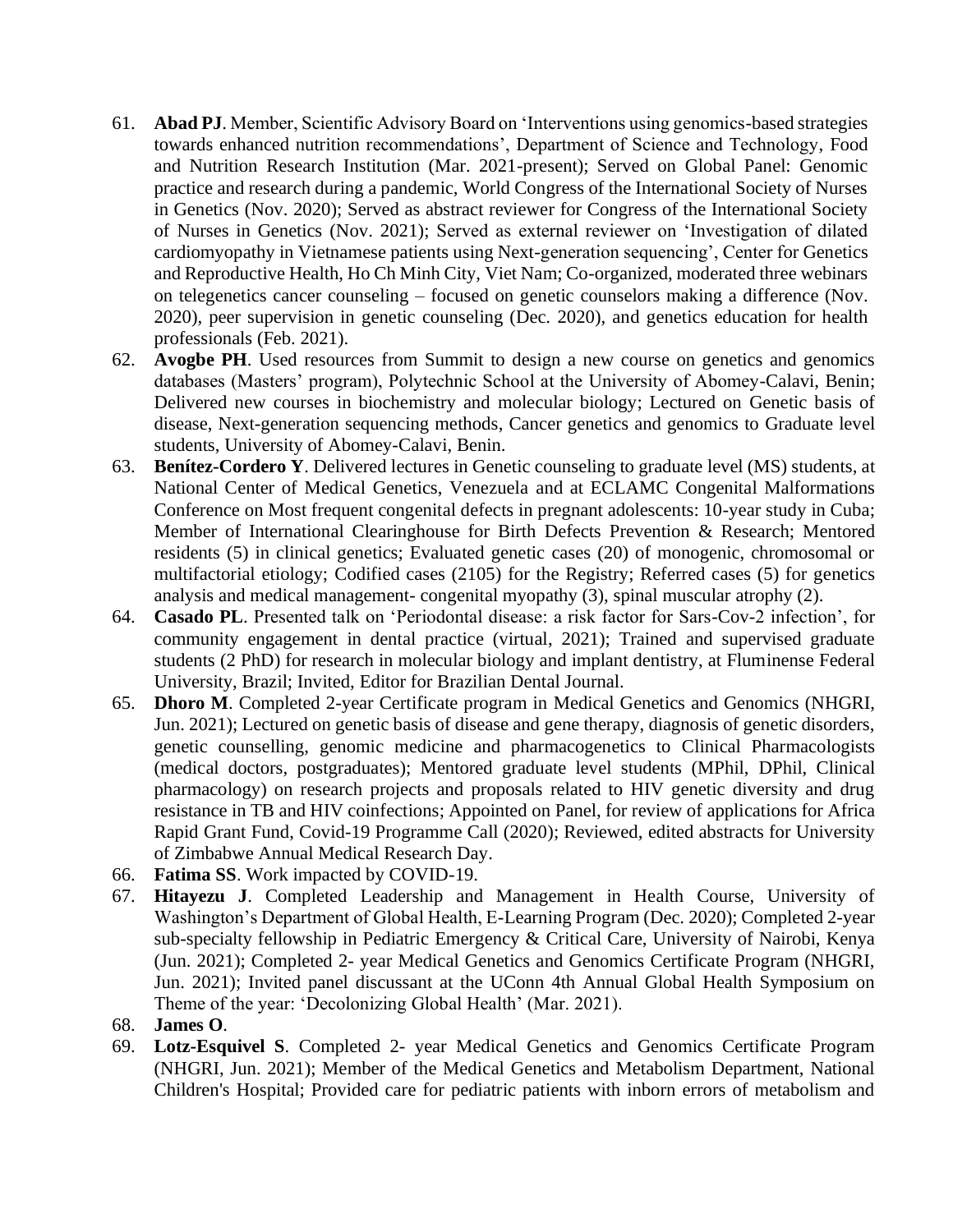genetic conditions (4 patients/week); Member, Rare and Orphan Disease Multidisciplinary Clinic, Hospital San Juan de Dios (8 patients/week); Aided in transition of adolescents to adults' hospital and with transfer of knowledge between hospitals; Expanded prospective patients database for ongoing and future publications (~275 patients); Requested, obtained specialized treatment and laboratory tests for these patients, previously not available in National Health System (San José, Costa Rica); Knowledge acquired through Summit provided opportunity to work at National Referral Centers; Improved quality of life for patients and families by providing optimized genetic services using multidisciplinary approaches.

- 70. **Mahfoudh W**. Supervised graduate (MS) student in breast cancer genetics; Participated in H3Africa Data Management Plans Workshop (virtual, Oct. 2020); Attended webinars: 'Natural experiments in human genetics'(Apr. 2021), 'From precise microbial genomics to precision medicine' (Jun. 2021), 'CRISPR: New techniques and complex models'(Jun. 2021), 'Socializing the genome: Genomics, public trust and engagement'(Jun. 2021); Reviewed manuscripts in genetics for Journal of Translational Medicine and Cancer Management and Research.
- 71. **Mehrez MI**. Promoted to Assistant Professor (Feb. 2021); Presented on '3D imaging modalities and craniofacial anomalies', National Research Centre (Cairo, Feb. 2021); Participated in an online Master's course 'Logical Reasoning in Human Genetics' (Jan. 2021- present), offered by Columbia Global Centers, Tunisia and Institut Pasteur de Tunis; Reviewed a paper 'Immunofluorescence studies to dissect the impact of Cockayne syndrome A alterations on the protein interaction and cellular localization' for Journal of Genetic Engineering and Biotechnology (May 2021); Identified cases (7) clinically- GAPO syndrome (2), Silver Russel (1), Sotos (1), Rubinstein-Taybi (2), Richieri-Costa-Periera (1); Referred cases (4) for oral rehabilitation- GAPO (2), Mandibulacral dysplasia (1), Silver-Russel (1); Dental management of conditions resulted in improved quality of life and psychological well-being of patients.
- 72. **Mgasa A**. Completed the 2-year Medical Genetics and Genomics Certificate Program (NHGRI, Jun. 2021).
- 73. **Nandal R**. Appointed, Teaching faculty for DNB-SS Cardiology course at Pandit Bhagwat Dayal Sharma University of Health Sciences, Rohtak, lectured MBBS students and MDs; Conducted weekly congenital heart diseases clinics; Used facial dysmorphism recognition tools in dysmorphic patients with congenital heart diseases; Established three generation pedigree history as integral tool for patients with cardiomyopathy, sudden death suspected channelopathy, hyperlipidemia and congenital heart disease patients; Identified syndromic children (>50), of thesee-Noonan syndrome (5), Marfan syndrome (1), William syndrome (1), Di Georgi syndrome (1); Referred all identified and suspect syndromic and dysmorphic patients (20) for genetic counselling; Updated congenital heart disease registry.
- 74. **Otaify GA**. Completed the 2-year Medical Genetics and Genomics Certificate Program (NHGRI, Jun. 2021); Introduced, lectured on clinical genetics to undergraduate students, NewGiza University, Egypt; Summit helped in preparation of lectures; Submitted abstract on 'Five novel mutations in *FKBP10* and *PLOD2* expanding the molecular and phenotypic spectrum in 10 new patients with rare Bruck syndrome', to ASHG (2021); Conducted outpatient consultations, management and counseling of patients with genetic diseases ,including hereditary bone disorders (8-15 new cases/week), with follow-up for treatment or continued investigation till diagnosis (30); Summit helped in better approach for diagnosis of genetic cases, management plans for patients with metabolic disorders; Lectured on 'Clinical interpretation of genes and variants for disease causality in WES data' at Generation Clinics and Labs to expand genetics education and training in the private sector.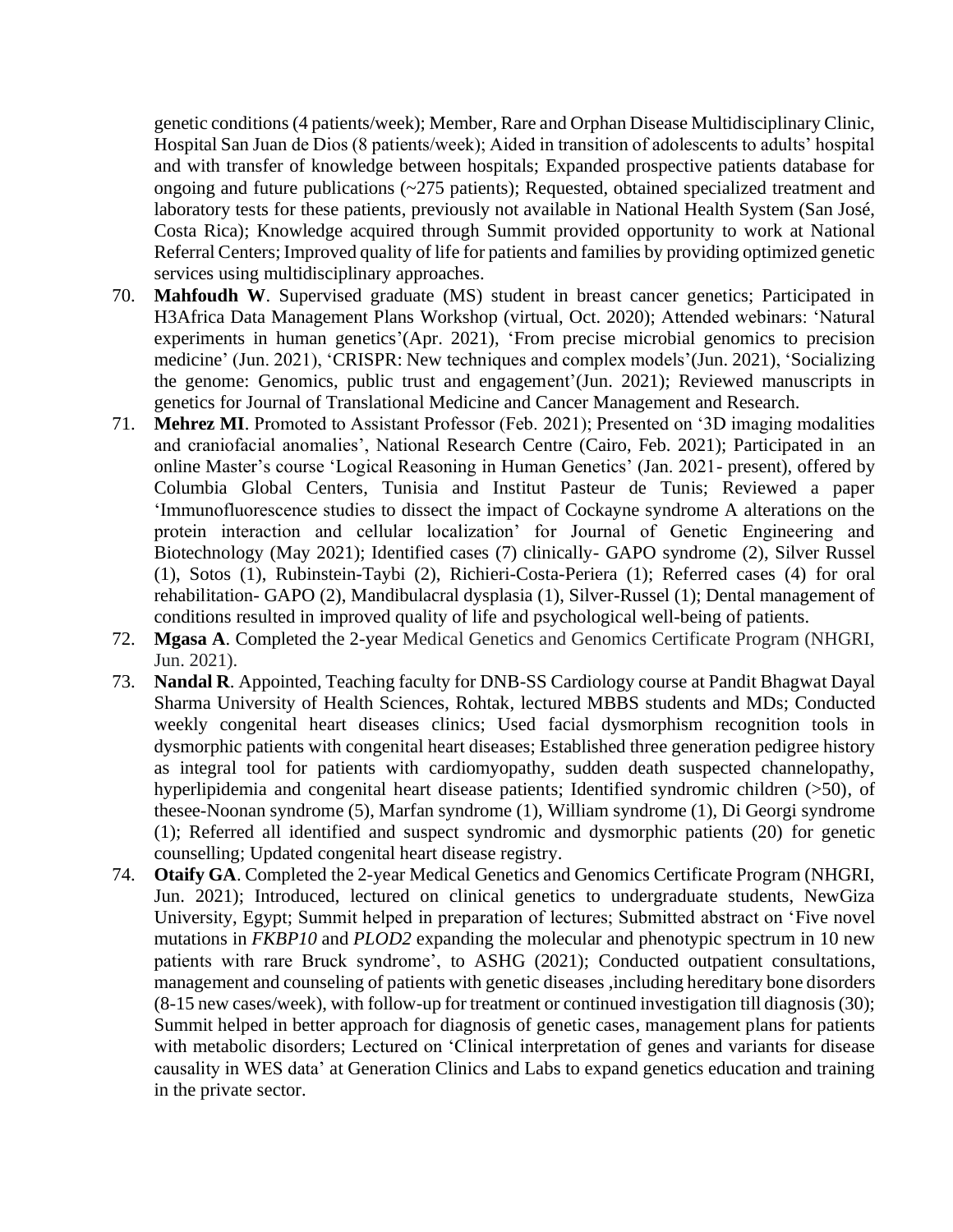- 75. **Owusu M**. Lead, for diagnostic testing for COVID-19, at the Kumasi Centre for Collaborative Research in Tropical Medicine; Engaged in media interactions on COVID-19.
- 76. **Petlichovski A**. Completed 2-year Medical Genetics and Genomics Certificate Program (NHGRI, Jun. 2021); Included Summit lectures and data in medical school and specialization curricula; Implemented, new Genetic Counseling Service Center at the Institute for Immunobiology and Human Genetics (Macedonia); Performed genetic testing, provided genetic counseling for patients (>20) with rare genetic disorders- Noonan syndrome (3), Rett Syndrome (2), phenylketonuria (1), congenital glaucoma (1), neonatal severe encephalopathy (1), ichthyosis vulgaris (1), SRTD-6 (1), familial Mediterranean fever (4), Gaucher disease (1), Marfan Syndrome (3), Stickler Syndrome (1), Ehlers – Danlos Syndrome (1), hereditary angio edema (3) and for couples (200) with recurrent spontaneous abortion.
- 77. **Roy S**. Passed, Advanced exam in International Council of Ophthalmology (Mar. 2021); Member, Royal College of Surgeon of Edinburgh and Fellow of International Council of Ophthalmology (2021); Received Fazlul Hoque Memorial Award from Ophthalmological Society of Bangladesh for research paper on 'Outcome of periocular capillary hemangioma treated with oral propranolol' (Dec. 2020); Speaker on 'Retinoblastoma – our endless journey' and 'Retinoblastoma today', at international webinars, organized by Young ophthalmological Society of Bangladesh (Jan. 2021) and L.V. Prasad Eye Institute (May 2021); Speaker on 'Childhood ocular cancer' an awareness TV program (Mar. 2021); Arranged CME program on 'Black fungus infection of eye and recent management protocol' at the Hospital; Mentored graduate level research students (BSc in Optometry), Institute of Community Ophthalmology, Chittagong University; Identified genetic disorder cases (73)- Retinoblastoma (40), Neurofibromatosis (5), Blepharophimosis syndrome (3), Thyroid ophthalmopathy (25) etc.; Treated patients (55), some were referred for medical management; Patients (42) were satisfied with their outcome.
- 78. **Sanhueza Díaz C**. Assistant Professor, for MS course 'Techniques and Methodologies in Genetics', at Faculty of Medicine, University of Chile; Delivered lectures on Chromosomopathies at University of Chile.
- 79. **Thakur N**. Developed next generation sequencing for prenatal testing using amniotic fluid for the first time in Nepal; Knowledge gained from Summit was key in validation and analysis; Optimized, performed preimplantation genetic screening (9), clinical exome testing (23) helped diagnose new rare genetic disorders (13); BRCA1/BRCA2 tests were conducted (15) at Nova International Diagnostics Nepal; Conducted Symposium on 'Rare diseases' on the occasion of 'World Rare Disease Day-2021', featured on [\(https://rarediseaseday.org/friend/2506\)](https://rarediseaseday.org/friend/2506) and national newspapers; Conducted symposium, presented on 'The current state of Down Syndrome, its challenges and future perspectives', on World Down Syndrome Day (Mar. 2021), Coorganizer for International Brain Research Organization-Asia Pacific Regional Committee Nepal School in association with Neuroscience Society of Nepal, on 'Understanding Neuroscience and the Spectrum of Neurogenetic Disorders' (Aug. 2021); Lab coordinator for COVID-19 RT-PCR tests (45,000), trained laboratory scientists (40) on RT-PCR techniques at Bir Hospital; Provided genetic counselling, diagnostic services to patients (>200) with genetic disorders- recurrent abortion (56), Down syndrome (22), Turner syndrome (8), chromosomal anomaly (34), rare genetic diseases (14), beta thalassemia (12), sickle cell anemia (28) and congenital birth defects-Duchenne muscular dystrophy (17), spinal muscular atrophy (7), metachromatic leukodystrophy (4), hemophilia A (6), familial mental retardation syndrome (5), Crouzon syndrome (3), disorder of sexual dysfunction (8), cleft lip and palate (8), at Bir Hospital; Referred patients and their families for appropriate supportive therapies for improvement in quality of life.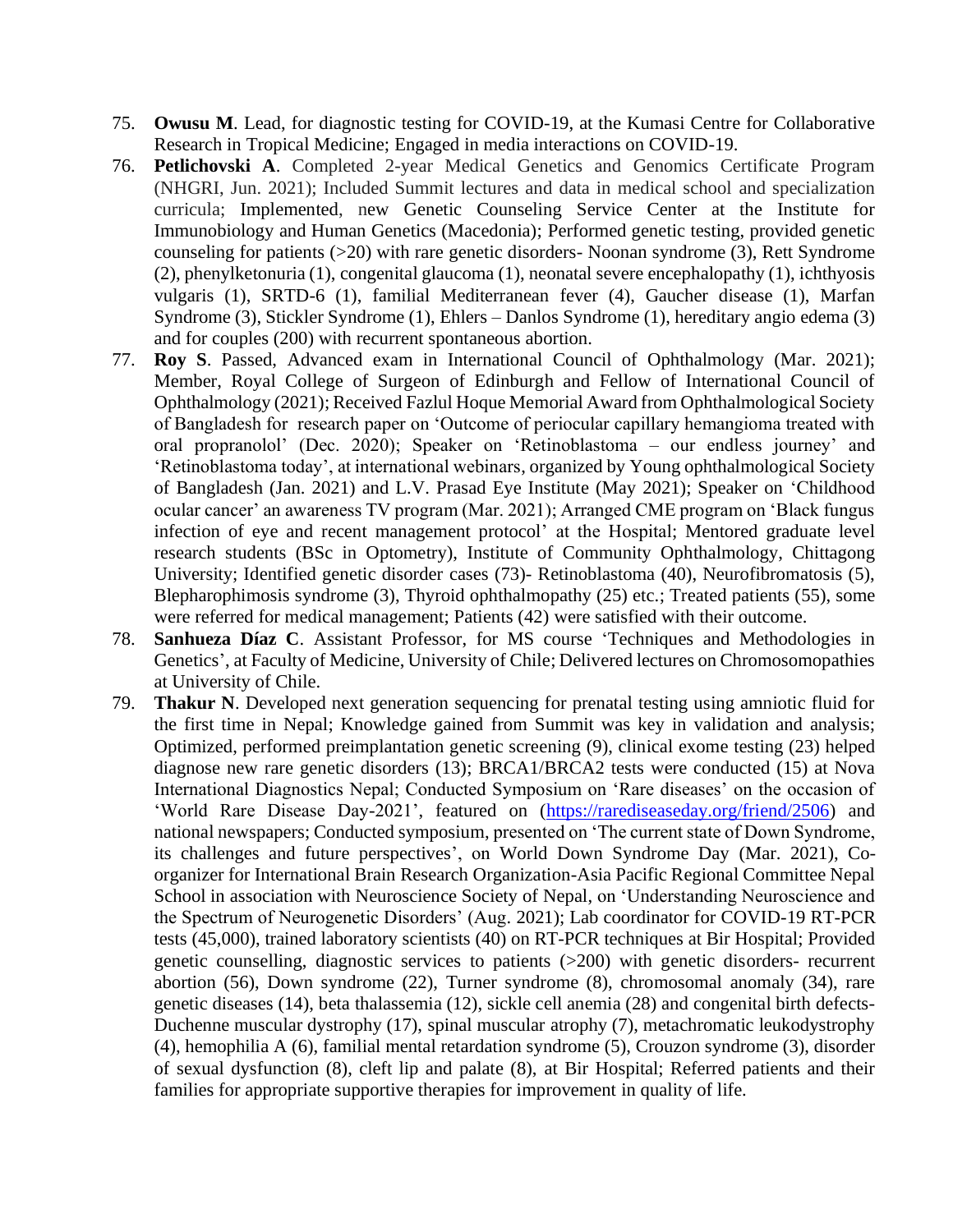- 80. **Torres-Mejía G**. Presented two talks on 'History of breast cancer policy in Mexico' to strengthen advocacy for 'united' civil society organizations, organized by the Salvati Foundation, A.C. and 'Breast cancer: Risk factors and early detection', to Chronic Diseases INSP staff (Oct. 2020); Mentored graduate students (2 MS) on gene-environment interactions in breast cancer.
- 81. **Tuncay Yaylacioglu F**. Accepted to the ICO-NEI Ocular Genetics Fellowship Program (August 2021-2022); Completed 2-year Medical Genetics and Genomics Certificate Program (NHGRI, Jun. 2021); Presented talk on 'Challenges in mimicking missense variants' at a Zebrafish Workshop on creating rare disease specific CRISPR-Cas9 platforms in zebrafish and ensuring their sustainability at Hacettepe University Zebrafish Unit (Mar. 2021).
- 82. **Vishnoposka SA**. Taught graduate courses 'Human Genetics', 'School of Clinical Genomics', 'Human Physiology' to undergraduates; Presented abstract on 'Novel pathogenic variants in LHX3, LHX4 and GLI2 identified in pediatric patients with congenital hypopituitarism: From variant calling to variant testing', at ENDO (virtual, Mar. 2021).
- 83. **Yousef YA**. Identified, diagnosed, and treated patients with retinoblastoma (22); Referred genetically tested (14) with familial and non-familial retinoblastoma for counseling and medical management; Informed patients negative for germline disease about extremely low risk of transmission to offsprings; Improved quality of life by alleviating stress.

## *(2016 Batch)*

- 84. **Adeoye AM**. Joint appointment with Institute of Cardiovascular Diseases, & College of Medicine, University of Ibadan, Nigeria- Head Molecular Cardiology and Preventive Cardiology unit; Currently Chairman, Medical Advisory Committee /Director of Clinical Services, Research, and Training at the University College Hospital, Ibadan, Nigeria, and the first Teaching Hospital in Nigeria.
- 85. **Adeyemo AA**. Presented on 'Genomic analysis of profound childhood hearing loss in the Yoruba population of Nigeria', at 44th Association of Research in Otolaryngology MidWinter (virtual, Feb. 2021).
- 86. **Adeyemo WL**. Awarded Fellowship of the Academy of Medicine Specialties of Nigeria (FAcadMedS).
- 87. **Ariani Y**. Appointed Lecturer, in Pediatrics program for dysmorphology and genetic risk assessment; Supervised postgraduate students (3) on genetics research; Speaker on 'Host genetic susceptibility towards COVD-19', at 6th Annual International Conference and Exhibition, Indonesian Medical Education and Research Institute (Nov. 2020); Speaker on 'Dysmorphology in Inborn error of metabolism', at 4th Indonesian Pediatric Nutrition and Metabolic Update (Indonesia, Apr. 2021); Presented 4 papers on LSD research at Science and Mathematics International Conference (Indonesia, Oct. 2020), published in American Institute of Physics Conference Proceedings (Apr. 2021); Developed prenatal genetic tests for alpha and beta thalassemia, and spinal muscular atrophy at Morula International IVF Center, Jakarta; Managed cases (~200 post-natal, prenatal and preimplantation) in collaboration with other pediatric subspecialists and OB/GYN Department.
- 88. **Deniz E**. Secured a postdoctoral fellowship at the Dept. of Oncology, Georgetown University, Washington DC (Jun. 2021); Supervised graduate students (2 MS) in genomics and genomic editing projects (Turkey, 2021); Speaker on 'Identifying novel gene products conferring drug resistance in cancer chemotherapy', at 8th Multidisciplinary Cancer Research Congress (Turkey, Jan. 2021).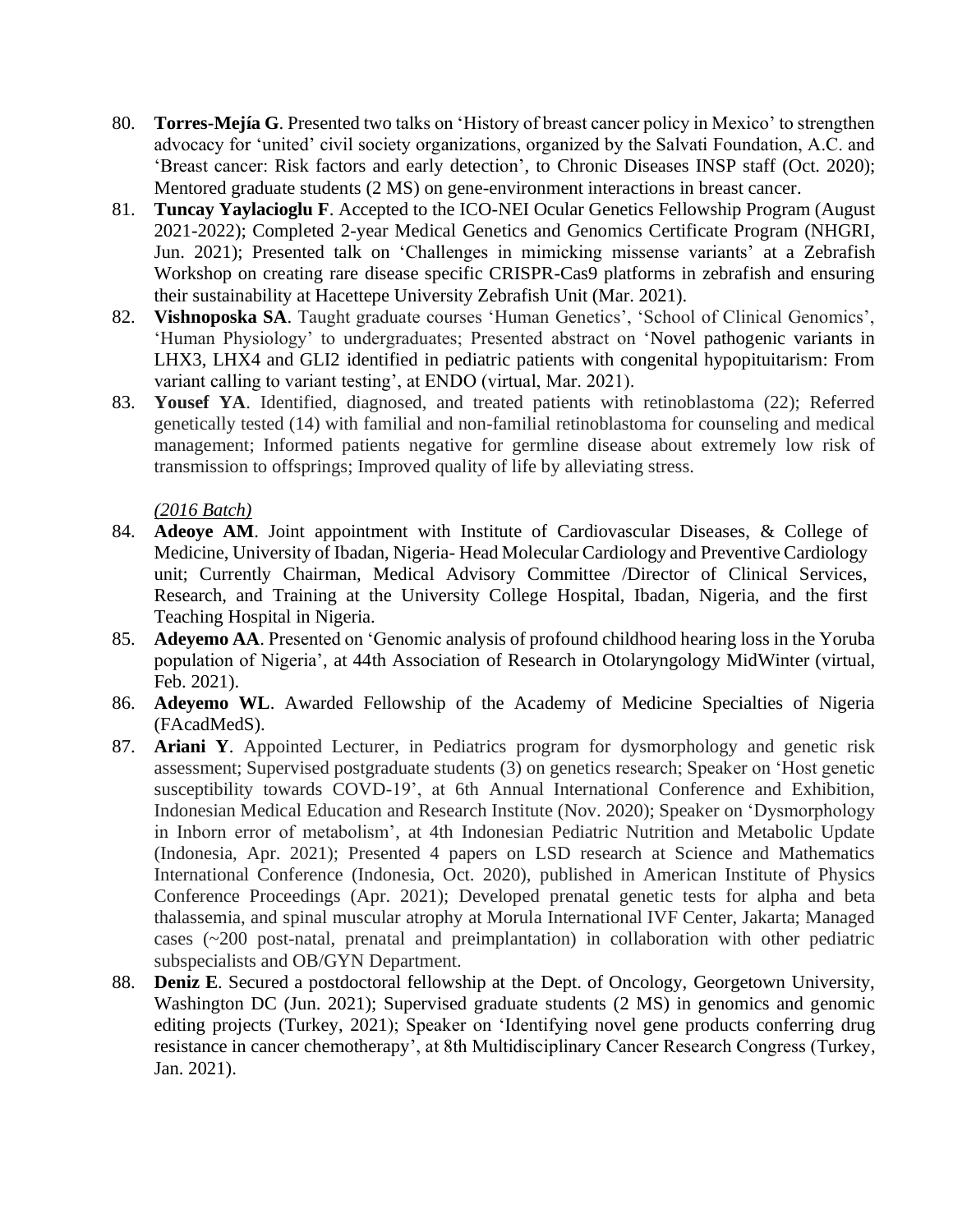- 89. **Ekure EN**. Completed 2-year Medical Genetics and Genomics Certificate Program (NHGRI, Jun. 2021); Speaker on 'Rheumatic heart disease in Nigeria: Insights from a community based survey in Lagos, Nigeria', at Nigerian Cardiac Society Quarterly Seminar (Oct. 2020); Identified, diagnosed, treated pediatric congenital heart defect cases (149), at Lagos University Teaching Hospital, Nigeria; Counselled patients (131) that needed surgical management; All received medical treatment but only few (42) were surgical managed.
- 90. **Guio H**. INBIOMEDIC Research Center was certified by the Ministry of Health to test COVID-19 patients. 2021; Completed the Medical Genetics and Genomics Certificate Program (NHGRI, Jun. 2021); Started a master course in Precision Oncology (Spain, 2021).
- 91. **Hussen DF**. Promoted to Associate Professor (Jan. 2021); Collaboration with NIH on manuscript on Syndromes (Williams syndrome, Turner syndrome and Rubinstein Taybi syndrome in diverse populations) aided the promotion; Obtained Diploma in Psychiatric Medicine (May 2021), to assist in psychiatric evaluation of patients with genetic disorders.
- 92. **Lallar M**. Speaker on 'Basics of genetics: Non-Mendelian inheritance' and 'Genetic techniques: Cytogenetic and molecular', a class series in association with Bangladesh Society of Medical Genetics (Bangladesh, Oct. 2020); Faculty in workshop on 'Decision making in Genetics and PGT', at 16<sup>th</sup> annual Fertivision Conference, Indian Fertility Society (India, Dec. 2020); Delivered talk on 'Genetic testing in infertile couples', FOGSI Webinar (India, Jan. 2021); Faculty in workshop on 'Panel discussion on aneuploidy screening' in North Zone YUVA FOGSI (India, Apr. 2021); Appointed faculty for Certificate Programme in Genetic Counselling, Future Medical Academy and Sri Ramachandra Institute of Higher Education and Research, Chennai; Trained students (40) over one year; Presented cases at Society of Foetal Medicine, India; Provided genetic counselling to antenatal patients (>500)- aneuploidy screen risk (200), fetal malformations (150), teratogenic exposure (10), family history /previous child with genetic disease (140); Provided prenatal diagnosis to patients (>50) with various single gene and chromosomal disorders-Thalassemia (25), balanced translocation carriers (5), lysosomal storage disorders (10), spinocerebellar ataxia (2), IEM (8); Continued to maintain birth defect registry for the institution; Mobilized parents and social workers to form support groups for pediatric patients with genetic diseases.
- 93. **Malasa L**. Completed, Medical Genetics and Genomics Certificate Program (NHGRI, Jun. 2021); Appointed, Assistant Lecturer, Department of Paediatrics and Child Health, Hubert Kairuki Memorial University, Dar es Salaam, Tanzania (Feb. 2021); Attended training on 'Teaching methodology and instructional assessment skills' conducted by the Centre for Educational Development in Health, Arusha, Tanzania (Oct. 2020); Attended the Massive Open Online Course on 'Implementation research with a focus on infectious diseases of poverty', organized jointly by the University of Pennsylvania School of Nursing, the University of Pennsylvania Center for Global Health, USA, and the WHO Special Programme for Research and Training in Tropical Diseases (Oct. 2020).
- 94. **Okafor FU**. Completed promotion formalities for Professorship in Nursing Science- awaiting external assessment; Supervised nursing student projects.
- 95. **Roblejo Balbuena H**. Obtained PhD (Apr. 2021); Lectured on Genetic counseling at graduate level (MS), at National Center of Medical Genetics, Venezuela; Mentored residents (2) in clinical genetics. Evaluated genetic cases (19) of monogenic, chromosomal or multifactorial etiology; Registered new cases (4) in the Genetic Diseases' Register of the Pediatric Hospital Center, Havana.